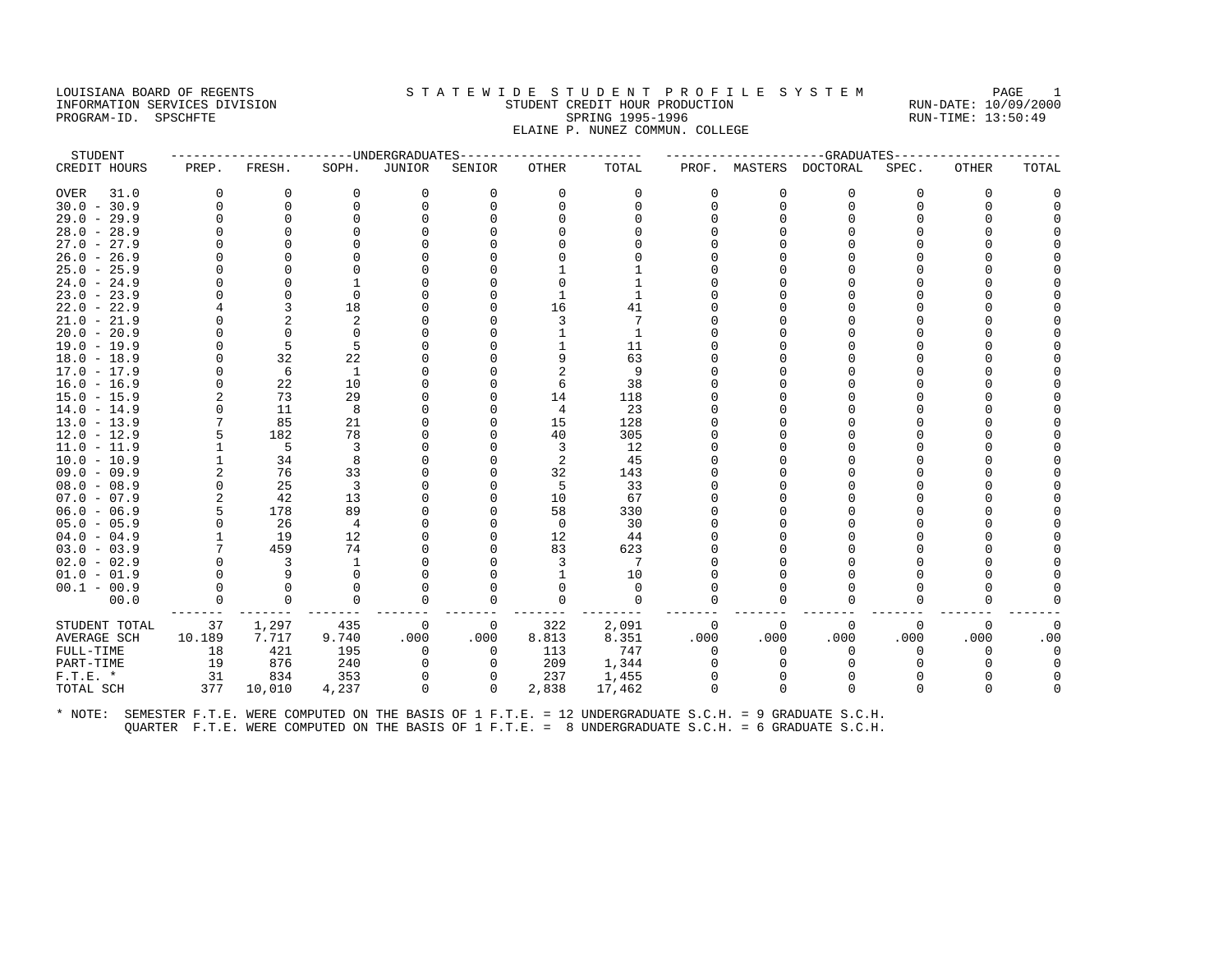#### LOUISIANA BOARD OF REGENTS STATEWIDE STUDENT PROFILE SYSTEM PAGE 2 INFORMATION SERVICES DIVISION STUDENT CREDIT HOUR PRODUCTION RUN-DATE: 10/09/2000 PROGRAM-ID. SPSCHFTE SALLER SPRING 1995-1996 SPRING 1995-1996 RUN-TIME: 13:50:49 DELGADO COMMUNITY COLLEGE

| STUDENT       |          |              | ---------------UNDERGRADUATES |               |              |              |             |          |          | ------------------GRADUATES |          |              |          |
|---------------|----------|--------------|-------------------------------|---------------|--------------|--------------|-------------|----------|----------|-----------------------------|----------|--------------|----------|
| CREDIT HOURS  | PREP.    | FRESH.       | SOPH.                         | <b>JUNIOR</b> | SENIOR       | <b>OTHER</b> | TOTAL       |          |          | PROF. MASTERS DOCTORAL      | SPEC.    | <b>OTHER</b> | TOTAL    |
| 31.0<br>OVER  | $\Omega$ | 0            | $\mathbf 0$                   | 0             | $\Omega$     | 0            | $\Omega$    | $\Omega$ | $\Omega$ | 0                           | $\Omega$ | 0            |          |
| $30.0 - 30.9$ | $\Omega$ | $\Omega$     | $\Omega$                      | $\Omega$      |              | $\Omega$     | $\Omega$    | $\Omega$ | $\Omega$ | $\Omega$                    | $\Omega$ | $\Omega$     |          |
| $29.0 - 29.9$ | $\Omega$ | $\Omega$     | $\cap$                        | $\Omega$      |              | U            |             |          |          | U                           |          |              |          |
| $28.0 - 28.9$ | $\Omega$ | $\Omega$     |                               |               |              |              |             |          |          |                             |          |              |          |
| $27.0 - 27.9$ |          | ∩            |                               |               |              |              |             |          |          |                             |          |              |          |
| $26.0 - 26.9$ |          | $\Omega$     |                               |               |              |              |             |          |          |                             |          |              |          |
| $25.0 - 25.9$ | O        | $\Omega$     |                               |               |              |              |             |          |          | U                           |          |              |          |
| $24.0 - 24.9$ | $\Omega$ |              |                               |               |              |              | 11          |          |          | U                           |          |              |          |
| $23.0 - 23.9$ |          | $\Omega$     | $\cap$                        |               |              |              | $\Omega$    |          |          |                             |          |              |          |
| $22.0 - 22.9$ | $\Omega$ | $\mathbf{1}$ | 3                             |               |              |              | 6           |          |          | U                           |          |              |          |
| $21.0 - 21.9$ | 0        | 69           | 22                            |               |              |              | 95          |          |          |                             |          |              |          |
| $20.0 - 20.9$ | $\Omega$ | 4            | 5                             |               |              | 7            | 16          |          |          | U                           |          |              |          |
| 19.0 - 19.9   | 0        | 13           | 15                            |               |              | 13           | 41          |          |          | U                           |          |              |          |
| $18.0 - 18.9$ | $\Omega$ | 74           | 75                            |               |              | 52           | 201         |          |          | U                           |          |              |          |
| $17.0 - 17.9$ | $\Omega$ | 78           | 60                            |               |              | 67           | 205         |          |          | U                           |          |              |          |
| $16.0 - 16.9$ |          | 72           | 79                            |               |              | 57           | 208         |          |          |                             |          |              |          |
| $15.0 - 15.9$ | $\Omega$ | 304          | 194                           |               |              | 145          | 643         |          |          | U                           |          |              |          |
| $14.0 - 14.9$ | $\Omega$ | 458          | 182                           |               |              | 118          | 758         |          |          | U                           |          |              |          |
| $13.0 - 13.9$ | $\Omega$ | 195          | 184                           |               |              | 221          | 600         |          |          |                             |          |              |          |
| $12.0 - 12.9$ | $\Omega$ | 1,993        | 642                           |               |              | 403          | 3,038       |          |          | U                           |          |              |          |
| $11.0 - 11.9$ | $\Omega$ | 278          | 118                           |               |              | 109          | 505         |          |          |                             |          |              |          |
| $10.0 - 10.9$ | 0        | 82           | 71                            | <sup>0</sup>  |              | 94           | 247         |          |          | U                           |          |              |          |
| $09.0 - 09.9$ | O        | 867          | 427                           |               |              | 492          | 1,786       |          |          |                             |          |              |          |
| $08.0 - 08.9$ | $\Omega$ | 243          | 167                           |               |              | 164          | 574         |          |          | O                           |          |              |          |
| $07.0 - 07.9$ | 1        | 81           | 77                            |               |              | 119          | 278         |          |          | U                           |          |              |          |
| $06.0 - 06.9$ | 21       | 1,181        | 513                           |               |              | 479          | 2,194       |          |          |                             |          |              |          |
| $05.0 - 05.9$ | 5        | 158          | 133                           |               |              | 150          | 446         |          |          |                             |          |              |          |
| $04.0 - 04.9$ | 5        | 47           | 31                            |               |              | 50           | 133         |          |          |                             |          |              |          |
| $03.0 - 03.9$ | 139      | 955          | 334                           |               |              | 422          | 1,850       |          |          |                             |          |              |          |
| $02.0 - 02.9$ | $\Omega$ | 22           | 13                            |               |              | 13           | 48          |          |          | U                           |          |              |          |
| $01.0 - 01.9$ | 4        | 42           | 2                             |               |              | 5            | 53          |          |          | U                           |          |              |          |
| $00.1 - 00.9$ | $\Omega$ | $\bigcirc$   | $\Omega$                      | $\Omega$      |              | $\Omega$     | $\Omega$    |          |          | U                           | ∩        |              |          |
| 00.0          | 0        | $\mathbf 0$  | 0                             | $\mathbf 0$   |              | $\Omega$     | $\mathbf 0$ |          |          | U                           | U        | ∩            |          |
| STUDENT TOTAL | 175      | 7,223        | 3,350                         | $\mathbf 0$   | 0            | 3,189        | 13,937      | 0        | 0        | 0                           | 0        | 0            | $\Omega$ |
| AVERAGE SCH   | 3.422    | 9.467        | 9.789                         | .000          | .000         | 9.076        | 9.379       | .000     | .000     | .000                        | .000     | .000         | .00      |
| FULL-TIME     | $\circ$  | 3,267        | 1,464                         | 0             | 0            | 1,092        | 5,823       | $\Omega$ | $\Omega$ | $\Omega$                    | $\Omega$ | $\Omega$     | $\Omega$ |
| PART-TIME     | 175      | 3,956        | 1,886                         | 0             | 0            | 2,097        | 8,114       |          |          | $\Omega$                    |          |              |          |
| $F.T.E. *$    | 50       | 5,699        | 2,733                         | $\mathbf 0$   | $\mathbf{0}$ | 2,412        | 10,893      | 0        |          | $\Omega$                    |          |              |          |
| TOTAL SCH     | 599      | 68,382       | 32,796                        | $\Omega$      | $\Omega$     | 28,944       | 130,721     | $\Omega$ |          | $\Omega$                    |          | $\Omega$     |          |
|               |          |              |                               |               |              |              |             |          |          |                             |          |              |          |
|               |          |              |                               |               |              |              |             |          |          |                             |          |              |          |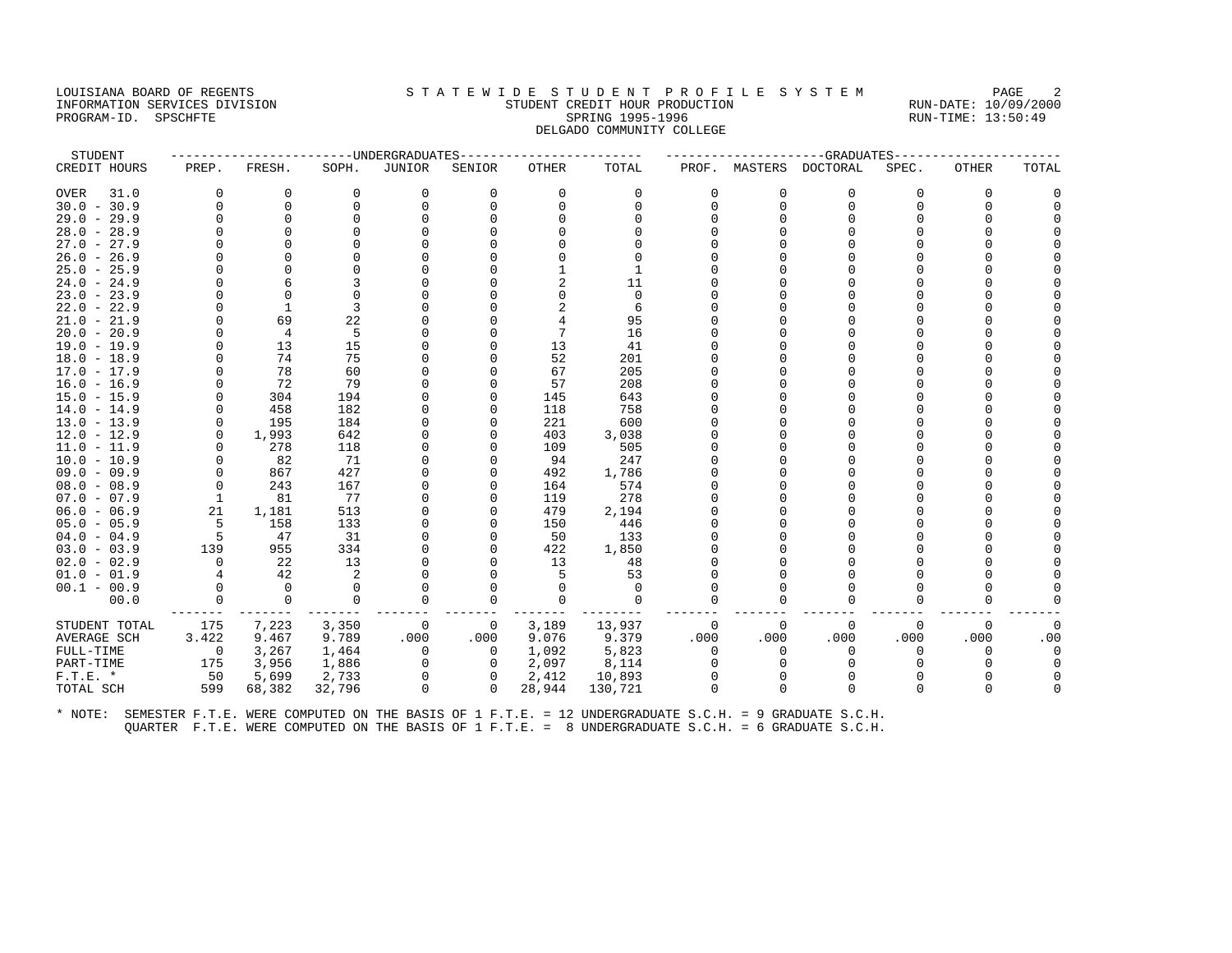## LOUISIANA BOARD OF REGENTS STATEWIDE STUDENT PROFILE SYSTEM PAGE 3 INFORMATION SERVICES DIVISION STUDENT CREDIT HOUR PRODUCTION RUN-DATE: 10/09/2000 PROGRAM-ID. SPSCHFTE SALLER SPRING 1995-1996 SPRING 1995-1996 RUN-TIME: 13:50:49 GRAMBLING STATE UNIVERSITY

| STUDENT       |             |                |          | ------UNDERGRADUATES |          |             |                 |          |          | ----------GRADUATES---- |          |              |                |
|---------------|-------------|----------------|----------|----------------------|----------|-------------|-----------------|----------|----------|-------------------------|----------|--------------|----------------|
| CREDIT HOURS  | PREP.       | FRESH.         | SOPH.    | <b>JUNIOR</b>        | SENIOR   | OTHER       | TOTAL           | PROF.    |          | MASTERS DOCTORAL        | SPEC.    | <b>OTHER</b> | TOTAL          |
| 31.0<br>OVER  | $\Omega$    | 0              | $\Omega$ | 0                    | $\Omega$ | $\Omega$    | $\Omega$        | $\Omega$ | $\Omega$ | 0                       | $\Omega$ | $\Omega$     |                |
| $30.0 - 30.9$ | $\Omega$    | $\Omega$       | $\cap$   | $\Omega$             | $\Omega$ | ∩           | $\Omega$        | $\Omega$ | $\Omega$ | $\Omega$                | $\cap$   | $\Omega$     |                |
| $29.0 - 29.9$ | O           | $\Omega$       |          |                      |          |             |                 |          |          |                         |          |              |                |
| $28.0 - 28.9$ |             | $\Omega$       |          |                      |          |             |                 |          |          |                         |          |              |                |
| $27.0 - 27.9$ |             |                |          |                      |          |             |                 |          |          |                         |          |              |                |
| $26.0 - 26.9$ |             |                |          |                      |          |             |                 |          |          |                         |          |              |                |
| $25.0 - 25.9$ | O           |                |          |                      |          |             |                 |          |          |                         |          |              |                |
| $24.0 - 24.9$ | U           | $\cap$         |          |                      |          |             |                 |          |          |                         |          |              |                |
| $23.0 - 23.9$ |             | O              |          |                      |          |             |                 |          |          |                         |          |              |                |
| $22.0 - 22.9$ | U           | $\Omega$       | $\Omega$ |                      |          |             | $\overline{2}$  |          |          |                         |          |              |                |
| $21.0 - 21.9$ | O           | 3              | 13       | 17                   | 62       |             | 95              |          |          |                         |          |              |                |
| $20.0 - 20.9$ | O           | 17             | 15       | 12                   | 52       |             | 96              |          |          |                         |          |              |                |
| 19.0 - 19.9   | O           | 27             | 41       | 122                  | 182      |             | 372             |          |          |                         |          |              |                |
| $18.0 - 18.9$ | U           | 204            | 223      | 171                  | 196      |             | 795             |          |          |                         |          |              |                |
| $17.0 - 17.9$ | U           | 280            | 160      | 130                  | 167      |             | 737             |          |          |                         |          |              |                |
| $16.0 - 16.9$ |             | 280            | 293      | 242                  | 267      |             | 1,082           |          | 20       |                         |          |              | 20             |
| $15.0 - 15.9$ |             | 261            | 216      | 133                  | 192      |             | 802             |          | 64       |                         |          |              | 67             |
| $14.0 - 14.9$ |             | 240            | 129      | 88                   | 85       |             | 543             |          | 11       |                         |          |              | 12             |
| $13.0 - 13.9$ | O           | 344            | 122      | 125                  | 220      |             | 817             |          | 16       |                         |          | $\Omega$     | 16             |
| $12.0 - 12.9$ | U           | 195            | 158      | 96                   | 240      |             | 691             |          | 53       |                         |          |              | 61             |
| $11.0 - 11.9$ | U           | 5              | 4        | 3                    | 5        |             | 17              |          | 18       |                         |          | <sup>0</sup> | 18             |
| $10.0 - 10.9$ | O           | $\overline{4}$ |          | 3                    | 12       |             | 23              |          | 5        |                         |          | 2            | $\overline{7}$ |
| $09.0 - 09.9$ |             | $\overline{2}$ |          | 2                    | 6        |             | 19              |          | 159      | 22                      |          | 16           | 197            |
| $08.0 - 08.9$ | O           | 3              |          | 2                    |          |             | $7\phantom{.0}$ |          |          | $\Omega$                | U        | $\Omega$     | 3              |
| $07.0 - 07.9$ | U           | $\Omega$       |          |                      | 3        |             | 14              |          | 6        | 1                       |          | 1            | 8              |
| $06.0 - 06.9$ | O           |                |          | 9                    | 24       | 18          | 63              |          | 118      | 55                      | $\Omega$ | 19           | 192            |
| $05.0 - 05.9$ | U           | $\Omega$       |          | ∩                    | $\Omega$ | -1          | 1               |          | $\Omega$ | $\Omega$                | ∩        | $\Omega$     | $\Omega$       |
| $04.0 - 04.9$ | O           |                |          |                      | 4        | 12          | 20              |          | $\Omega$ | $\Omega$                | U        | 1            |                |
| $03.0 - 03.9$ | O           | $\Omega$       | 2        | 2                    | 10       | 51          | 65              |          | 28       | 52                      | U        | 31           | 111            |
| $02.0 - 02.9$ |             |                |          | 13                   | 10       | 1           | 29              |          |          |                         |          | 3            |                |
| $01.0 - 01.9$ | U           | $\Omega$       |          | $\Omega$             | $\Omega$ | 11          | 11              |          |          |                         |          | $\Omega$     | $\Omega$       |
| $00.1 - 00.9$ | $\Omega$    | $\Omega$       |          | $\Omega$             | $\Omega$ | $\mathbf 0$ | 0               |          |          |                         |          | 0            |                |
| 00.0          | 0           | 0              |          | 0                    | 0        | $\Omega$    | 0               | $\Omega$ | $\Omega$ |                         | O        | $\Omega$     | 0              |
| STUDENT TOTAL | $\mathbf 0$ | 1,872          | 1,400    | 1,177                | 1,740    | 112         | 6,301           | 0        | 503      | 133                     | 0        | 83           | 719            |
| AVERAGE SCH   | .000        | 15.004         | 15.365   | 15.564               | 15.371   | 4.687       | 15.107          | .000     | 9.644    | 5.390                   | .000     | 6.253        | 8.46           |
| FULL-TIME     | $\Omega$    | 1,851          | 1,370    | 1,137                | 1,664    | 10          | 6,032           | $\Omega$ | 348      | 24                      | $\Omega$ | 28           | 400            |
| PART-TIME     | $\mathbf 0$ | 21             | 30       | 40                   | 76       | 102         | 269             | $\Omega$ | 155      | 109                     | $\Omega$ | 55           | 319            |
| $F.T.E. *$    | $\Omega$    | 2,341          | 1,793    | 1,527                | 2,229    | 44          | 7,933           | 0        | 539      | 80                      | $\Omega$ | 58           | 676            |
| TOTAL SCH     | $\Omega$    | 28,088         | 21,512   | 18,320               | 26,747   | 525         | 95,192          | $\Omega$ | 4,851    | 717                     | $\Omega$ | 519          | 6,087          |
|               |             |                |          |                      |          |             |                 |          |          |                         |          |              |                |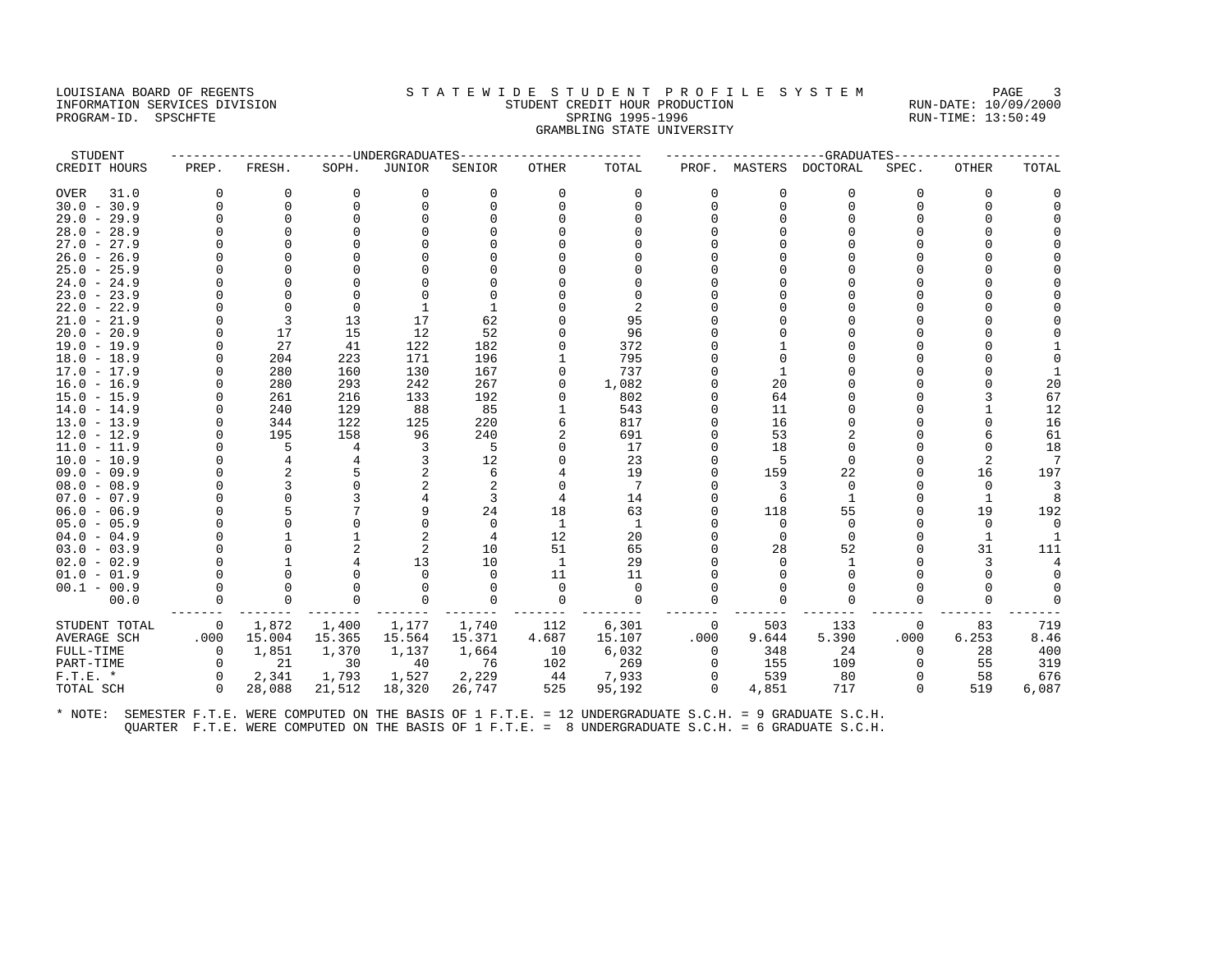# LOUISIANA BOARD OF REGENTS STA TEWIDE STUDENT PROFILE SYSTEM PAGE 4 INFORMATION SERVICES DIVISION STUDENT CREDIT HOUR PRODUCTION RUN-DATE: 10/09/2000 PROGRAM-ID. SPSCHFTE SALLER SPRING 1995-1996 SPRING 1995-1996 RUN-TIME: 13:50:49 LOUISIANA TECH UNIVERSITY

| STUDENT       |                |                |          | ------UNDERGRADUATES |             |              |          |             |                | ----------GRADUATES--- |          |              |          |
|---------------|----------------|----------------|----------|----------------------|-------------|--------------|----------|-------------|----------------|------------------------|----------|--------------|----------|
| CREDIT HOURS  | PREP.          | FRESH.         | SOPH.    | <b>JUNIOR</b>        | SENIOR      | <b>OTHER</b> | TOTAL    |             |                | PROF. MASTERS DOCTORAL | SPEC.    | <b>OTHER</b> | TOTAL    |
| 31.0<br>OVER  | $\Omega$       | 0              | 0        | 0                    | 0           | 0            | 0        | $\Omega$    | 0              | $\Omega$               | $\Omega$ | 0            |          |
| $30.0 - 30.9$ |                | $\Omega$       | $\Omega$ | $\Omega$             | $\Omega$    | $\Omega$     | $\Omega$ | $\Omega$    | $\Omega$       |                        | $\cap$   | $\Omega$     |          |
| $29.0 - 29.9$ | U              | $\Omega$       | $\Omega$ | U                    |             |              |          |             |                |                        | U        |              |          |
| $28.0 - 28.9$ |                | $\Omega$       |          |                      |             |              |          |             |                |                        |          |              |          |
| $27.0 - 27.9$ |                |                |          |                      |             |              |          |             |                |                        |          |              |          |
| $26.0 - 26.9$ |                |                |          |                      |             |              |          |             |                |                        |          |              |          |
| $25.0 - 25.9$ |                | $\Omega$       |          |                      |             |              |          |             |                |                        |          |              |          |
| $24.0 - 24.9$ |                | $\Omega$       |          |                      |             |              |          |             |                |                        |          |              |          |
| $23.0 - 23.9$ |                | $\Omega$       |          |                      |             |              |          |             |                |                        |          |              |          |
| $22.0 - 22.9$ |                | <sup>0</sup>   |          |                      |             |              |          |             |                |                        |          |              |          |
| $21.0 - 21.9$ |                |                |          |                      |             |              |          |             |                |                        |          |              |          |
| $20.0 - 20.9$ |                |                |          |                      |             |              |          |             |                |                        |          |              |          |
| $19.0 - 19.9$ |                | ∩              |          |                      |             |              |          |             |                |                        |          |              |          |
| $18.0 - 18.9$ |                | $\Omega$       |          |                      |             |              |          |             |                |                        |          |              |          |
| $17.0 - 17.9$ |                | $\Omega$       |          |                      |             |              |          |             |                |                        |          |              |          |
| $16.0 - 16.9$ |                | $\Omega$       |          |                      |             |              | $\Omega$ |             |                |                        |          |              |          |
| $15.0 - 15.9$ |                | 4              | 3        | 1                    | 5           |              | 13       |             |                |                        |          |              |          |
| $14.0 - 14.9$ | $\Omega$       | 10             | 15       | 18                   | 21          |              | 64       |             | $\overline{1}$ |                        |          |              |          |
| $13.0 - 13.9$ |                | 30             | 36       | 34                   | 99          | $\Omega$     | 200      |             | 12             |                        |          |              | 14       |
| $12.0 - 12.9$ | 2              | 443            | 424      | 367                  | 668         | 3            | 1,907    |             | 18             | 18                     | U        |              | 36       |
| $11.0 - 11.9$ | $\overline{2}$ | 320            | 237      | 209                  | 291         | 1            | 1,060    |             | 7              | $\Omega$               |          |              | 7        |
| $10.0 - 10.9$ | $\Omega$       | 287            | 178      | 124                  | 220         | 2            | 811      |             | 51             |                        |          |              | 59       |
| $09.0 - 09.9$ | $\overline{a}$ | 392            | 339      | 250                  | 440         | 11           | 1,434    |             | 128            | 49                     |          | 5            | 184      |
| $08.0 - 08.9$ | O              | 59             | 80       | 62                   | 178         | 3            | 382      |             | 9              | $\Omega$               | U        | $\Omega$     | 9        |
| $07.0 - 07.9$ | $\Omega$       | 22             | 11       | 11                   | 24          | $\Omega$     | 68       |             | 57             | $\Omega$               | $\Omega$ | $\Omega$     | 57       |
| $06.0 - 06.9$ |                | 115            | 65       | 65                   | 150         | 13           | 408      |             | 265            | 42                     | 5        | 34           | 346      |
| $05.0 - 05.9$ | $\Omega$       | $\overline{4}$ | 19       | 28                   | 57          | $\Omega$     | 108      |             | 1              | $\Omega$               | $\Omega$ | $\Omega$     | 1        |
| $04.0 - 04.9$ |                | 24             | 14       | 12                   | 38          | 2            | 90       |             | 10             | 1                      |          | 5            | 16       |
| $03.0 - 03.9$ |                | 145            | 71       | 53                   | 143         | 398          | 818      |             | 249            | 23                     |          | 207          | 482      |
| $02.0 - 02.9$ |                | 5              | 2        | -1                   | 6           | 14           | 28       |             |                |                        |          | <sup>0</sup> | -1       |
| $01.0 - 01.9$ |                | 2              | 4        | 5                    | 12          | 20           | 43       |             |                |                        |          | $\Omega$     |          |
| $00.1 - 00.9$ | O              | $\Omega$       | $\Omega$ | $\Omega$             | $\Omega$    | $\Omega$     | $\Omega$ |             |                |                        |          | $\Omega$     | $\Omega$ |
| 00.0          |                | $\mathbf 0$    | $\Omega$ | $\Omega$             | $\mathbf 0$ | 0            | $\Omega$ | ∩           | $\Omega$       |                        |          | $\Omega$     |          |
| STUDENT TOTAL | 15             | 1,862          | 1,498    | 1,240                | 2,352       | 467          | 7,434    | 0           | 814            | 141                    | 12       | 252          | 1,219    |
| AVERAGE SCH   | 6.733          | 9.507          | 9.831    | 9.854                | 9.530       | 3.250        | 9.239    | .000        | 6.141          | 7.609                  | 6.416    | 3.571        | 5.78     |
| FULL-TIME     | 7              | 1,545          | 1,312    | 1,065                | 1,922       | 20           | 5,871    | $\Omega$    | 549            | 117                    | 9        | 40           | 715      |
| PART-TIME     | 8              | 317            | 186      | 175                  | 430         | 447          | 1,563    | $\circ$     | 265            | 24                     | 3        | 212          | 504      |
| $F.T.E. *$    | 13             | 2,213          | 1,841    | 1,527                | 2,802       | 190          | 8,586    | $\mathbf 0$ | 833            | 179                    | 13       | 150          | 1,175    |
| TOTAL SCH     | 101            | 17,703         | 14,728   | 12,219               | 22,415      | 1,518        | 68,684   | $\Omega$    | 4,999          | 1,073                  | 77       | 900          | 7,049    |
|               |                |                |          |                      |             |              |          |             |                |                        |          |              |          |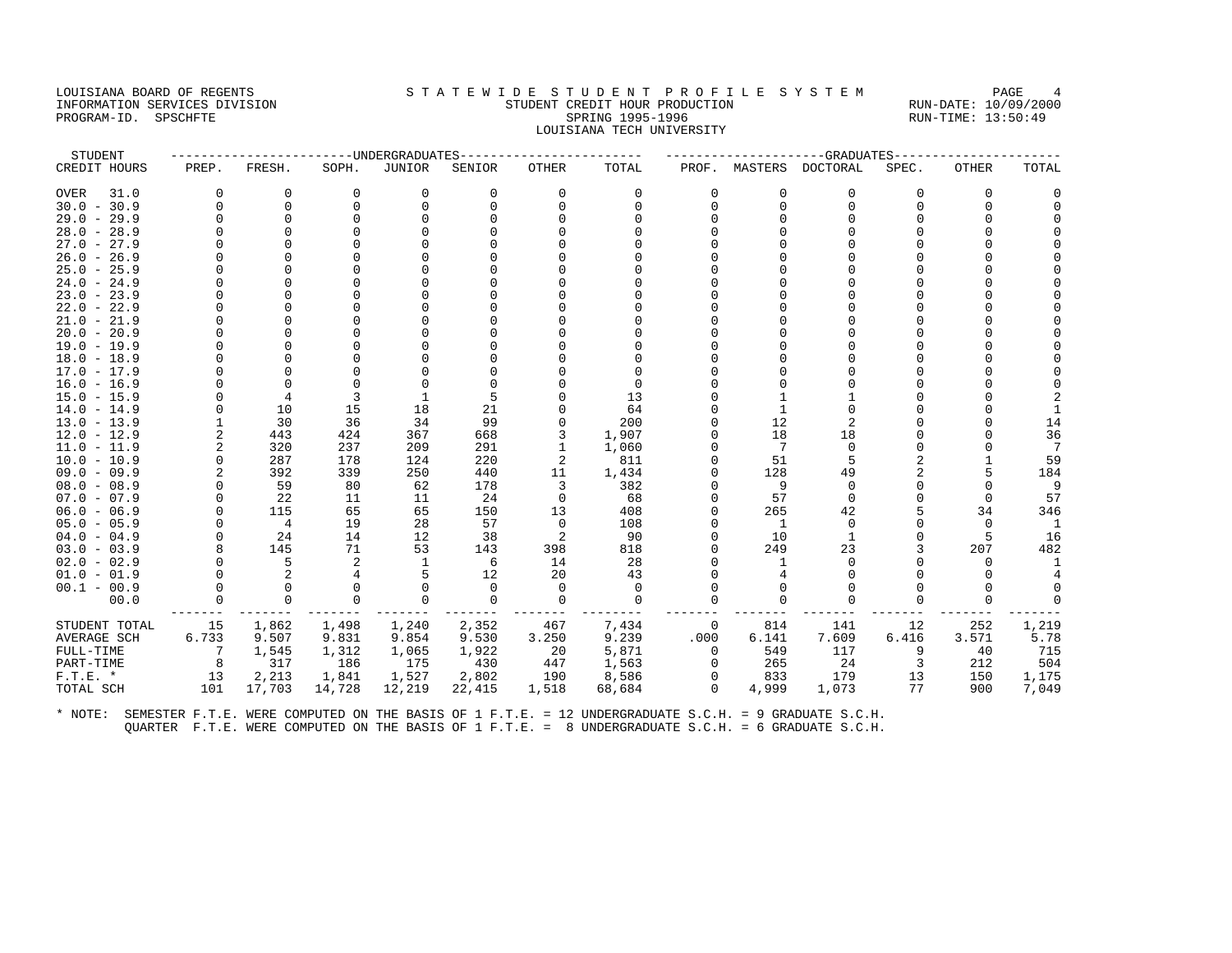#### LOUISIANA BOARD OF REGENTS STATEWIDE STUDENT PROFILE SYSTEM PAGE 5 INFORMATION SERVICES DIVISION STUDENT CREDIT HOUR PRODUCTION RUN-DATE: 10/09/2000 PROGRAM-ID. SPSCHFTE SALLER SPRING 1995-1996 SPRING 1995-1996 RUN-TIME: 13:50:49 MCNEESE STATE UNIVERSITY

| STUDENT       |                |          |          | -----UNDERGRADUATES |          |              |          |          |          | ---------GRADUATES     |          |              |                |
|---------------|----------------|----------|----------|---------------------|----------|--------------|----------|----------|----------|------------------------|----------|--------------|----------------|
| CREDIT HOURS  | PREP.          | FRESH.   | SOPH.    | <b>JUNIOR</b>       | SENIOR   | <b>OTHER</b> | TOTAL    |          |          | PROF. MASTERS DOCTORAL | SPEC.    | <b>OTHER</b> | TOTAL          |
| 31.0<br>OVER  | $\Omega$       | 0        | $\Omega$ | 0                   | $\Omega$ | 0            | 0        | $\Omega$ | $\Omega$ | $\Omega$               | $\Omega$ | 0            |                |
| $30.0 - 30.9$ | $\Omega$       | $\Omega$ | U        | $\Omega$            | 0        | $\Omega$     | $\Omega$ | n        | $\Omega$ | <sup>0</sup>           | U        | <sup>0</sup> |                |
| $29.0 - 29.9$ | U              | $\Omega$ |          |                     |          |              |          |          |          |                        |          |              |                |
| $28.0 - 28.9$ | O              |          |          |                     |          |              |          |          |          |                        |          |              |                |
| $27.0 - 27.9$ |                |          |          |                     |          |              |          |          |          |                        |          |              |                |
| $26.0 - 26.9$ |                |          |          |                     |          |              |          |          |          |                        |          |              |                |
| $25.0 - 25.9$ | U              |          |          |                     |          |              |          |          |          |                        |          |              |                |
| $24.0 - 24.9$ |                | $\Omega$ |          |                     |          |              |          |          |          |                        |          |              |                |
| $23.0 - 23.9$ |                | $\Omega$ | $\Omega$ |                     |          |              |          |          |          |                        |          |              |                |
| $22.0 - 22.9$ |                | 6        | 10       | 11                  | 28       |              | 55       |          |          |                        |          |              |                |
| $21.0 - 21.9$ | U              | 19       | 35       | 40                  | 72       | $\Omega$     | 166      |          |          |                        |          |              |                |
| $20.0 - 20.9$ | U              | 36       | 32       | 31                  | 63       | $\Omega$     | 162      |          |          |                        |          |              |                |
| $19.0 - 19.9$ |                | 65       | 33       | 51                  | 85       |              | 234      |          |          |                        |          |              |                |
| $18.0 - 18.9$ | O              | 162      | 158      | 162                 | 205      |              | 687      |          |          |                        |          |              |                |
| $17.0 - 17.9$ |                | 230      | 109      | 103                 | 142      |              | 584      |          |          |                        |          |              |                |
| $16.0 - 16.9$ |                | 184      | 107      | 88                  | 107      | 0            | 487      |          |          |                        |          |              |                |
| $15.0 - 15.9$ |                | 345      | 246      | 227                 | 234      | 0            | 1,052    |          | 15       |                        |          |              | 15             |
| $14.0 - 14.9$ |                | 207      | 101      | 70                  | 145      |              | 523      |          | $\Omega$ |                        |          |              | $\Omega$       |
| $13.0 - 13.9$ | U              | 189      | 76       | 69                  | 113      | $\Omega$     | 447      |          |          |                        |          |              | 3              |
| $12.0 - 12.9$ | $\Omega$       | 258      | 158      | 138                 | 273      | 0            | 827      |          | 57       |                        |          |              | 57             |
| $11.0 - 11.9$ | U              | 37       | 12       | 10                  | 68       | 0            | 127      |          |          |                        |          |              | 4              |
| $10.0 - 10.9$ |                | 30       | 14       | 12                  | 45       |              | 101      |          |          |                        |          |              | 7              |
| $09.0 - 09.9$ |                | 66       | 53       | 46                  | 56       | $\Omega$     | 222      |          | 111      |                        |          | ∩            | 112            |
| $08.0 - 08.9$ | U              | 23       | 11       | 8                   | 39       |              | 81       |          |          |                        |          |              |                |
| $07.0 - 07.9$ | 0              | 30       | 15       | 17                  | 30       |              | 92       |          | -6       |                        |          |              | 6              |
| $06.0 - 06.9$ |                | 103      | 78       | 56                  | 102      |              | 343      |          | 235      |                        | ς        |              | 238            |
| $05.0 - 05.9$ | $\Omega$       | 18       | 3        | -2                  | 3        |              | 26       |          |          |                        |          |              | 2              |
| $04.0 - 04.9$ | 1              | 9        | 14       | 12                  | 23       |              | 59       |          |          |                        |          |              | $\overline{7}$ |
| $03.0 - 03.9$ | 53             | 100      | 65       | 50                  | 105      |              | 373      |          | 580      |                        |          |              | 584            |
| $02.0 - 02.9$ | $\Omega$       | 3        | $\cap$   | -1                  | 1        |              | 5        |          |          |                        |          |              |                |
| $01.0 - 01.9$ |                | $\Omega$ |          |                     | $\Omega$ |              |          |          |          |                        |          |              |                |
| $00.1 - 00.9$ | $\Omega$       | $\Omega$ |          | $\Omega$            | $\Omega$ |              | $\Omega$ |          | $\Omega$ |                        |          | $\Omega$     |                |
| 00.0          | 0              | 0        |          | $\mathbf 0$         | 13       | 9            | 22       | 0        | 26       |                        | $\Omega$ | 22           | 48             |
| STUDENT TOTAL | 60             | 2,120    | 1,331    | 1,208               | 1,960    | 9            | 6,688    | 0        | 1,077    | $\Omega$               | 8        | 22           | 1,107          |
| AVERAGE SCH   | 3.533          | 13.503   | 13.763   | 14.181              | 13.642   | .000         | 13.628   | .000     | 5.284    | .000                   | 4.875    | .000         | 5.28           |
| FULL-TIME     | $\overline{1}$ | 1,701    | 1,066    | 993                 | 1,475    | $\mathbf 0$  | 5,236    | $\Omega$ | 210      | $\Omega$               |          | 0            | 211            |
| PART-TIME     | 59             | 419      | 265      | 215                 | 485      | 9            | 1,452    | $\Omega$ | 867      |                        |          | 22           | 896            |
| $F.T.E. *$    | 18             | 2,386    | 1,527    | 1,428               | 2,213    | $\mathbf{0}$ | 7,571    | 0        | 617      |                        |          | $\Omega$     | 621            |
| TOTAL SCH     | 212            | 28,627   | 18,319   | 17,131              | 26,561   | $\Omega$     | 90,850   | 0        | 5,554    |                        | 39       | $\Omega$     | 5,593          |
|               |                |          |          |                     |          |              |          |          |          |                        |          |              |                |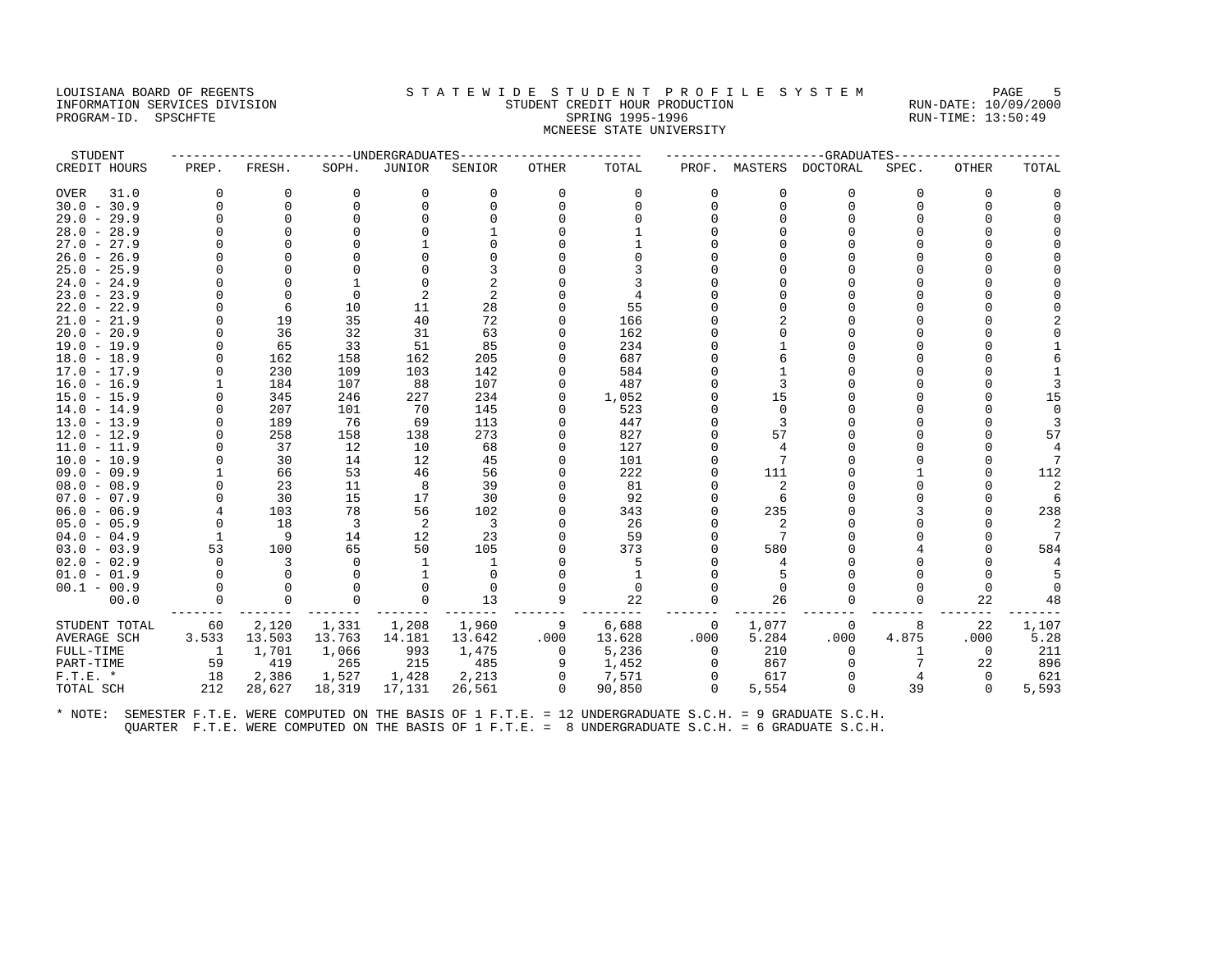## LOUISIANA BOARD OF REGENTS STA TEWIDE STUDENT PROFILE SYSTEM PAGE 6 INFORMATION SERVICES DIVISION STUDENT CREDIT HOUR PRODUCTION RUN-DATE: 10/09/2000 PROGRAM-ID. SPSCHFTE SALLER SPRING 1995-1996 SPRING 1995-1996 RUN-TIME: 13:50:49 NICHOLLS STATE UNIVERSITY

| STUDENT       |          |                |                | ------UNDERGRADUATES |          |              |          |          |          | ---------GRADUATES     |          |              |                |
|---------------|----------|----------------|----------------|----------------------|----------|--------------|----------|----------|----------|------------------------|----------|--------------|----------------|
| CREDIT HOURS  | PREP.    | FRESH.         | SOPH.          | <b>JUNIOR</b>        | SENIOR   | <b>OTHER</b> | TOTAL    |          |          | PROF. MASTERS DOCTORAL | SPEC.    | <b>OTHER</b> | TOTAL          |
| 31.0<br>OVER  | $\Omega$ | 0              | $\Omega$       | $\Omega$             | $\Omega$ | 0            | $\Omega$ | $\Omega$ | $\Omega$ | $\Omega$               | $\Omega$ | $\Omega$     |                |
| $30.0 - 30.9$ | $\Omega$ | $\Omega$       | $\Omega$       | $\Omega$             | 0        | $\Omega$     | $\Omega$ | n        | $\Omega$ | n                      | O        | $\Omega$     |                |
| $29.0 - 29.9$ | U        | $\Omega$       |                |                      |          |              |          |          |          |                        |          |              |                |
| $28.0 - 28.9$ | U        |                |                |                      |          |              |          |          |          |                        |          |              |                |
| $27.0 - 27.9$ |          |                |                |                      |          |              |          |          |          |                        |          |              |                |
| $26.0 - 26.9$ |          |                |                |                      |          |              |          |          |          |                        |          |              |                |
| $25.0 - 25.9$ | U        |                |                |                      |          |              |          |          |          |                        |          |              |                |
| $24.0 - 24.9$ |          | $\cap$         |                |                      |          |              | 6        |          |          |                        |          |              |                |
| $23.0 - 23.9$ |          |                |                |                      |          |              | 10       |          |          |                        |          |              |                |
| $22.0 - 22.9$ | U        | $\mathbf{1}$   | $\overline{2}$ | 3                    | 12       |              | 18       |          |          |                        |          |              |                |
| $21.0 - 21.9$ | 0        | 19             | 28             | 37                   | 74       | 0            | 158      |          |          |                        |          |              |                |
| $20.0 - 20.9$ |          | 33             | 29             | 22                   | 33       | $\Omega$     | 118      |          |          |                        |          |              |                |
| $19.0 - 19.9$ | $\Omega$ | 67             | 42             | 30                   | 36       |              | 175      |          |          |                        |          |              |                |
| $18.0 - 18.9$ | 2        | 171            | 122            | 108                  | 164      |              | 567      |          |          |                        |          |              |                |
| $17.0 - 17.9$ |          | 169            | 113            | 61                   | 48       |              | 392      |          |          |                        |          |              |                |
| $16.0 - 16.9$ | $\Omega$ | 213            | 105            | 70                   | 63       | $\Omega$     | 451      |          |          |                        |          |              |                |
| $15.0 - 15.9$ | U        | 477            | 257            | 195                  | 223      | 0            | 1,152    |          | 14       |                        |          |              | 16             |
| $14.0 - 14.9$ |          | 135            | 110            | 63                   | 67       |              | 376      |          |          |                        |          |              | $\overline{2}$ |
| $13.0 - 13.9$ | $\Omega$ | 108            | 74             | 55                   | 82       | $\Omega$     | 319      |          |          |                        |          |              | 3              |
| $12.0 - 12.9$ |          | 325            | 151            | 123                  | 267      |              | 866      |          | 32       |                        |          |              | 39             |
| $11.0 - 11.9$ | $\Omega$ | 13             | 8              | -2                   | 15       | $\Omega$     | 38       |          |          |                        | U        |              | 5              |
| $10.0 - 10.9$ | O        | 5              | 15             | 13                   | 40       |              | 73       |          |          |                        |          |              |                |
| $09.0 - 09.9$ |          | 65             | 48             | 46                   | 77       | $\Omega$     | 236      |          | 56       |                        |          |              | 67             |
| $08.0 - 08.9$ | U        | 13             | 5              | 4                    | 25       |              | 47       |          |          |                        |          |              |                |
| $07.0 - 07.9$ |          | $7^{\circ}$    | 13             | 9                    | 20       |              | 50       |          |          |                        |          | $\Omega$     |                |
| $06.0 - 06.9$ |          | 115            | 79             | 74                   | 105      | 0            | 374      |          | 160      |                        | 9        | 18           | 187            |
| $05.0 - 05.9$ | U        | 7              | 5              | 7                    | 10       |              | 29       |          |          |                        | U        | $\Omega$     |                |
| $04.0 - 04.9$ | $\Omega$ | $\overline{4}$ | 16             | 15                   | 11       | $\Omega$     | 46       |          |          |                        | 0        | 1            |                |
| $03.0 - 03.9$ | 3        | 104            | 70             | 62                   | 123      |              | 362      |          | 503      |                        |          | 31           | 535            |
| $02.0 - 02.9$ |          | 1              |                | -1                   | 11       |              | 14       |          |          |                        |          | $\Omega$     |                |
| $01.0 - 01.9$ | $\Omega$ | $\Omega$       | 1              | -1                   | -1       |              | 3        |          |          |                        |          | n            |                |
| $00.1 - 00.9$ | $\Omega$ | $\Omega$       |                | $\Omega$             | $\Omega$ |              | $\Omega$ |          | $\Omega$ |                        |          |              |                |
| 00.0          | 0        | 8              | $\Omega$       | 0                    | 12       | 0            | 20       |          | 11       |                        | U        | 3            | 14             |
| STUDENT TOTAL | 10       | 2,062          | 1,295          | 1,006                | 1,529    | 0            | 5,902    | 0        | 811      | $\Omega$               | 21       | 65           | 897            |
| AVERAGE SCH   | 10.900   | 13.677         | 13.572         | 13.377               | 12.816   | .000         | 13.376   | .000     | 4.846    | .000                   | 8.238    | 5.451        | 4.96           |
| FULL-TIME     | 5        | 1,720          | 1,034          | 772                  | 1,079    | $\mathbf 0$  | 4,610    | $\Omega$ | 119      | $\Omega$               | 10       | 11           | 140            |
| PART-TIME     | 5        | 342            | 261            | 234                  | 450      | 0            | 1,292    | $\Omega$ | 692      | $\Omega$               | 11       | 54           | 757            |
| $F.T.E.$ *    | 9        | 2,341          | 1,465          | 1,122                | 1,620    | 0            | 6,557    | 0        | 431      |                        | 19       | 38           | 488            |
| TOTAL SCH     | 109      | 28,094         | 17,577         | 13,458               | 19,443   | $\Omega$     | 78,681   | $\Omega$ | 3,877    | $\Omega$               | 173      | 338          | 4,388          |
|               |          |                |                |                      |          |              |          |          |          |                        |          |              |                |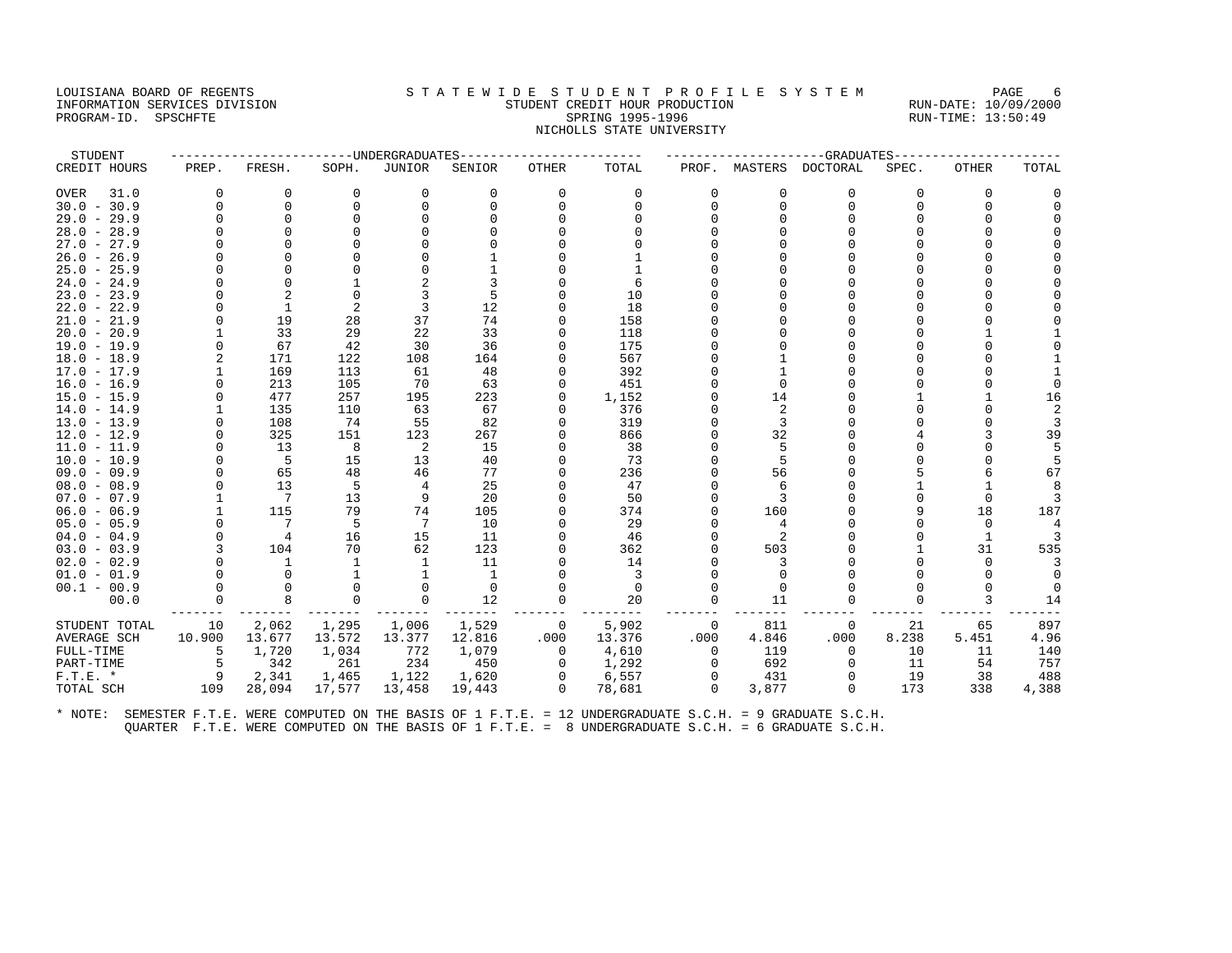#### LOUISIANA BOARD OF REGENTS STA TEWIDE STUDENT PROFILE SYSTEM PAGE 7 INFORMATION SERVICES DIVISION STUDENT CREDIT HOUR PRODUCTION RUN-DATE: 10/09/2000 PROGRAM-ID. SPSCHFTE SALLER SPRING 1995-1996 SPRING 1995-1996 RUN-TIME: 13:50:49 UNIVERSITY OF LA. IN MONROE

| STUDENT       |          |          |              | ----UNDERGRADUATES |          |              |          |          |             | $---GRADUATES$   |              |          |                |
|---------------|----------|----------|--------------|--------------------|----------|--------------|----------|----------|-------------|------------------|--------------|----------|----------------|
| CREDIT HOURS  | PREP.    | FRESH.   | SOPH.        | JUNIOR             | SENIOR   | <b>OTHER</b> | TOTAL    | PROF.    |             | MASTERS DOCTORAL | SPEC.        | OTHER    | TOTAL          |
| OVER<br>31.0  | $\Omega$ | 0        | 0            | 0                  | $\Omega$ | 0            | 0        | O        | $\mathbf 0$ | $\Omega$         | $\Omega$     | 0        |                |
| $30.0 - 30.9$ | $\Omega$ | $\Omega$ | $\Omega$     | $\Omega$           | $\Omega$ | $\Omega$     | $\Omega$ |          | $\Omega$    | $\Omega$         | $\cap$       | $\Omega$ | $\Omega$       |
| $29.0 - 29.9$ | $\cap$   | $\Omega$ | $\Omega$     | ∩                  |          |              |          |          |             |                  |              |          |                |
| $28.0 - 28.9$ |          | U        | ∩            |                    |          |              |          |          |             |                  |              |          |                |
| $27.0 - 27.9$ |          |          | $\Omega$     |                    |          |              |          |          |             |                  |              |          |                |
| $26.0 - 26.9$ |          |          | $\Omega$     |                    |          |              |          |          |             |                  |              |          |                |
| $25.0 - 25.9$ |          |          | ∩            |                    |          |              |          |          |             |                  |              |          |                |
| $24.0 - 24.9$ |          | O        | $\Omega$     |                    |          |              |          |          |             |                  |              |          |                |
| $23.0 - 23.9$ |          | $\Omega$ | $\Omega$     | $\Omega$           |          |              |          |          |             |                  |              |          |                |
| $22.0 - 22.9$ |          | $\Omega$ | $\mathbf{1}$ |                    |          |              | ς        |          |             |                  |              |          |                |
| $21.0 - 21.9$ | O        | 29       | 41           | 43                 | 110      |              | 223      |          |             |                  |              |          |                |
| $20.0 - 20.9$ |          | 50       | 34           | 41                 | 91       |              | 216      |          |             |                  |              |          | $\overline{2}$ |
| $19.0 - 19.9$ |          | 131      | 110          | 96                 | 190      |              | 527      |          |             |                  |              |          | 2              |
| $18.0 - 18.9$ |          | 274      | 223          | 203                | 488      | $\Omega$     | 1,189    |          | 22          |                  |              |          | 25             |
| $17.0 - 17.9$ |          | 314      | 168          | 120                | 252      |              | 854      |          |             |                  |              |          | $\overline{4}$ |
| $16.0 - 16.9$ | 2        | 383      | 229          | 176                | 221      | $\Omega$     | 1,011    |          | 9           |                  |              |          | 12             |
| $15.0 - 15.9$ |          | 542      | 340          | 329                | 453      |              | 1,664    |          | 51          |                  |              |          | 60             |
| $14.0 - 14.9$ |          | 251      | 136          | 94                 | 155      |              | 636      |          | .5          |                  |              |          | 14             |
| $13.0 - 13.9$ |          | 203      | 122          | 86                 | 144      |              | 555      |          | 19          | 14               |              |          | 35             |
| $12.0 - 12.9$ | O        | 295      | 207          | 184                | 548      | $\Omega$     | 1,234    |          | 123         |                  |              |          | 138            |
| $11.0 - 11.9$ | $\cap$   | 37       | 18           | 13                 | 22       |              | 90       |          | 11          |                  |              |          | 11             |
| $10.0 - 10.9$ |          | 27       | 20           | 15                 | 23       |              | 85       |          | 26          |                  |              | $\Omega$ | 27             |
| $09.0 - 09.9$ | O        | 72       | 44           | 38                 | 97       | $\Omega$     | 251      |          | 218         |                  | 15           | 20       | 254            |
| $08.0 - 08.9$ |          | 28       | 8            | 9                  | 13       |              | 58       |          | -6          |                  |              | -1       | -7             |
| $07.0 - 07.9$ | $\Omega$ | 14       | 15           | 12                 | 25       |              | 66       |          | 3           |                  | $\Omega$     | $\Omega$ | 3              |
| $06.0 - 06.9$ |          | 152      | 83           | 73                 | 166      |              | 477      |          | 115         |                  | 15           | 37       | 168            |
| $05.0 - 05.9$ |          | 9        | 3            | 8                  | 6        |              | 27       |          |             |                  |              | $\Omega$ | -6             |
| $04.0 - 04.9$ | 3        | 12       | 6            | .5                 | 18       |              | 44       |          |             |                  | $\Omega$     |          |                |
| $03.0 - 03.9$ | 6        | 111      | 61           | 44                 | 195      |              | 419      |          | 304         |                  | 13           | 244      | 567            |
| $02.0 - 02.9$ |          | 7        | $\mathbf{1}$ | $\Omega$           | 2        |              | 10       |          | 1           |                  | <sup>n</sup> | 1        | 2              |
| $01.0 - 01.9$ |          | 1        | ∩            | ∩                  |          |              | 4        |          |             |                  |              |          |                |
| $00.1 - 00.9$ | $\Omega$ | $\Omega$ | $\Omega$     | $\Omega$           | $\Omega$ | $\Omega$     | $\Omega$ |          | $\Omega$    |                  |              |          |                |
| 00.0          |          | $\Omega$ | $\mathbf{1}$ | $\mathbf{1}$       | 24       |              | 26       | $\Omega$ | 20          |                  |              |          | 30             |
| STUDENT TOTAL | 16       | 2,942    | 1,871        | 1,591              | 3,248    | 2            | 9,670    | 0        | 953         | 52               | 61           | 312      | 1,378          |
| AVERAGE SCH   | 6.437    | 14.044   | 14.409       | 14.513             | 13.993   | 3.000        | 14.160   | .000     | 7.859       | 11.613           | 8.183        | 4.016    | 7.10           |
| FULL-TIME     | 3        | 2,472    | 1,611        | 1,373              | 2,654    | 0            | 8,113    | $\Omega$ | 493         | 35               | 31           | 28       | 587            |
| PART-TIME     | 13       | 470      | 260          | 218                | 594      | 2            | 1,557    | $\Omega$ | 460         | 17               | 30           | 284      | 791            |
| $F.T.E.$ *    | 9        | 3,443    | 2,246        | 1,923              | 3,760    | 1            | 11,381   | $\Omega$ | 815         | 57               | 55           | 139      | 1,065          |
| TOTAL SCH     | 103      | 41,319   | 26,946       | 23,077             | 45,116   | 6            | 136,567  | $\Omega$ | 7,333       | 511              | 491          | 1,249    | 9,584          |
|               |          |          |              |                    |          |              |          |          |             |                  |              |          |                |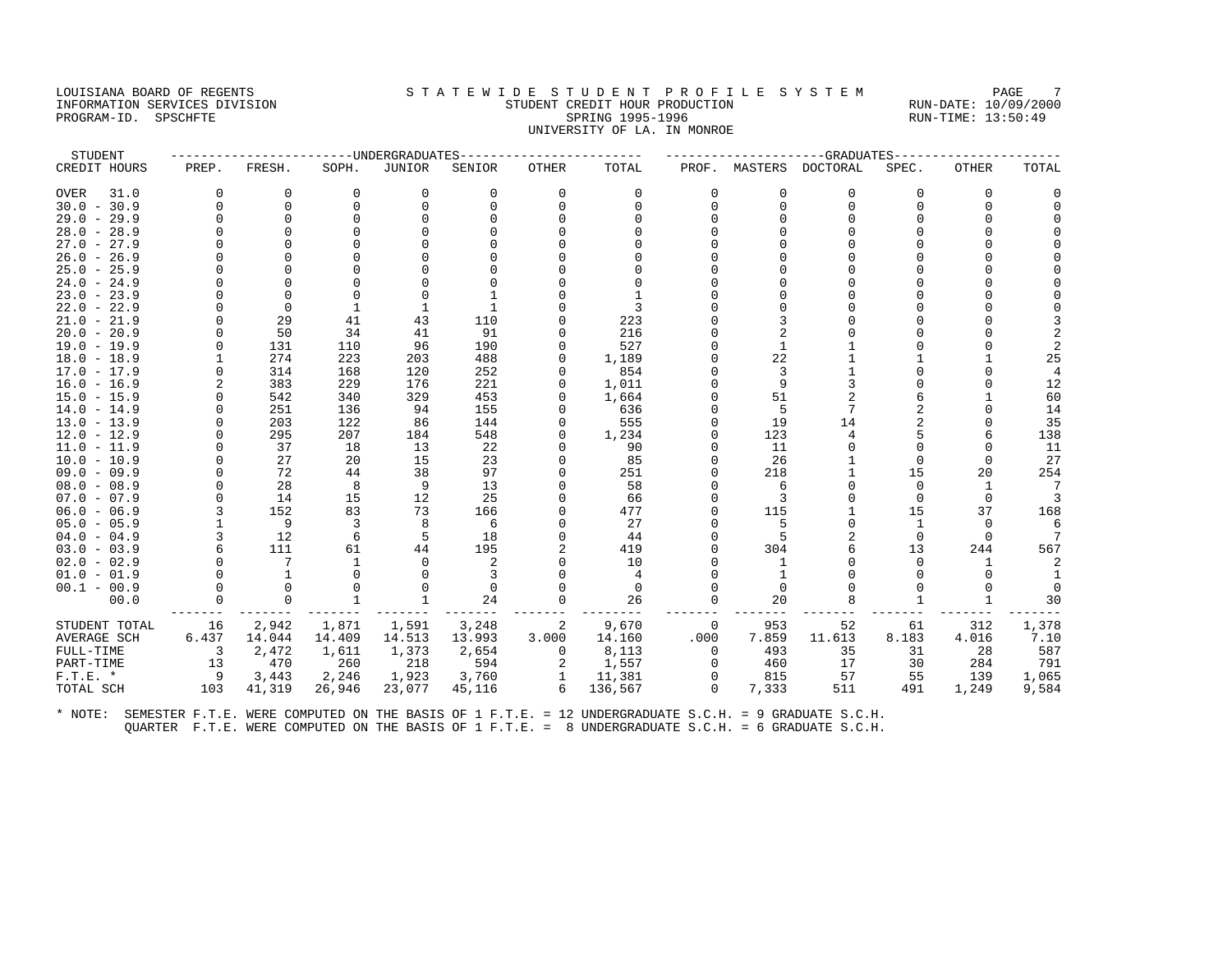## LOUISIANA BOARD OF REGENTS STATEWIDE STUDENT PROFILE SYSTEM PAGE 8 INFORMATION SERVICES DIVISION STUDENT CREDIT HOUR PRODUCTION RUN-DATE: 10/09/2000 PROGRAM-ID. SPSCHFTE SALLER SPRING 1995-1996 SPRING 1995-1996 RUN-TIME: 13:50:49 NORTHWESTERN STATE UNIVERSITY

| STUDENT       |                |          |          | ------UNDERGRADUATES- |          |              |         |          |          | ----------GRADUATES |          |              |          |
|---------------|----------------|----------|----------|-----------------------|----------|--------------|---------|----------|----------|---------------------|----------|--------------|----------|
| CREDIT HOURS  | PREP.          | FRESH.   | SOPH.    | <b>JUNIOR</b>         | SENIOR   | <b>OTHER</b> | TOTAL   | PROF.    | MASTERS  | DOCTORAL            | SPEC.    | <b>OTHER</b> | TOTAL    |
| 31.0<br>OVER  | $\Omega$       | $\Omega$ | $\Omega$ | 0                     | $\Omega$ | $\Omega$     | 0       | $\Omega$ | $\Omega$ | $\Omega$            | $\Omega$ | 0            | O        |
| $30.0 - 30.9$ | $\Omega$       | $\Omega$ |          | $\Omega$              | $\Omega$ |              | $\cap$  | n        | $\Omega$ | $\Omega$            |          | O            | $\Omega$ |
| $29.0 - 29.9$ | O              | $\Omega$ |          | $\Omega$              |          |              |         |          |          |                     |          |              |          |
| $28.0 - 28.9$ | U              | $\Omega$ |          |                       |          |              |         |          |          |                     |          |              |          |
| $27.0 - 27.9$ | U              |          |          |                       |          |              |         |          |          |                     |          |              |          |
| $26.0 - 26.9$ |                |          |          |                       |          |              |         |          |          |                     |          |              |          |
| $25.0 - 25.9$ | O              |          |          |                       |          |              | 3       |          |          |                     |          |              |          |
| $24.0 - 24.9$ | U              |          |          |                       |          |              | 11      |          |          |                     |          |              |          |
| $23.0 - 23.9$ |                | 3        |          | 5                     | 8        |              | 16      |          |          |                     |          |              |          |
| $22.0 - 22.9$ | U              | 8        | 9        | 4                     | 23       |              | 44      |          |          |                     |          |              |          |
| $21.0 - 21.9$ |                | 49       | 37       | 54                    | 73       |              | 213     |          |          |                     |          |              |          |
| $20.0 - 20.9$ |                | 78       | 64       | 42                    | 43       |              | 228     |          |          |                     |          |              |          |
| 19.0 - 19.9   |                | 114      | 78       | 54                    | 69       |              | 316     |          |          |                     |          |              |          |
| $18.0 - 18.9$ | 3              | 227      | 166      | 143                   | 150      |              | 689     |          |          |                     |          |              |          |
| $17.0 - 17.9$ | 2              | 259      | 132      | 104                   | 57       |              | 554     |          |          |                     |          |              |          |
| $16.0 - 16.9$ |                | 256      | 140      | 96                    | 96       |              | 589     |          |          |                     |          |              |          |
| $15.0 - 15.9$ | 2              | 330      | 216      | 203                   | 249      |              | 1,000   |          | 13       |                     |          |              | 18       |
| $14.0 - 14.9$ | $\overline{a}$ | 245      | 126      | 57                    | 63       |              | 493     |          | 2        |                     |          |              | 3        |
| $13.0 - 13.9$ | $\Omega$       | 194      | 102      | 110                   | 82       |              | 488     |          | 3        |                     |          | 2            | 5        |
| $12.0 - 12.9$ |                | 327      | 217      | 207                   | 364      |              | 1,118   |          | 54       |                     |          | 11           | 69       |
| $11.0 - 11.9$ |                | 29       | 12       | 10                    | 9        |              | 61      |          | 14       |                     |          | 2            | 16       |
| $10.0 - 10.9$ | 0              | 41       | 36       | 20                    | 14       |              | 111     |          | 5        |                     |          | 1            | 6        |
| $09.0 - 09.9$ | $\overline{a}$ | 126      | 86       | 63                    | 140      |              | 417     |          | 107      |                     |          | 11           | 121      |
| $08.0 - 08.9$ | U              | 26       | 14       | 10                    | 16       |              | 66      |          | 2        |                     |          | 2            |          |
| $07.0 - 07.9$ | $\Omega$       | 33       | 63       | 44                    | 35       |              | 175     |          | 2        |                     |          | 1            | 3        |
| $06.0 - 06.9$ | 4              | 265      | 150      | 91                    | 101      |              | 611     |          | 180      |                     |          | 56           | 247      |
| $05.0 - 05.9$ |                | 7        | 3        | 5                     | 11       |              | 27      |          | $\Omega$ |                     |          |              |          |
| $04.0 - 04.9$ | $\Omega$       | 8        | 6        | 3                     | 3        |              | 20      |          |          |                     | $\Omega$ | $\Omega$     |          |
| $03.0 - 03.9$ | 6              | 200      | 64       | 51                    | 96       |              | 417     |          | 266      |                     | 24       | 200          | 494      |
| $02.0 - 02.9$ | 17             | 3        |          |                       |          |              | 22      |          |          |                     |          |              |          |
| $01.0 - 01.9$ | $\Omega$       | 1        |          | 2                     |          |              | 6       |          |          |                     |          | $\Omega$     | $\cap$   |
| $00.1 - 00.9$ | $\Omega$       | $\Omega$ |          | ∩                     |          |              | 0       |          |          |                     |          |              |          |
| 00.0          |                | 5        |          | $\Omega$              | 0        |              | 6       |          | $\Omega$ |                     |          |              | $\Omega$ |
| STUDENT TOTAL | 47             | 2,835    | 1,723    | 1,381                 | 1,716    | $\mathbf 0$  | 7,702   | 0        | 654      | 12                  | 35       | 297          | 998      |
| AVERAGE SCH   | 7.543          | 13.074   | 13.404   | 13.680                | 13.272   | .000         | 13.268  | .000     | 6.195    | 6.500               | 4.628    | 4.730        | 5.70     |
| FULL-TIME     | 15             | 2,091    | 1,287    | 1,081                 | 1,289    | 0            | 5,763   | $\Omega$ | 201      | 3                   | .5       | 36           | 245      |
| PART-TIME     | 32             | 744      | 436      | 300                   | 427      | $\Omega$     | 1,939   | $\Omega$ | 453      | 9                   | 30       | 261          | 753      |
| $F.T.E. *$    | 29             | 3,083    | 1,925    | 1,574                 | 1,898    | 0            | 8,509   | 0        | 450      |                     | 18       | 156          | 633      |
| TOTAL SCH     | 347            | 37,001   | 23,096   | 18,893                | 22,776   | $\Omega$     | 102,113 | $\Omega$ | 4,052    | 78                  | 162      | 1,405        | 5,697    |
|               |                |          |          |                       |          |              |         |          |          |                     |          |              |          |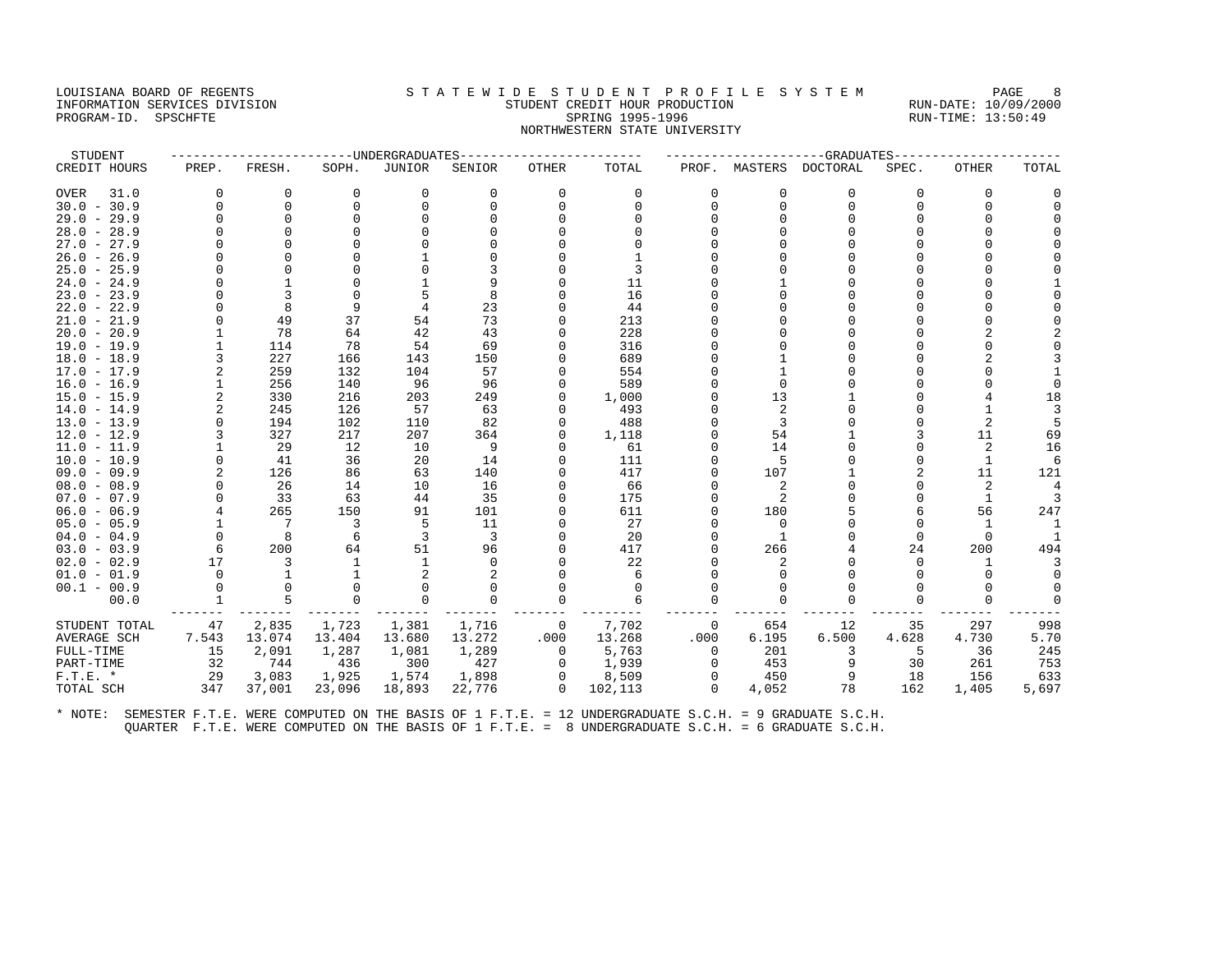# LOUISIANA BOARD OF REGENTS STATEWIDE STUDENT PROFILE SYSTEM PAGE 9 INFORMATION SERVICES DIVISION STUDENT CREDIT HOUR PRODUCTION RUN-DATE: 10/09/2000 PROGRAM-ID. SPSCHFTE SALLER SPRING 1995-1996 SPRING 1995-1996 RUN-TIME: 13:50:49 SOUTHEASTERN LA. UNIVERSITY

| STUDENT             |             |              |             | -UNDERGRADUATES |             |              |          |          |                | -GRADUATES             |       |              |                |
|---------------------|-------------|--------------|-------------|-----------------|-------------|--------------|----------|----------|----------------|------------------------|-------|--------------|----------------|
| CREDIT HOURS        | PREP.       | FRESH.       | SOPH.       | <b>JUNIOR</b>   | SENIOR      | <b>OTHER</b> | TOTAL    |          |                | PROF. MASTERS DOCTORAL | SPEC. | <b>OTHER</b> | TOTAL          |
| 31.0<br><b>OVER</b> | $\mathbf 0$ | 0            | $\mathbf 0$ | 0               | $\mathbf 0$ | $\mathbf 0$  | 0        | 0        | 0              | 0                      | 0     | 0            |                |
| $30.0 - 30.9$       | $\Omega$    | $\Omega$     | $\Omega$    | $\Omega$        | $\Omega$    | $\Omega$     | $\cap$   | $\Omega$ | $\Omega$       | 0                      | 0     | $\Omega$     |                |
| $29.0 - 29.9$       |             | $\Omega$     |             |                 |             |              | $\cap$   |          |                | $\Omega$               | 0     | $\cap$       |                |
| $28.0 - 28.9$       |             | 0            |             |                 |             |              |          |          |                | $\Omega$               | 0     | $\Omega$     |                |
| $27.0 - 27.9$       |             |              |             |                 |             |              |          |          |                | $\Omega$               |       |              |                |
| $26.0 - 26.9$       |             |              |             |                 |             |              |          |          |                |                        |       |              |                |
| $25.0 - 25.9$       |             | <sup>n</sup> |             |                 |             |              |          |          |                | $\Omega$               | 0     | $\cap$       |                |
| $24.0 - 24.9$       |             |              |             |                 |             |              |          |          |                | $\Omega$               | O     |              |                |
| $23.0 - 23.9$       |             |              |             |                 |             |              |          |          |                | $\Omega$               |       |              |                |
| $22.0 - 22.9$       |             |              |             |                 | 3           |              | 6        |          |                |                        |       |              |                |
| $21.0 - 21.9$       |             | 3            |             |                 | 24          |              | 36       |          |                | $\Omega$               |       |              |                |
| $20.0 - 20.9$       |             | 5            |             |                 | 23          |              | 38       |          |                | $\Omega$               |       |              |                |
| $19.0 - 19.9$       |             | 59           | 69          | 77              | 174         |              | 379      |          |                |                        |       |              |                |
| $18.0 - 18.9$       | $\Omega$    | 110          | 128         | 209             | 277         | U            | 724      |          | 3              | $\Omega$               | U     |              |                |
| $17.0 - 17.9$       | $\Omega$    | 186          | 139         | 80              | 106         | U            | 511      |          |                | $\Omega$               | U     |              |                |
| $16.0 - 16.9$       |             | 582          | 300         | 229             | 267         | U            | 1,378    |          |                | $\Omega$               |       |              | 7              |
| $15.0 - 15.9$       |             | 634          | 428         | 407             | 434         | U            | 1,903    |          | 24             |                        |       | $\cap$       | 24             |
| $14.0 - 14.9$       |             | 393          | 217         | 142             | 199         | U            | 951      |          | 2              | $\Omega$               |       | $\cap$       | $\overline{2}$ |
| $13.0 - 13.9$       |             | 669          | 370         | 234             | 355         | U            | 1,628    |          | 14             | $\cap$                 |       | $\Omega$     | 14             |
| $12.0 - 12.9$       | $\Omega$    | 732          | 488         | 384             | 508         | U            | 2,112    |          | 84             | $\cap$                 |       | $\cap$       | 84             |
| $11.0 - 11.9$       | $\Omega$    | 85           | 30          | 39              | 38          |              | 192      |          | 5              | U                      |       |              | 5              |
| $10.0 - 10.9$       | $\Omega$    | 104          | 75          | 39              | 70          | U            | 288      |          | 18             | $\Omega$               | U     | $\Omega$     | 18             |
| $09.0 - 09.9$       | $\Omega$    | 180          | 116         | 72              | 136         | U            | 504      |          | 156            | $\cap$                 |       | $\cap$       | 157            |
| $08.0 - 08.9$       |             | 42           | 25          | 45              | 72          |              | 184      |          | 8              |                        |       |              | 8              |
| $07.0 - 07.9$       |             | 75           | 59          | 45              | 35          |              | 214      |          | 18             | $\cap$                 |       | $\cap$       | 18             |
| $06.0 - 06.9$       |             | 138          | 113         | 102             | 124         |              | 477      |          | 307            |                        |       | $\cap$       | 308            |
| $05.0 - 05.9$       |             | 12           | 4           | 30              | 18          |              | 64       |          | $\overline{4}$ | $\Omega$               |       |              | $\overline{4}$ |
| $04.0 - 04.9$       |             | 69           | 37          | 30              | 40          | U            | 176      |          | 11             |                        |       |              | 11             |
| $03.0 - 03.9$       | $\Omega$    | 135          | 83          | 81              | 123         | U            | 422      |          | 741            | $\Omega$               |       | $\cap$       | 742            |
| $02.0 - 02.9$       |             | 4            | 1           | 3               | $\Omega$    |              | 8        |          | 1              |                        |       |              | 1              |
| $01.0 - 01.9$       |             | 3            |             |                 |             |              | 11       |          | 11             |                        |       |              | 11             |
| $00.1 - 00.9$       | $\Omega$    | $\Omega$     | $\Omega$    | $\Omega$        | $\Omega$    | U            | $\Omega$ |          | $\Omega$       | <sup>0</sup>           |       | $\cap$       | $\Omega$       |
| 00.0                | $\Omega$    | 98           | 38          | 34              | 30          | $\Omega$     | 200      |          | 42             | $\Omega$               |       | $\Omega$     | 42             |
| STUDENT TOTAL       | 0           | 4,320        | 2,729       | 2,299           | 3,058       | 0            | 12,406   | 0        | 1,459          | 0                      | 3     | 0            | 1,462          |
| AVERAGE SCH         | .000        | 12.863       | 12.969      | 13.032          | 13.187      | .000         | 12.998   | .000     | 5.483          | .000                   | 6.000 | .000         | 5.48           |
| FULL-TIME           | $\mathbf 0$ | 3,375        | 2,147       | 1,774           | 2,370       | 0            | 9,666    | 0        | 316            | $\Omega$               |       | 0            | 317            |
| PART-TIME           | $\Omega$    | 945          | 582         | 525             | 688         | 0            | 2,740    | 0        | 1,143          | $\Omega$               |       | $\Omega$     | 1,145          |
| $F.T.E.$ *          | $\Omega$    | 4,526        | 2,908       | 2,460           | 3,328       | $\Omega$     | 13,222   | $\Omega$ | 863            | $\Omega$               | 2     | $\Omega$     | 865            |
| TOTAL SCH           | $\Omega$    | 54,311       | 34,900      | 29,518          | 39,931      | $\Omega$     | 158,660  | $\Omega$ | 7,770          | $\Omega$               | 18    | $\Omega$     | 7,788          |
|                     |             |              |             |                 |             |              |          |          |                |                        |       |              |                |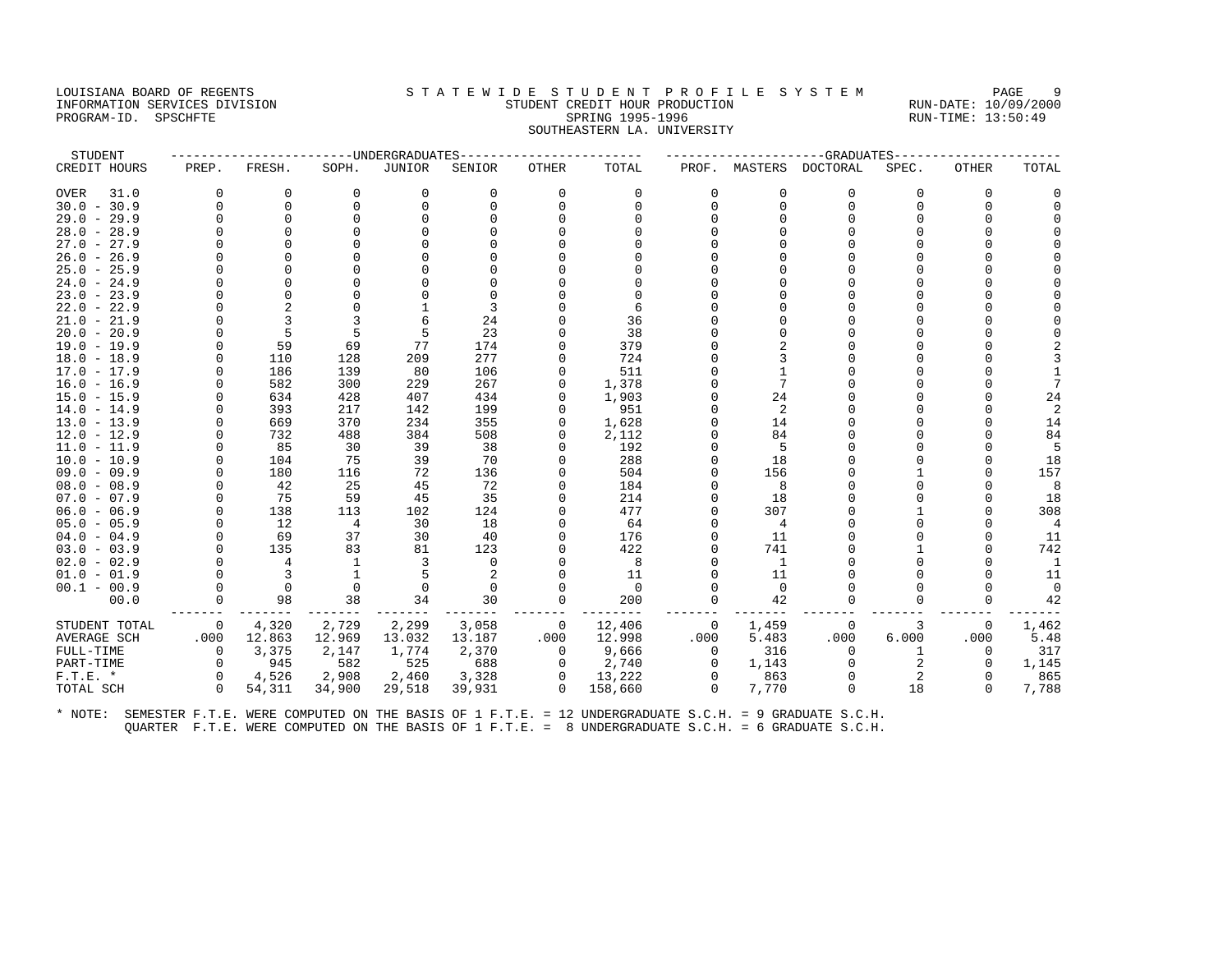#### LOUISIANA BOARD OF REGENTS STATEWIDE STUDENT PROFILE SYSTEM PAGE 10 INFORMATION SERVICES DIVISION STUDENT CREDIT HOUR PRODUCTION RUN-DATE: 10/09/2000 PROGRAM-ID. SPSCHFTE SALLER SPRING 1995-1996 SPRING 1995-1996 RUN-TIME: 13:50:49 UNIVERSITY OF LA. IN LAFAYETTE

| STUDENT       |          |                |          | ------UNDERGRADUATES |          |                |             |              |          | ---------GRADUATES |          |          |          |
|---------------|----------|----------------|----------|----------------------|----------|----------------|-------------|--------------|----------|--------------------|----------|----------|----------|
| CREDIT HOURS  | PREP.    | FRESH.         | SOPH.    | <b>JUNIOR</b>        | SENIOR   | OTHER          | TOTAL       | PROF.        | MASTERS  | DOCTORAL           | SPEC.    | OTHER    | TOTAL    |
| 31.0<br>OVER  | 0        | 0              | $\Omega$ | 0                    | 0        | 0              | 0           | 0            | $\Omega$ | $\Omega$           | $\Omega$ | 0        |          |
| $30.0 - 30.9$ | $\Omega$ | $\Omega$       | $\Omega$ | $\Omega$             | $\Omega$ |                | 0           | <sup>0</sup> | $\Omega$ | <sup>0</sup>       | $\Omega$ | 0        | $\Omega$ |
| $29.0 - 29.9$ | U        | $\Omega$       |          | ∩                    |          |                |             |              |          |                    |          |          |          |
| $28.0 - 28.9$ | O        | $\Omega$       |          |                      |          |                |             |              |          |                    |          |          |          |
| $27.0 - 27.9$ |          |                |          |                      |          |                |             |              |          |                    |          |          |          |
| $26.0 - 26.9$ |          |                |          |                      |          |                |             |              |          |                    |          |          |          |
| $25.0 - 25.9$ | ∩        |                |          |                      |          |                |             |              |          |                    |          |          |          |
| $24.0 - 24.9$ | O        |                |          |                      |          |                |             |              |          |                    |          |          |          |
| $23.0 - 23.9$ | U        |                |          |                      |          |                | 2           |              |          |                    |          |          |          |
| $22.0 - 22.9$ |          | $\Omega$       |          | $\Omega$             | 9        |                | 13          |              |          |                    |          |          |          |
| $21.0 - 21.9$ | U        | 7              | 10       | 12                   | 66       |                | 95          |              |          |                    |          |          |          |
| $20.0 - 20.9$ | O        | 27             | 43       | 37                   | 93       |                | 201         |              |          |                    |          |          |          |
| $19.0 - 19.9$ | O        | 61             | 58       | 59                   | 119      |                | 298         |              |          |                    |          |          |          |
| $18.0 - 18.9$ |          | 243            | 239      | 262                  | 417      |                | 1,164       |              |          |                    |          |          |          |
| $17.0 - 17.9$ | U        | 307            | 260      | 164                  | 231      |                | 962         |              |          |                    |          |          |          |
| $16.0 - 16.9$ |          | 314            | 245      | 129                  | 210      |                | 900         |              | 16       |                    |          |          | 18       |
| $15.0 - 15.9$ |          | 817            | 597      | 539                  | 680      |                | 2,641       |              | 16       |                    |          |          | 20       |
| $14.0 - 14.9$ |          | 574            | 263      | 219                  | 349      |                | 1,408       |              | 16       |                    |          |          | 20       |
| $13.0 - 13.9$ |          | 346            | 237      | 138                  | 202      |                | 926         |              | 47       |                    |          | 0        | 55       |
| $12.0 - 12.9$ |          | 965            | 564      | 402                  | 575      |                | 2,515       |              | 100      | 18                 |          |          | 120      |
| $11.0 - 11.9$ |          | 67             | 42       | 29                   | 51       |                | 189         |              | 25       |                    |          |          | 29       |
| $10.0 - 10.9$ | $\Omega$ | 47             | 23       | 29                   | 50       |                | 154         |              | 63       |                    |          | 3        | 71       |
| $09.0 - 09.9$ | $\Omega$ | 153            | 97       | 78                   | 153      |                | 482         |              | 187      | 55                 |          |          | 250      |
| $08.0 - 08.9$ | $\Omega$ | 26             | 19       | 25                   | 31       | 3              | 104         |              | 10       | $\Omega$           |          |          | 11       |
| $07.0 - 07.9$ | $\cap$   | 35             | 22       | 14                   | 41       | 11             | 123         |              | 14       |                    |          | 3        | 17       |
| $06.0 - 06.9$ | 5        | 157            | 116      | 88                   | 256      | 35             | 657         |              | 209      | 14                 |          | 48       | 275      |
| $05.0 - 05.9$ | U        | 13             | 3        | $\mathbf 0$          | 14       | 5              | 35          |              | 4        | $\Omega$           |          | 2        | 6        |
| $04.0 - 04.9$ |          | 11             | 10       | 8                    | 27       | 8              | 65          |              | 11       | $\Omega$           |          | 6        | 17       |
| $03.0 - 03.9$ |          | 104            | 86       | 59                   | 348      | 175            | 780         |              | 282      | 24                 |          | 270      | 580      |
| $02.0 - 02.9$ | $\Omega$ | 2              | 3        | 3                    | 23       | 240            | 271         |              |          | <sup>0</sup>       |          | 16       | 17       |
| $01.0 - 01.9$ | $\Omega$ | 2              | $\Omega$ | $\mathbf{1}$         | 6        | 108            | 117         |              |          |                    |          | 1        |          |
| $00.1 - 00.9$ | 0        | $\overline{0}$ |          | $\Omega$             | $\Omega$ | $\overline{0}$ | $\mathbf 0$ |              |          |                    |          | $\Omega$ | $\Omega$ |
| 00.0          | U        | 56             | 24       | 17                   | 20       | 13             | 130         |              |          |                    |          | 10       | 19       |
| STUDENT TOTAL | 17       | 4,335          | 2,966    | 2,312                | 3,973    | 631            | 14,234      | 0            | 1,025    | 134                |          | 373      | 1,541    |
| AVERAGE SCH   | 5.764    | 13.381         | 13.697   | 13.857               | 12.886   | 3.129          | 12.927      | .000         | 7.522    | 8.634              | 5.000    | 3.765    | 6.70     |
| FULL-TIME     | 3        | 3,662          | 2,521    | 1,961                | 2,953    | 27             | 11,127      | $\Omega$     | 480      | 96                 |          | 16       | 593      |
| PART-TIME     | 14       | 673            | 445      | 351                  | 1,020    | 604            | 3,107       | 0            | 545      | 38                 |          | 357      | 948      |
| $F.T.E. *$    | 8        | 4,772          | 3,358    | 2,650                | 4,245    | 161            | 15,195      | 0            | 849      | 129                |          | 152      | 1,135    |
| TOTAL SCH     | 98       | 57,261         | 40,298   | 31,803               | 50,940   | 1,934          | 182,334     | $\circ$      | 7,643    | 1,157              | 45       | 1,367    | 10,212   |
|               |          |                |          |                      |          |                |             |              |          |                    |          |          |          |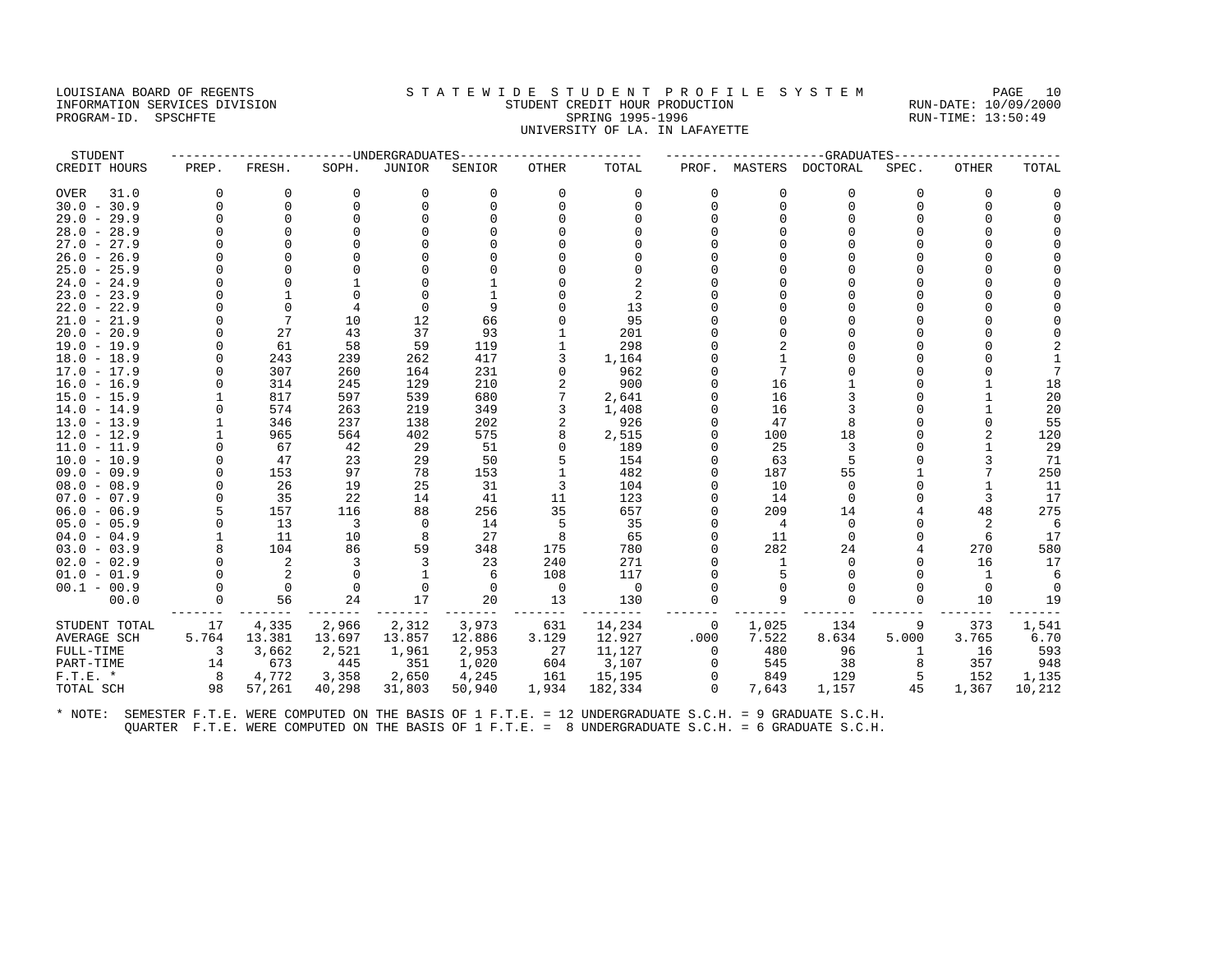#### LOUISIANA BOARD OF REGENTS STA TEWIDE STUDENT PROFILE SYSTEM PAGE 11 INFORMATION SERVICES DIVISION STUDENT CREDIT HOUR PRODUCTION RUN-DATE: 10/09/2000 PROGRAM-ID. SPSCHFTE SALLER SPRING 1995-1996 SPRING 1995-1996 RUN-TIME: 13:50:49 L.S.U. AT ALEXANDRIA

| STUDENT       |                |                |          | ----------------UNDERGRADUATES- |              |          |          |              |              | ------------------GRADUATES- |          |              |          |
|---------------|----------------|----------------|----------|---------------------------------|--------------|----------|----------|--------------|--------------|------------------------------|----------|--------------|----------|
| CREDIT HOURS  | PREP.          | FRESH.         | SOPH.    | JUNIOR                          | SENIOR       | OTHER    | TOTAL    |              |              | PROF. MASTERS DOCTORAL       | SPEC.    | <b>OTHER</b> | TOTAL    |
| OVER<br>31.0  | $\Omega$       | 0              | 0        | 0                               | $\Omega$     | 0        | 0        | $\Omega$     | $\Omega$     | $\Omega$                     | $\Omega$ | $\Omega$     | $\Omega$ |
| $30.0 - 30.9$ | $\Omega$       | 0              | 0        | $\Omega$                        | $\Omega$     | $\Omega$ | $\Omega$ | U            | $\Omega$     | 0                            | $\cap$   | <sup>0</sup> |          |
| $29.0 - 29.9$ | $\Omega$       | $\Omega$       | $\Omega$ | $\Omega$                        |              |          | $\cap$   |              |              | $\Omega$                     |          | <sup>0</sup> |          |
| $28.0 - 28.9$ | O              | $\Omega$       |          |                                 |              |          |          |              |              |                              |          |              |          |
| $27.0 - 27.9$ | U              | ∩              |          |                                 |              |          |          |              |              |                              |          |              |          |
| $26.0 - 26.9$ | U              | ∩              |          |                                 |              |          |          |              |              |                              |          |              |          |
| $25.0 - 25.9$ | 0              | <sup>0</sup>   |          |                                 |              |          |          |              |              |                              |          |              |          |
| $24.0 - 24.9$ | O              | $\Omega$       |          |                                 |              |          |          |              |              | O                            |          |              |          |
| $23.0 - 23.9$ |                | $\Omega$       |          |                                 |              |          |          |              |              |                              |          |              |          |
| $22.0 - 22.9$ | U              | <sup>0</sup>   |          |                                 |              |          |          |              |              |                              |          |              |          |
| $21.0 - 21.9$ | U              | $\Omega$       |          |                                 |              |          |          |              |              |                              |          |              |          |
| $20.0 - 20.9$ | U              |                |          |                                 |              |          |          |              |              |                              |          |              |          |
| 19.0 - 19.9   | O              | $\mathbf{1}$   |          |                                 |              |          |          |              |              |                              |          |              |          |
| $18.0 - 18.9$ | 0              | 12             |          |                                 |              |          | 13       |              |              |                              |          |              |          |
| 17.0 - 17.9   | $\Omega$       | 6              |          |                                 |              |          | 8        |              |              |                              |          |              |          |
| $16.0 - 16.9$ | U              | 24             |          |                                 |              |          | 27       |              |              |                              |          |              |          |
| $15.0 - 15.9$ | 0              | 112            |          |                                 |              |          | 120      |              |              |                              |          |              |          |
| $14.0 - 14.9$ | $\Omega$       | 68             | 7        |                                 |              | 6        | 81       |              |              |                              |          |              |          |
| $13.0 - 13.9$ |                | 161            | 9        |                                 |              | 6        | 176      |              |              |                              |          |              |          |
| $12.0 - 12.9$ | $\Omega$       | 381            | 54       |                                 |              | 27       | 462      |              |              |                              |          |              |          |
| $11.0 - 11.9$ | $\Omega$       | 68             | 16       |                                 |              | 15       | 99       |              |              |                              |          |              |          |
| $10.0 - 10.9$ |                | 75             | 9        |                                 |              | 2        | 86       |              |              |                              |          |              |          |
| $09.0 - 09.9$ | O              | 167            | 51       |                                 |              | 23       | 241      |              |              |                              |          |              |          |
| $08.0 - 08.9$ | $\Omega$       | 86             | 19       |                                 |              | 9        | 114      |              |              |                              |          |              |          |
| $07.0 - 07.9$ | $\Omega$       | 60             | 19       |                                 |              |          | 86       |              |              |                              |          |              |          |
| $06.0 - 06.9$ | $\Omega$       | 297            | 44       |                                 |              | 42       | 383      |              |              |                              |          |              |          |
| $05.0 - 05.9$ | $\Omega$       | 38             | 6        |                                 |              | 2        | 46       |              |              |                              |          |              |          |
| $04.0 - 04.9$ | $\Omega$       | 28             | 18       |                                 |              | 18       | 64       |              |              |                              |          |              |          |
| $03.0 - 03.9$ | $\Omega$       | 178            | 53       |                                 |              | 80       | 311      |              |              |                              |          |              |          |
| $02.0 - 02.9$ | $\Omega$       | 1              | $\Omega$ |                                 |              | $\Omega$ | 1        |              |              |                              |          |              |          |
| $01.0 - 01.9$ | $\Omega$       | $\overline{3}$ | $\Omega$ |                                 |              |          | 6        |              |              | n                            |          |              |          |
| $00.1 - 00.9$ | $\Omega$       | 0              | 0        | O                               |              |          | $\Omega$ |              |              |                              |          |              |          |
| 00.0          | $\Omega$       | 34             | 13       | $\Omega$                        | $\Omega$     | 4        | 51       | $\Omega$     | <sup>0</sup> | $\Omega$                     | $\Omega$ | $\Omega$     |          |
| STUDENT TOTAL | $\overline{0}$ | 1,801          | 329      | 0                               | 0            | 247      | 2,377    | 0            | $\Omega$     | $\mathbf 0$                  | $\Omega$ | $\Omega$     | 0        |
| AVERAGE SCH   | .000           | 9.490          | 8.132    | .000                            | .000         | 6.683    | 9.012    | .000         | .000         | .000                         | .000     | .000         | .00      |
| FULL-TIME     | $\mathbf 0$    | 766            | 81       | $\mathbf 0$                     | 0            | -42      | 889      | $\Omega$     | $\Omega$     | $\mathbf 0$                  | 0        | $\Omega$     | $\Omega$ |
| PART-TIME     | $\circ$        | 1,035          | 248      | $\mathbf 0$                     | $\Omega$     | 205      | 1,488    | <sup>0</sup> | $\Omega$     | $\Omega$                     |          |              | $\Omega$ |
| $F.T.E. *$    | $\Omega$       | 1,398          | 214      | $\Omega$                        | $\Omega$     | 135      | 1,747    |              |              | $\Omega$                     |          |              |          |
| TOTAL SCH     | $\Omega$       | 16,770         | 2,570    | $\mathbf 0$                     | $\mathbf{0}$ | 1,624    | 20,964   | <sup>0</sup> | $\Omega$     | $\Omega$                     |          | ∩            |          |
|               |                |                |          |                                 |              |          |          |              |              |                              |          |              |          |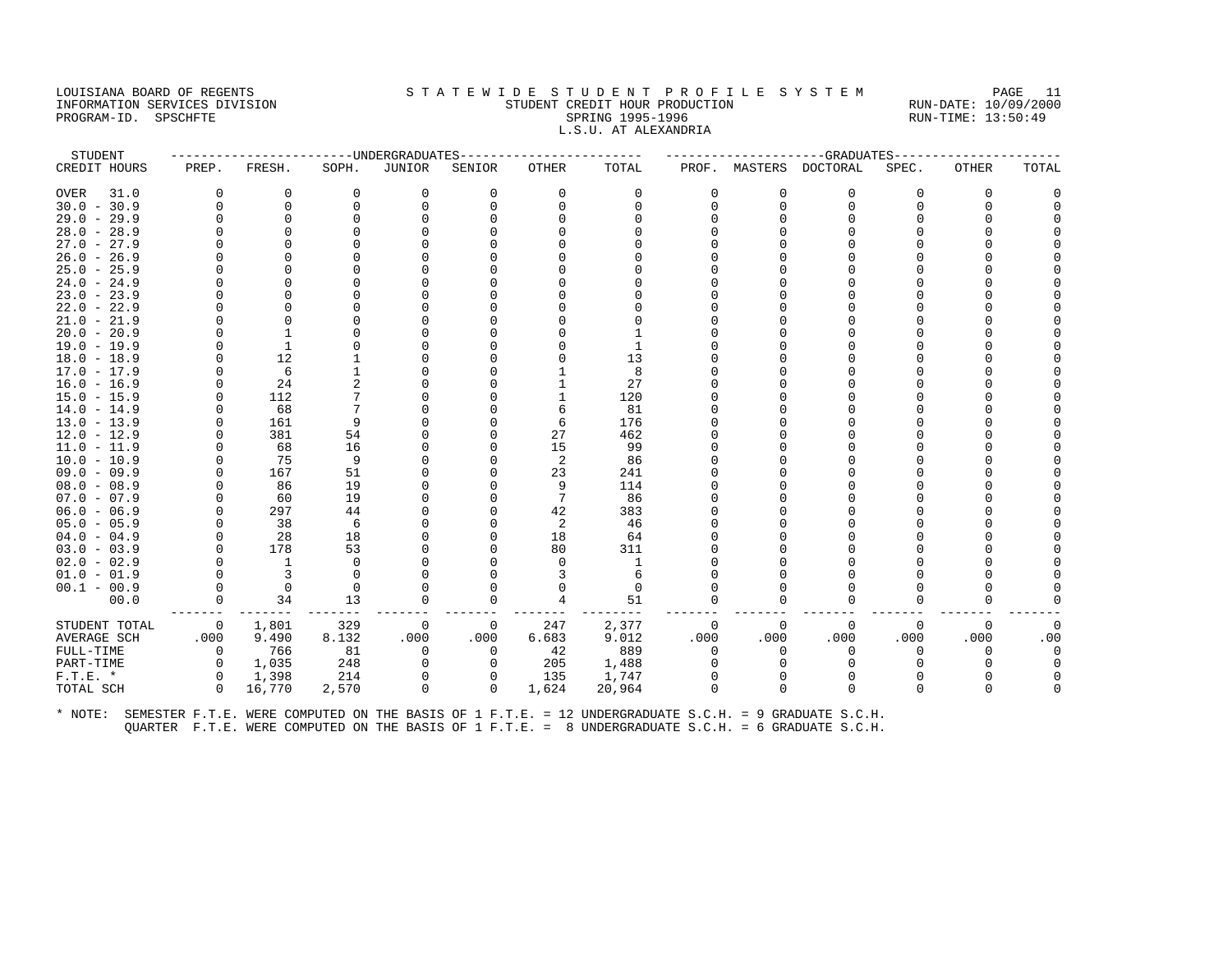# LOUISIANA BOARD OF REGENTS STATEWIDE STUDENT PROFILE SYSTEM PAGE 12 INFORMATION SERVICES DIVISION STUDENT CREDIT HOUR PRODUCTION RUN-DATE: 10/09/2000 PROGRAM-ID. SPSCHFTE SALLER SPRING 1995-1996 SPRING 1995-1996 RUN-TIME: 13:50:49

# L.S.U. IN BATON ROUGE

| STUDENT             |             |                |          | -UNDERGRADUATES |          |              |          |              |          | -GRADUATES |          |              |          |
|---------------------|-------------|----------------|----------|-----------------|----------|--------------|----------|--------------|----------|------------|----------|--------------|----------|
| CREDIT HOURS        | PREP.       | FRESH.         | SOPH.    | <b>JUNIOR</b>   | SENIOR   | <b>OTHER</b> | TOTAL    | PROF.        | MASTERS  | DOCTORAL   | SPEC.    | OTHER        | TOTAL    |
| 31.0<br><b>OVER</b> | 0           | 0              | 0        | 0               | 0        | 0            | 0        | 0            | 0        | 0          | $\Omega$ | 0            | 0        |
| $30.0 - 30.9$       | $\Omega$    | $\Omega$       | $\Omega$ | $\Omega$        | $\Omega$ | $\Omega$     | $\Omega$ | $\Omega$     | $\Omega$ | $\Omega$   | $\Omega$ | $\Omega$     | $\Omega$ |
| $29.0 - 29.9$       |             | $\Omega$       | $\cap$   | $\Omega$        |          |              |          |              |          |            |          |              |          |
| $28.0 - 28.9$       |             |                |          |                 |          |              |          |              |          |            |          | <sup>0</sup> |          |
| $27.0 - 27.9$       |             |                |          |                 |          |              |          |              |          |            |          |              | $\Omega$ |
| $26.0 - 26.9$       |             |                |          |                 |          |              |          | 73           |          |            |          |              | 73       |
| $25.0 - 25.9$       |             |                |          |                 |          |              |          | <sup>n</sup> |          |            |          |              | $\Omega$ |
| $24.0 - 24.9$       |             |                |          |                 |          |              |          | <sup>n</sup> |          |            |          | 0            | $\Omega$ |
| $23.0 - 23.9$       |             |                |          |                 |          |              |          | 73           |          |            |          |              | 73       |
| $22.0 - 22.9$       |             |                |          | $\Omega$        |          |              |          | $\Omega$     |          |            |          |              | $\Omega$ |
| $21.0 - 21.9$       |             | 3              | 5        | 13              | 63       |              | 84       | $\Omega$     |          |            |          |              | 1        |
| $20.0 - 20.9$       |             | 5              | 5        | 7               | 61       |              | 79       | 22           | $\Omega$ |            |          |              | 22       |
| $19.0 - 19.9$       | $\Omega$    | 49             | 65       | 81              | 142      |              | 337      | 11           | 10       |            |          |              | 25       |
| $18.0 - 18.9$       | $\Omega$    | 233            | 236      | 351             | 535      |              | 1,359    | 75           | 19       |            |          |              | 102      |
| $17.0 - 17.9$       | $\Omega$    | 300            | 227      | 196             | 278      |              | 1,002    | 4            | 14       | 5          |          |              | 23       |
| $16.0 - 16.9$       | $\Omega$    | 621            | 442      | 446             | 460      |              | 1,975    | $\Omega$     | 35       | 27         |          |              | 63       |
| $15.0 - 15.9$       | $\Omega$    | 1,307          | 1,159    | 1,125           | 1,287    | 5            | 4,883    | 23           | 237      | 63         |          | 4            | 327      |
| $14.0 - 14.9$       | ∩           | 322            | 356      | 297             | 373      | 2            | 1,350    |              | 50       | 29         |          |              | 84       |
| $13.0 - 13.9$       | $\Omega$    | 322            | 318      | 323             | 389      | 10           | 1,362    | 0            | 107      | 88         |          | 3            | 198      |
| $12.0 - 12.9$       | $\cap$      | 693            | 730      | 681             | 1,000    | 28           | 3,132    |              | 432      | 295        |          | 18           | 749      |
| $11.0 - 11.9$       | $\Omega$    | 18             | 18       | 19              | 77       | 2            | 134      |              | 68       | 41         |          |              | 114      |
| $10.0 - 10.9$       | $\Omega$    | 19             | 25       | 31              | 74       | 4            | 153      |              | 110      | 150        | $\Omega$ | 8            | 268      |
| $09.0 - 09.9$       | $\Omega$    | 165            | 132      | 141             | 295      | 19           | 752      |              | 514      | 575        |          | 56           | 1,145    |
| $08.0 - 08.9$       | $\Omega$    | 13             | 18       | 23              | 62       | 6            | 122      |              | 12       | 15         |          | 3            | 30       |
| $07.0 - 07.9$       | $\Omega$    | 29             | 14       | 14              | 36       | 6            | 99       |              | 14       | 9          |          | 5            | 28       |
| $06.0 - 06.9$       | $\Omega$    | 185            | 149      | 139             | 323      | 29           | 825      |              | 333      | 73         |          | 89           | 496      |
| $05.0 - 05.9$       | $\Omega$    | $\overline{4}$ | 9        | 13              | 20       | 11           | 57       |              | 15       | 10         |          | 4            | 29       |
| $04.0 - 04.9$       | $\Omega$    | 16             | 10       | 8               | 32       | 5            | 71       |              | 27       | 10         |          |              | 42       |
| $03.0 - 03.9$       | $\Omega$    | 325            | 131      | 140             | 386      | 170          | 1,152    |              | 474      | 386        |          | 349          | 1,209    |
| $02.0 - 02.9$       | $\Omega$    | 3              | 4        | 1               | 22       | 2            | 32       |              | 15       | 3          |          | 3            | 21       |
| $01.0 - 01.9$       |             | 4              |          |                 |          |              | 15       |              | 31       | 6          |          |              | 38       |
| $00.1 - 00.9$       |             |                | $\Omega$ | $\Omega$        | $\Omega$ |              | $\Omega$ |              | $\Omega$ | $\Omega$   |          | <sup>0</sup> | $\Omega$ |
| 00.0                |             | $\overline{2}$ | 29       | 49              | 60       | $\Omega$     | 140      | $\Omega$     | 48       | 23         |          |              | 75       |
| STUDENT TOTAL       | $\mathbf 0$ | 4,639          | 4,086    | 4,100           | 5,979    | 313          | 19,117   | 288          | 2,565    | 1,821      |          | 561          | 5,236    |
| <b>AVERAGE SCH</b>  | .000        | 13.224         | 13.592   | 13.716          | 12.996   | 5.948        | 13.216   | 21.315       | 8.936    | 8.787      | 6.000    | 4.845        | 9.13     |
| FULL-TIME           | $\Omega$    | 3,856          | 3,543    | 3,520           | 4,589    | 57           | 15,565   | 288          | 1,596    | 1,286      |          | 98           | 3,268    |
| PART-TIME           | $\mathbf 0$ | 783            | 543      | 580             | 1,390    | 256          | 3,552    | $\mathbf 0$  | 969      | 535        |          | 463          | 1,968    |
| $F.T.E.$ *          | $\Omega$    | 5,110          | 4,595    | 4,631           | 6,410    | 155          | 20,902   | 682          | 2,499    | 1,756      |          | 300          | 5,237    |
| TOTAL SCH           | $\Omega$    | 61,321         | 55,144   | 55,567          | 76,924   | 1,862        | 250,818  | 6,139        | 22,492   | 15,800     | 6        | 2,699        | 47,136   |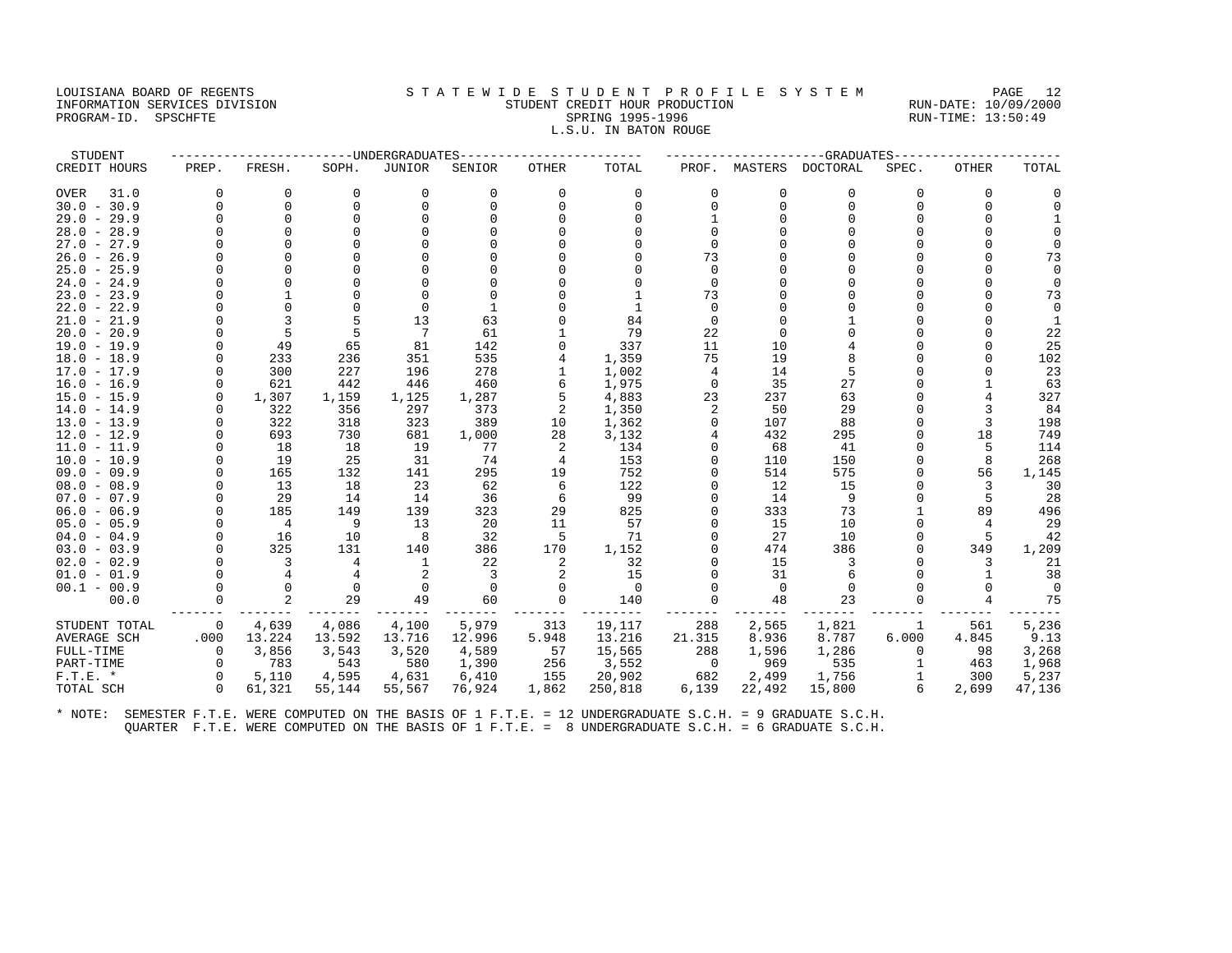#### LOUISIANA BOARD OF REGENTS STATEWIDE STUDENT PROFILE SYSTEM PAGE 13 INFORMATION SERVICES DIVISION STUDENT CREDIT HOUR PRODUCTION RUN-DATE: 10/09/2000 PROGRAM-ID. SPSCHFTE SALLER SPRING 1995-1996 SPRING 1995-1996 RUN-TIME: 13:50:49 L.S.U. AT EUNICE

| STUDENT       |             |                              | ---------------- UNDERGRADUATES- |             |              |          |          |              |              | ------------------GRADUATES |          |              |          |
|---------------|-------------|------------------------------|----------------------------------|-------------|--------------|----------|----------|--------------|--------------|-----------------------------|----------|--------------|----------|
| CREDIT HOURS  | PREP.       | FRESH.                       | SOPH.                            | JUNIOR      | SENIOR       | OTHER    | TOTAL    |              |              | PROF. MASTERS DOCTORAL      | SPEC.    | <b>OTHER</b> | TOTAL    |
| OVER<br>31.0  | $\Omega$    | 0                            | 0                                | 0           | $\Omega$     | 0        | 0        | $\Omega$     | $\Omega$     | $\Omega$                    | $\Omega$ | $\Omega$     | O        |
| $30.0 - 30.9$ | $\Omega$    | 0                            | 0                                | $\Omega$    | $\Omega$     | $\Omega$ | $\Omega$ | U            | $\Omega$     | 0                           | $\cap$   | $\Omega$     |          |
| $29.0 - 29.9$ | $\Omega$    | $\Omega$                     | $\Omega$                         | $\Omega$    |              |          | $\cap$   |              |              | 0                           |          | <sup>0</sup> |          |
| $28.0 - 28.9$ | O           | $\Omega$                     |                                  |             |              |          |          |              |              |                             |          |              |          |
| $27.0 - 27.9$ | U           | ∩                            |                                  |             |              |          |          |              |              |                             |          |              |          |
| $26.0 - 26.9$ | U           | ∩                            |                                  |             |              |          |          |              |              |                             |          |              |          |
| $25.0 - 25.9$ | 0           | $\Omega$                     | O                                |             |              |          |          |              |              |                             |          |              |          |
| $24.0 - 24.9$ | O           | $\Omega$                     |                                  |             |              |          |          |              |              | O                           |          |              |          |
| $23.0 - 23.9$ |             | $\Omega$                     |                                  |             |              |          |          |              |              |                             |          |              |          |
| $22.0 - 22.9$ | U           | <sup>0</sup>                 |                                  |             |              |          |          |              |              |                             |          |              |          |
| $21.0 - 21.9$ | U           | $\Omega$                     |                                  |             |              |          |          |              |              |                             |          |              |          |
| $20.0 - 20.9$ | U           | $\Omega$                     | $\Omega$                         |             |              |          |          |              |              |                             |          |              |          |
| 19.0 - 19.9   | O           | 3                            | 2                                |             |              |          | 5        |              |              |                             |          |              |          |
| $18.0 - 18.9$ | 0           | 20                           | 20                               |             |              |          | 44       |              |              |                             |          |              |          |
| 17.0 - 17.9   | $\Omega$    | 11                           | 12                               |             |              | $\Omega$ | 23       |              |              |                             |          |              |          |
| $16.0 - 16.9$ | U           | 38                           | 34                               |             |              |          | 74       |              |              |                             |          |              |          |
| $15.0 - 15.9$ | 0           | 164                          | 95                               |             |              | 11       | 270      |              |              |                             |          |              |          |
| $14.0 - 14.9$ | $\Omega$    | 28                           | 32                               |             |              | 1        | 61       |              |              |                             |          |              |          |
| $13.0 - 13.9$ |             | 142                          | 57                               |             |              | 8        | 207      |              |              |                             |          |              |          |
| $12.0 - 12.9$ | $\Omega$    | 379                          | 206                              |             |              | 38       | 623      |              |              | O                           |          |              |          |
| $11.0 - 11.9$ | $\Omega$    | 11                           | 18                               |             |              | 5        | 34       |              |              |                             |          |              |          |
| $10.0 - 10.9$ |             | 51                           | 36                               |             |              | 13       | 100      |              |              |                             |          |              |          |
| $09.0 - 09.9$ | O           | 96                           | 93                               |             |              | 21       | 210      |              |              |                             |          |              |          |
| $08.0 - 08.9$ | 0           | $\overline{2}$               | 8                                |             |              | 6        | 16       |              |              |                             |          |              |          |
| $07.0 - 07.9$ | $\Omega$    | 28                           | 51                               |             |              | 22       | 101      |              |              |                             |          |              |          |
| $06.0 - 06.9$ | $\Omega$    | 124                          | 68                               |             |              | 40       | 232      |              |              |                             |          |              |          |
| $05.0 - 05.9$ | $\Omega$    | $\overline{1}$               | 2                                |             |              | 2        | 5        |              |              |                             |          |              |          |
| $04.0 - 04.9$ | $\Omega$    | $7\phantom{.0}\phantom{.0}7$ | 12                               |             |              | 11       | 30       |              |              |                             |          |              |          |
| $03.0 - 03.9$ | $\Omega$    | 186                          | 46                               |             |              | 85       | 317      |              |              |                             |          |              |          |
| $02.0 - 02.9$ | $\Omega$    | $\overline{1}$               | $\Omega$                         |             |              | 1        | 2        |              |              |                             |          |              |          |
| $01.0 - 01.9$ | $\Omega$    | 59                           | 7                                |             |              | 23       | 89       |              |              | n                           |          |              |          |
| $00.1 - 00.9$ | $\Omega$    | $\Omega$                     |                                  | O           |              | $\Omega$ | $\Omega$ |              |              |                             |          |              |          |
| 00.0          | $\Omega$    | $\mathbf 0$                  | $\Omega$                         | $\Omega$    | 0            | $\Omega$ | $\Omega$ | $\Omega$     | <sup>0</sup> | $\Omega$                    | $\Omega$ | $\Omega$     |          |
| STUDENT TOTAL | $\mathbf 0$ | 1,351                        | 800                              | 0           | 0            | 293      | 2,444    | 0            | $\Omega$     | $\mathbf 0$                 | $\Omega$ | $\Omega$     | 0        |
| AVERAGE SCH   | .000        | 10.037                       | 10.850                           | .000        | .000         | 6.802    | 9.915    | .000         | .000         | .000                        | .000     | .000         | .00      |
| FULL-TIME     | $\mathbf 0$ | 785                          | 459                              | $\mathbf 0$ | 0            | 64       | 1,308    | $\Omega$     | $\Omega$     | 0                           | 0        | $\Omega$     | $\Omega$ |
| PART-TIME     | 0           | 566                          | 341                              | $\Omega$    | $\Omega$     | 229      | 1,136    | <sup>0</sup> | $\Omega$     | $\Omega$                    |          |              | $\Omega$ |
| $F.T.E. *$    | $\Omega$    | 1,130                        | 723                              | $\Omega$    | $\Omega$     | 166      | 2,020    |              |              |                             |          |              |          |
| TOTAL SCH     | $\Omega$    | 13,561                       | 8,680                            | $\Omega$    | $\mathbf{0}$ | 1,993    | 24,234   |              | $\Omega$     | $\Omega$                    |          | n            |          |
|               |             |                              |                                  |             |              |          |          |              |              |                             |          |              |          |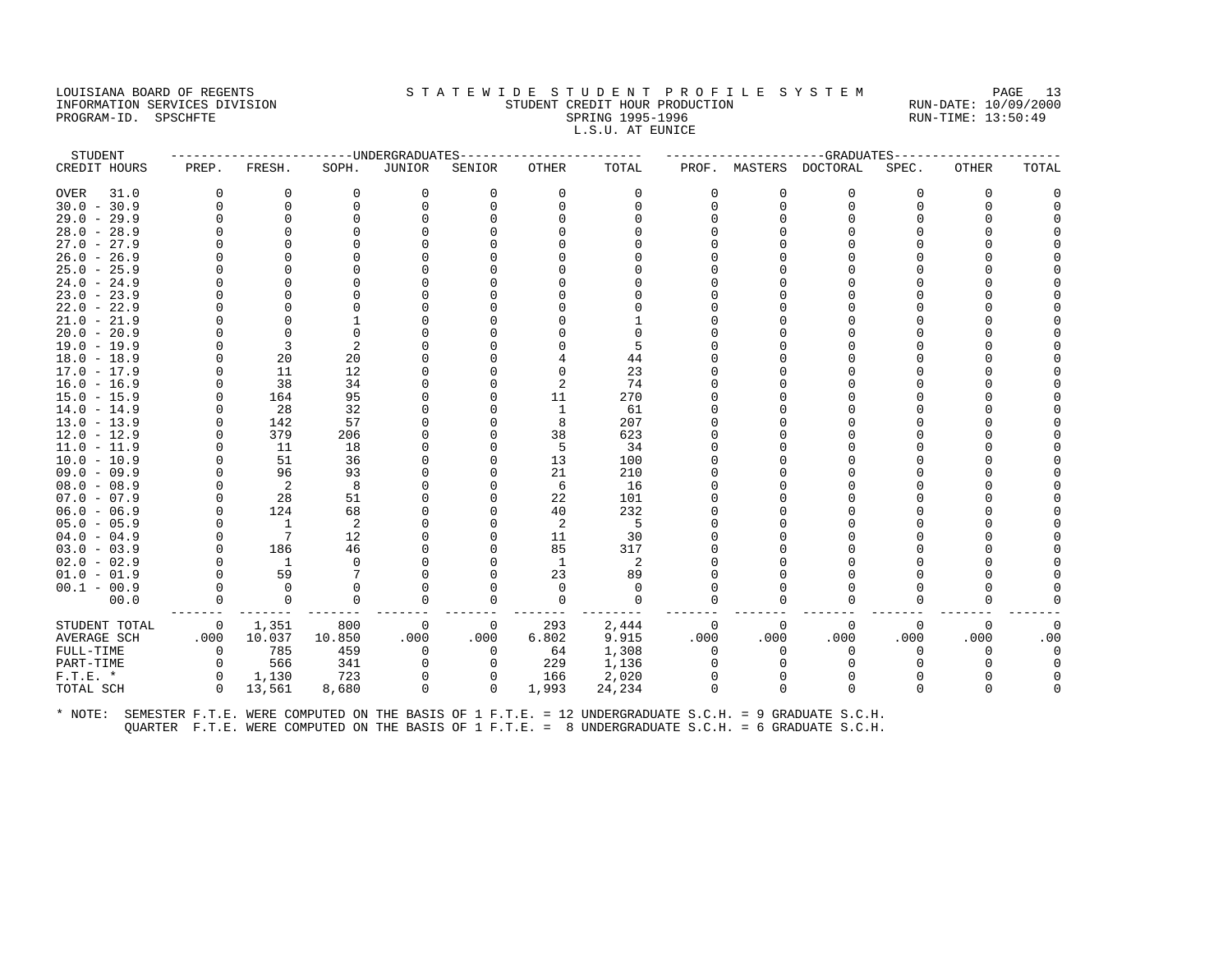#### LOUISIANA BOARD OF REGENTS STA TEWIDE STUDENT PROFILE SYSTEM PAGE 14 INFORMATION SERVICES DIVISION STUDENT CREDIT HOUR PRODUCTION RUN-DATE: 10/09/2000 PROGRAM-ID. SPSCHFTE SALLER SPRING 1995-1996 SPRING 1995-1996 RUN-TIME: 13:50:49 L.S.U. IN SHREVEPORT

| STUDENT             |             |                |                | -----UNDERGRADUATES |          |              |             |          |          | ----------GRADUATES    |          |              |                 |
|---------------------|-------------|----------------|----------------|---------------------|----------|--------------|-------------|----------|----------|------------------------|----------|--------------|-----------------|
| CREDIT HOURS        | PREP.       | FRESH.         | SOPH.          | <b>JUNIOR</b>       | SENIOR   | <b>OTHER</b> | TOTAL       |          |          | PROF. MASTERS DOCTORAL | SPEC.    | <b>OTHER</b> | TOTAL           |
| 31.0<br><b>OVER</b> | $\Omega$    | 0              | $\Omega$       | 0                   | $\Omega$ | 0            | $\Omega$    | $\Omega$ | $\Omega$ | $\Omega$               | $\Omega$ | $\Omega$     |                 |
| $30.0 - 30.9$       | $\Omega$    | $\mathbf 0$    | $\Omega$       | $\Omega$            |          | $\Omega$     | $\Omega$    | U        | $\Omega$ | n                      | O        | $\Omega$     |                 |
| $29.0 - 29.9$       |             | $\Omega$       |                |                     |          |              |             |          |          |                        | U        |              |                 |
| $28.0 - 28.9$       |             | <sup>0</sup>   |                |                     |          |              |             |          |          |                        |          |              |                 |
| $27.0 - 27.9$       |             |                |                |                     |          |              |             |          |          |                        |          |              |                 |
| $26.0 - 26.9$       |             |                |                |                     |          |              |             |          |          |                        |          |              |                 |
| $25.0 - 25.9$       |             |                |                |                     |          |              |             |          |          |                        |          |              |                 |
| $24.0 - 24.9$       |             |                |                |                     |          |              |             |          |          |                        |          |              |                 |
| $23.0 - 23.9$       |             |                |                |                     |          |              |             |          |          |                        |          |              |                 |
| $22.0 - 22.9$       |             |                |                |                     |          |              |             |          |          |                        |          |              |                 |
| $21.0 - 21.9$       |             | n              |                |                     |          |              | 9           |          |          |                        |          |              |                 |
| $20.0 - 20.9$       |             |                | $\mathbf{1}$   | $\Omega$            | 3        |              |             |          |          |                        | O        |              |                 |
| $19.0 - 19.9$       | $\cap$      | 5              | $\overline{2}$ |                     | 12       |              | 21          |          |          |                        |          |              |                 |
| $18.0 - 18.9$       | $\cap$      | 17             | 14             | 36                  | 67       |              | 135         |          |          |                        | U        |              |                 |
| $17.0 - 17.9$       | $\cap$      | 21             | 7              | 10                  | 27       | U            | 65          |          |          |                        |          |              |                 |
| $16.0 - 16.9$       |             | 27             | 22             | 19                  | 30       |              | 99          |          |          |                        |          |              |                 |
| $15.0 - 15.9$       |             | 74             | 55             | 87                  | 126      | $\Omega$     | 342         |          |          |                        |          |              |                 |
| $14.0 - 14.9$       |             | 52             | 25             | 25                  | 39       |              | 142         |          |          |                        |          |              |                 |
| $13.0 - 13.9$       | $\cap$      | 92             | 46             | 38                  | 34       |              | 211         |          |          |                        |          | 2            |                 |
| $12.0 - 12.9$       | $\cap$      | 236            | 166            | 178                 | 230      |              | 811         |          |          |                        | 5        | 10           | 17              |
| $11.0 - 11.9$       | O           | 6              | 9              | 10                  | 13       | 2            | 40          |          |          |                        | U        | 1            |                 |
| $10.0 - 10.9$       | $\Omega$    | 16             | 13             | 19                  | 24       | 2            | 74          |          | $\Omega$ |                        |          | 5            |                 |
| $09.0 - 09.9$       |             | 61             | 59             | 57                  | 114      | 8            | 301         |          | 13       |                        |          | 27           | 46              |
| $08.0 - 08.9$       | $\cap$      | $\overline{2}$ | 2              | -6                  | 17       | 2            | 29          |          | $\Omega$ |                        | $\Omega$ | 3            | 3               |
| $07.0 - 07.9$       |             | 9              | 13             | 18                  | 21       | 2            | 64          |          | $\Omega$ |                        | $\cap$   | 7            | $7\phantom{.0}$ |
| $06.0 - 06.9$       |             | 97             | 87             | 102                 | 144      | 12           | 444         |          | 51       |                        | 19       | 91           | 161             |
| $05.0 - 05.9$       | $\cap$      | 1              | 2              | $\overline{0}$      | 4        | 3            | 10          |          | 1        |                        | U        | 5            | 6               |
| $04.0 - 04.9$       | $\cap$      | 5              | 9              | 11                  | 18       | 8            | 51          |          | $\Omega$ |                        | 0        | 20           | 20              |
| $03.0 - 03.9$       |             | 71             | 63             | 70                  | 124      | 56           | 392         |          | 51       |                        | 0        | 268          | 319             |
| $02.0 - 02.9$       |             | $\Omega$       | $\Omega$       | 1                   | 2        | $\Omega$     | 3           |          |          |                        |          | 7            |                 |
| $01.0 - 01.9$       |             |                | $\mathcal{D}$  | $\mathbf{1}$        |          | 3            | 15          |          |          |                        | U        | $\mathbf{1}$ |                 |
| $00.1 - 00.9$       | $\Omega$    | $\Omega$       | $\Omega$       | 0                   |          | 0            | 0           |          |          |                        |          | $\Omega$     |                 |
| 00.0                | $\mathbf 0$ | $\mathbf 0$    | $\Omega$       | $\mathbf 0$         |          | 0            | $\mathbf 0$ |          | $\Omega$ |                        | 0        | 0            | 0               |
| STUDENT TOTAL       | 13          | 796            | 597            | 693                 | 1,064    | 103          | 3,266       | 0        | 127      | $\Omega$               | 35       | 452          | 614             |
| <b>AVERAGE SCH</b>  | 4.692       | 10.972         | 10.338         | 10.633              | 10.631   | 4.922        | 10.457      | .000     | 5.165    | .000                   | 8.085    | 4.575        | 4.89            |
| FULL-TIME           | 0           | 524            | 338            | 398                 | 578      | 5            | 1,843       | $\Omega$ | 18       | $\Omega$               | 15       | 50           | 83              |
| PART-TIME           | 13          | 272            | 259            | 295                 | 486      | 98           | 1,423       | $\Omega$ | 109      | $\Omega$               | 20       | 402          | 531             |
| $F.T.E.$ *          | 5           | 728            | 514            | 614                 | 943      | 42           | 2,846       |          | 73       |                        | 31       | 230          | 334             |
| TOTAL SCH           | 61          | 8,734          | 6,172          | 7,369               | 11,312   | 507          | 34,155      | $\Omega$ | 656      | $\Omega$               | 283      | 2,068        | 3,007           |
|                     |             |                |                |                     |          |              |             |          |          |                        |          |              |                 |
|                     |             |                |                |                     |          |              |             |          |          |                        |          |              |                 |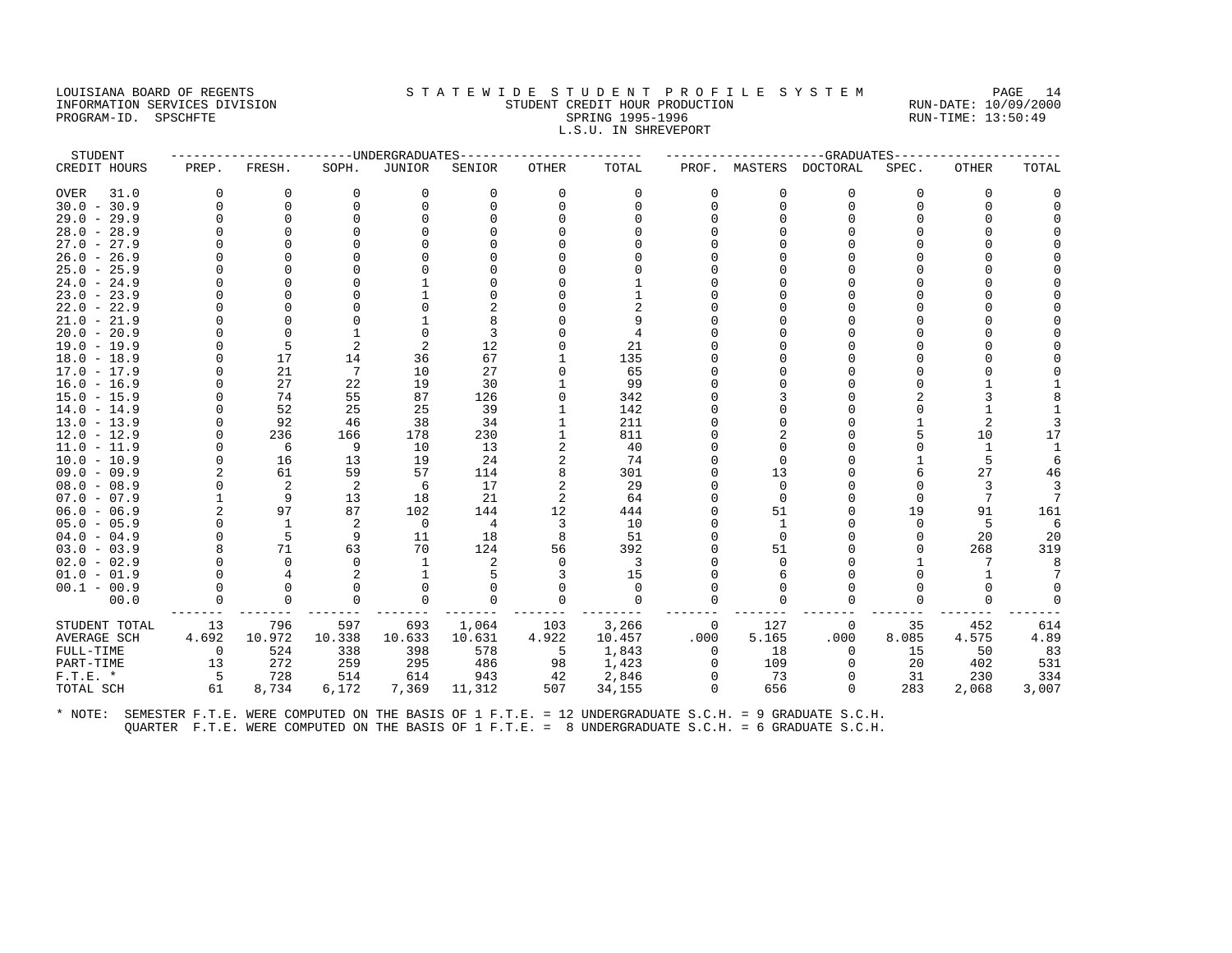#### LOUISIANA BOARD OF REGENTS STA TEWIDE STUDENT PROFILE SYSTEM PAGE 15 INFORMATION SERVICES DIVISION STUDENT CREDIT HOUR PRODUCTION RUN-DATE: 10/09/2000 PROGRAM-ID. SPSCHFTE SALLER SPRING 1995-1996 SPRING 1995-1996 RUN-TIME: 13:50:49 UNIVERSITY OF NEW ORLEANS

| STUDENT       |          |                            |                | ----UNDERGRADUATES |          |             |          |          |          | --GRADUATES      |       |              |        |
|---------------|----------|----------------------------|----------------|--------------------|----------|-------------|----------|----------|----------|------------------|-------|--------------|--------|
| CREDIT HOURS  | PREP.    | FRESH.                     | SOPH.          | JUNIOR             | SENIOR   | OTHER       | TOTAL    | PROF.    |          | MASTERS DOCTORAL | SPEC. | <b>OTHER</b> | TOTAL  |
| OVER<br>31.0  | $\Omega$ | 0                          | 0              | 0                  | 0        | 0           | 0        | O        | $\Omega$ | 0                | O     | 0            |        |
| $30.0 - 30.9$ | $\Omega$ | $\Omega$                   | $\Omega$       | $\Omega$           | $\Omega$ | 0           | $\Omega$ | U        | $\Omega$ | $\Omega$         |       | $\Omega$     |        |
| $29.0 - 29.9$ | U        | $\Omega$                   |                |                    |          |             |          |          |          |                  |       |              |        |
| $28.0 - 28.9$ | O        | $\Omega$                   |                |                    |          |             |          |          |          |                  |       |              |        |
| $27.0 - 27.9$ | U        |                            |                |                    |          |             |          |          |          |                  |       |              |        |
| $26.0 - 26.9$ |          |                            |                |                    |          |             |          |          |          |                  |       |              |        |
| $25.0 - 25.9$ | U        |                            |                |                    |          |             |          |          |          |                  |       |              |        |
| $24.0 - 24.9$ | U        |                            |                |                    |          |             |          |          |          |                  |       |              |        |
| $23.0 - 23.9$ |          | $\Omega$                   |                |                    |          |             |          |          |          |                  |       |              |        |
| $22.0 - 22.9$ |          | $\Omega$                   |                |                    |          |             | 8        |          |          |                  |       |              |        |
| $21.0 - 21.9$ | U        | <sup>0</sup>               | 2              | 5                  | 19       |             | 26       |          |          |                  |       |              |        |
| $20.0 - 20.9$ | U        | $\Omega$                   | $\overline{2}$ |                    | 7        |             | 12       |          |          |                  |       |              |        |
| $19.0 - 19.9$ | U        | 21                         | 31             | 39                 | 71       | U           | 162      |          |          |                  |       |              |        |
| $18.0 - 18.9$ | U        | 74                         | 79             | 104                | 196      | U           | 453      |          |          |                  |       |              |        |
| $17.0 - 17.9$ | U        | 32                         | 35             | 40                 | 60       |             | 167      |          |          |                  |       |              |        |
| $16.0 - 16.9$ | $\Omega$ | 212                        | 155            | 124                | 220      | 0           | 711      |          |          |                  |       |              |        |
| $15.0 - 15.9$ |          | 354                        | 286            | 313                | 452      | U           | 1,405    |          | 61       |                  |       |              | 61     |
| $14.0 - 14.9$ | U        | 49                         | 75             | 72                 | 119      |             | 315      |          |          |                  |       |              |        |
| $13.0 - 13.9$ | U        | 417                        | 323            | 228                | 284      |             | 1,252    |          | 15       |                  |       |              | 22     |
| $12.0 - 12.9$ | $\Omega$ | 946                        | 612            | 490                | 665      | 0           | 2,713    |          | 259      | 26               |       |              | 285    |
| $11.0 - 11.9$ | U        | 13                         | 18             | 16                 | 52       |             | 99       |          | 23       | $\Omega$         |       |              | 23     |
| $10.0 - 10.9$ | 0        | 51                         | 43             | 61                 | 87       |             | 242      |          | 48       | 38               |       |              | 86     |
| $09.0 - 09.9$ | $\Omega$ | 227                        | 170            | 157                | 286      | 0           | 840      |          | 493      | 94               |       |              | 587    |
| $08.0 - 08.9$ |          | $\overline{\phantom{0}}^2$ | 13             | 9                  | 36       |             | 60       |          | 12       |                  |       |              | 13     |
| $07.0 - 07.9$ | U        | 36                         | 51             | 36                 | 88       |             | 211      |          | 25       | 8                |       |              | 33     |
| $06.0 - 06.9$ | $\Omega$ | 286                        | 235            | 242                | 383      | $\Omega$    | 1,146    |          | 731      | 51               |       |              | 782    |
| $05.0 - 05.9$ | $\Omega$ | $\overline{\phantom{0}}^2$ | 4              | 7                  | 12       | O           | 25       |          | .5       | $\Omega$         |       |              | .5     |
| $04.0 - 04.9$ | $\Omega$ | 16                         | 15             | 20                 | 36       | 0           | 87       |          | 25       |                  |       |              | 27     |
| $03.0 - 03.9$ | $\Omega$ | 310                        | 193            | 153                | 356      | 0           | 1,012    |          | 1,616    | 114              |       | 0            | 1,730  |
| $02.0 - 02.9$ | $\Omega$ | $\overline{\mathbf{3}}$    | 3              | 2                  | 6        |             | 14       |          |          | $\Omega$         |       |              |        |
| $01.0 - 01.9$ |          | 14                         |                |                    |          |             | 27       |          |          |                  |       |              |        |
| $00.1 - 00.9$ | $\Omega$ | $\Omega$                   | $\Omega$       | 0                  |          | O           | $\Omega$ |          | $\Omega$ | $\Omega$         |       | <sup>0</sup> |        |
| 00.0          | $\Omega$ | $\mathbf{1}$               | $\mathbf{1}$   | 6                  |          | $\Omega$    | 11       |          | 49       |                  |       |              | 53     |
| STUDENT TOTAL | 0        | 3,066                      | 2,347          | 2,132              | 3,454    | 0           | 10,999   | 0        | 3,392    | 346              | 0     | $\Omega$     | 3,738  |
| AVERAGE SCH   | .000     | 11.138                     | 11.400         | 11.565             | 11.225   | .000        | 11.304   | .000     | 5.781    | 6.921            | .000  | .000         | 5.88   |
| FULL-TIME     | $\Omega$ | 2,105                      | 1,600          | 1,420              | 2,100    | $\mathbf 0$ | 7,225    | $\Omega$ | 916      | 166              |       | $\Omega$     | 1,082  |
| PART-TIME     | $\Omega$ | 961                        | 747            | 712                | 1,354    | $\mathbf 0$ | 3,774    | $\Omega$ | 2,476    | 180              |       | $\Omega$     | 2,656  |
| $F.T.E.$ *    | $\Omega$ | 2,845                      | 2,229          | 2,049              | 3,228    | 0           | 10,351   | $\Omega$ | 2,148    | 263              |       | $\Omega$     | 2,411  |
| TOTAL SCH     | $\Omega$ | 34,140                     | 26,746         | 24,589             | 38,740   | $\Omega$    | 124,215  | $\Omega$ | 19,328   | 2,367            |       | $\Omega$     | 21,695 |
|               |          |                            |                |                    |          |             |          |          |          |                  |       |              |        |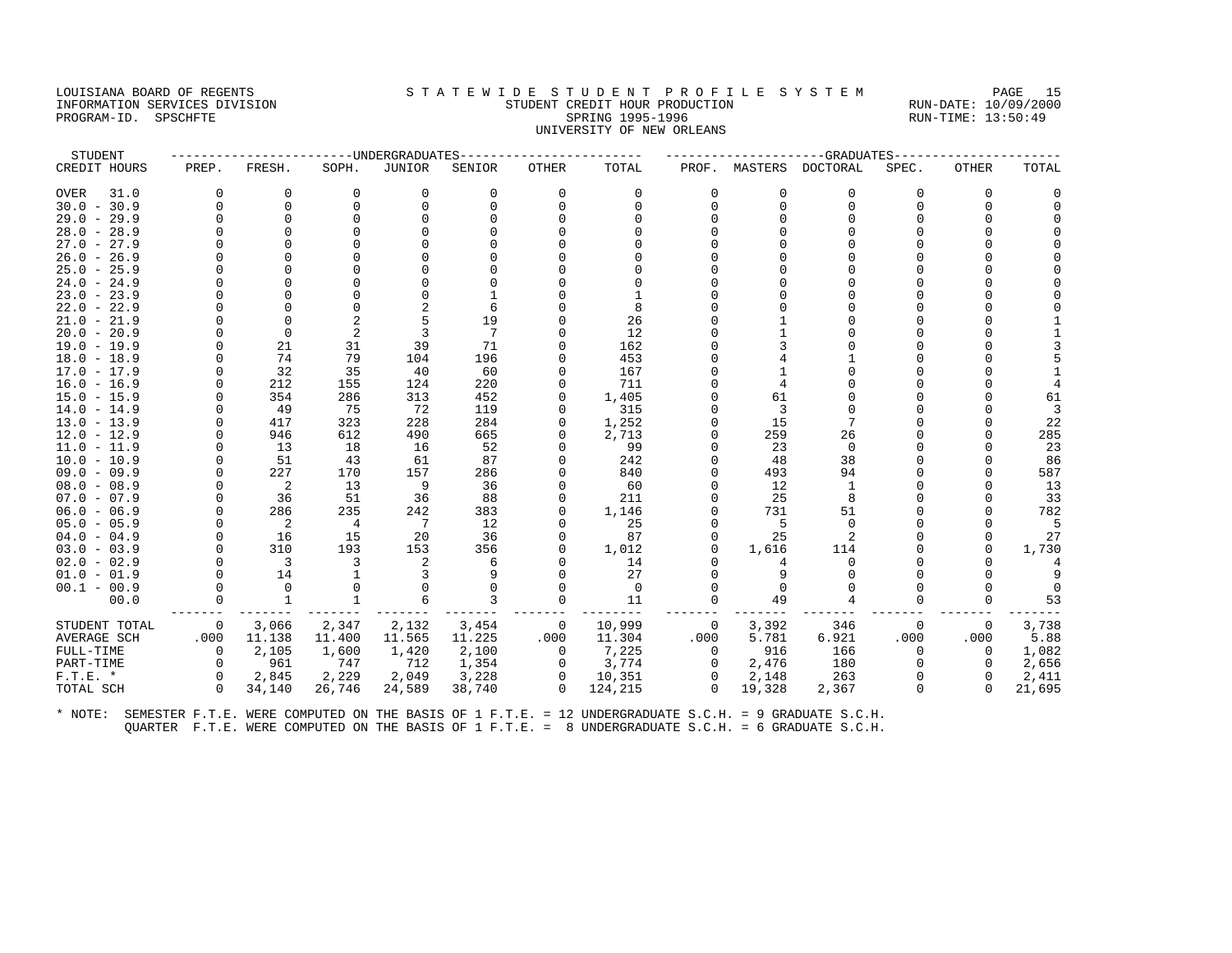#### LOUISIANA BOARD OF REGENTS STA TEWIDE STUDENT PROFILE SYSTEM PAGE 16 INFORMATION SERVICES DIVISION STUDENT CREDIT HOUR PRODUCTION RUN-DATE: 10/09/2000 PROGRAM-ID. SPSCHFTE SALLER SPRING 1995-1996 SPRING 1995-1996 RUN-TIME: 13:50:49 L.S.U. LAW CENTER

| PREP.<br>O | FRESH.      | SOPH.    | <b>JUNIOR</b> | SENIOR   | <b>OTHER</b> | TOTAL    |        |          | PROF. MASTERS DOCTORAL | SPEC.                                                                                                | <b>OTHER</b> | TOTAL |
|------------|-------------|----------|---------------|----------|--------------|----------|--------|----------|------------------------|------------------------------------------------------------------------------------------------------|--------------|-------|
|            |             |          |               |          |              |          |        |          |                        |                                                                                                      |              |       |
|            | 0           | 0        | 0             | $\Omega$ | 0            | 0        | 0      | 0        | $\Omega$               | U                                                                                                    | 0            |       |
| $\Omega$   | $\mathbf 0$ | $\Omega$ | $\Omega$      |          | U            | $\Omega$ |        | $\Omega$ | $\Omega$               | $\Omega$                                                                                             | $\Omega$     |       |
|            | $\Omega$    | O        |               |          |              |          |        |          |                        | U                                                                                                    | O            |       |
|            |             |          |               |          |              |          |        |          |                        | U                                                                                                    |              |       |
|            |             |          |               |          |              |          |        |          |                        |                                                                                                      |              |       |
|            |             |          |               |          |              |          |        |          |                        |                                                                                                      |              |       |
|            |             |          |               |          |              |          |        |          |                        |                                                                                                      |              |       |
|            |             |          |               |          |              |          |        |          |                        |                                                                                                      |              |       |
|            |             |          |               |          |              |          |        |          |                        |                                                                                                      |              |       |
|            |             |          |               |          |              |          |        |          |                        | U                                                                                                    |              |       |
|            |             |          |               |          |              |          |        |          |                        |                                                                                                      |              |       |
|            |             |          |               |          |              |          |        |          |                        |                                                                                                      |              |       |
|            |             |          |               |          |              |          |        |          |                        |                                                                                                      |              |       |
|            |             |          |               |          |              |          |        |          |                        |                                                                                                      |              |       |
|            |             |          |               |          |              |          |        |          |                        |                                                                                                      |              |       |
|            |             |          |               |          |              |          | 20     |          |                        | U                                                                                                    |              | 20    |
|            |             |          |               |          |              | n        | 361    |          |                        | U                                                                                                    |              | 361   |
|            |             |          |               |          |              | $\Omega$ | 146    |          |                        | Λ                                                                                                    | O            | 146   |
|            |             |          |               |          |              | $\Omega$ | 42     |          |                        |                                                                                                      | O            | 42    |
|            |             |          |               |          |              |          | 37     |          |                        |                                                                                                      |              | 37    |
|            |             |          |               |          |              |          |        |          |                        |                                                                                                      |              | q     |
|            |             |          |               |          |              |          |        |          |                        |                                                                                                      |              |       |
|            |             |          |               |          |              |          |        |          |                        |                                                                                                      |              |       |
|            |             |          |               |          |              |          |        |          |                        |                                                                                                      |              |       |
|            |             |          |               |          |              |          |        |          |                        |                                                                                                      |              |       |
|            |             |          |               |          |              |          |        |          |                        |                                                                                                      |              |       |
|            |             |          |               |          |              |          |        |          |                        |                                                                                                      |              |       |
|            |             |          |               |          |              |          |        |          |                        | U                                                                                                    |              |       |
|            |             |          |               |          |              |          |        |          |                        | ⋂                                                                                                    |              |       |
|            |             |          |               |          |              |          |        |          |                        |                                                                                                      |              |       |
|            |             |          |               |          |              |          |        |          |                        |                                                                                                      |              |       |
| $\Omega$   | $\Omega$    |          | O             |          | U            | $\Omega$ |        |          |                        | U                                                                                                    | U            |       |
| O          | $\mathbf 0$ | $\Omega$ | 0             |          | 0            | 0        |        |          |                        | U                                                                                                    | $\Omega$     |       |
| $\Omega$   | 0           | 0        | 0             | $\Omega$ | $\mathbf 0$  | 0        | 637    | $\Omega$ | $\Omega$               | $\Omega$                                                                                             | 0            | 637   |
| .000       | .000        | .000     | .000          | .000     | .000         | .000     | 14.146 | .000     | .000                   | .000                                                                                                 | .000         | 14.14 |
| $\Omega$   | $\Omega$    | O        | $\Omega$      |          | $\Omega$     | $\Omega$ | 623    | $\Omega$ |                        | 0                                                                                                    | 0            | 623   |
| $\Omega$   | $\Omega$    |          |               |          | U            | $\Omega$ | 14     |          |                        | <sup>0</sup>                                                                                         | $\Omega$     | 14    |
| $\Omega$   | $\mathbf 0$ | 0        | 0             |          | $\Omega$     | 0        | 1,000  |          |                        | 0                                                                                                    | 0            | 1,000 |
| $\Omega$   | $\Omega$    | $\Omega$ | $\Omega$      | $\Omega$ | $\Omega$     | $\Omega$ | 8,997  | $\Omega$ | $\Omega$               | $\Omega$                                                                                             | $\Omega$     | 8,997 |
|            |             |          |               |          |              |          |        |          |                        | SEMESTER F.T.E. WERE COMPUTED ON THE BASIS OF 1 F.T.E. = 12 UNDERGRADUATE S.C.H. = 9 GRADUATE S.C.H. |              |       |

QUARTER F.T.E. WERE COMPUTED ON THE BASIS OF 1 F.T.E. = 8 UNDERGRADUATE S.C.H. = 6 GRADUATE S.C.H.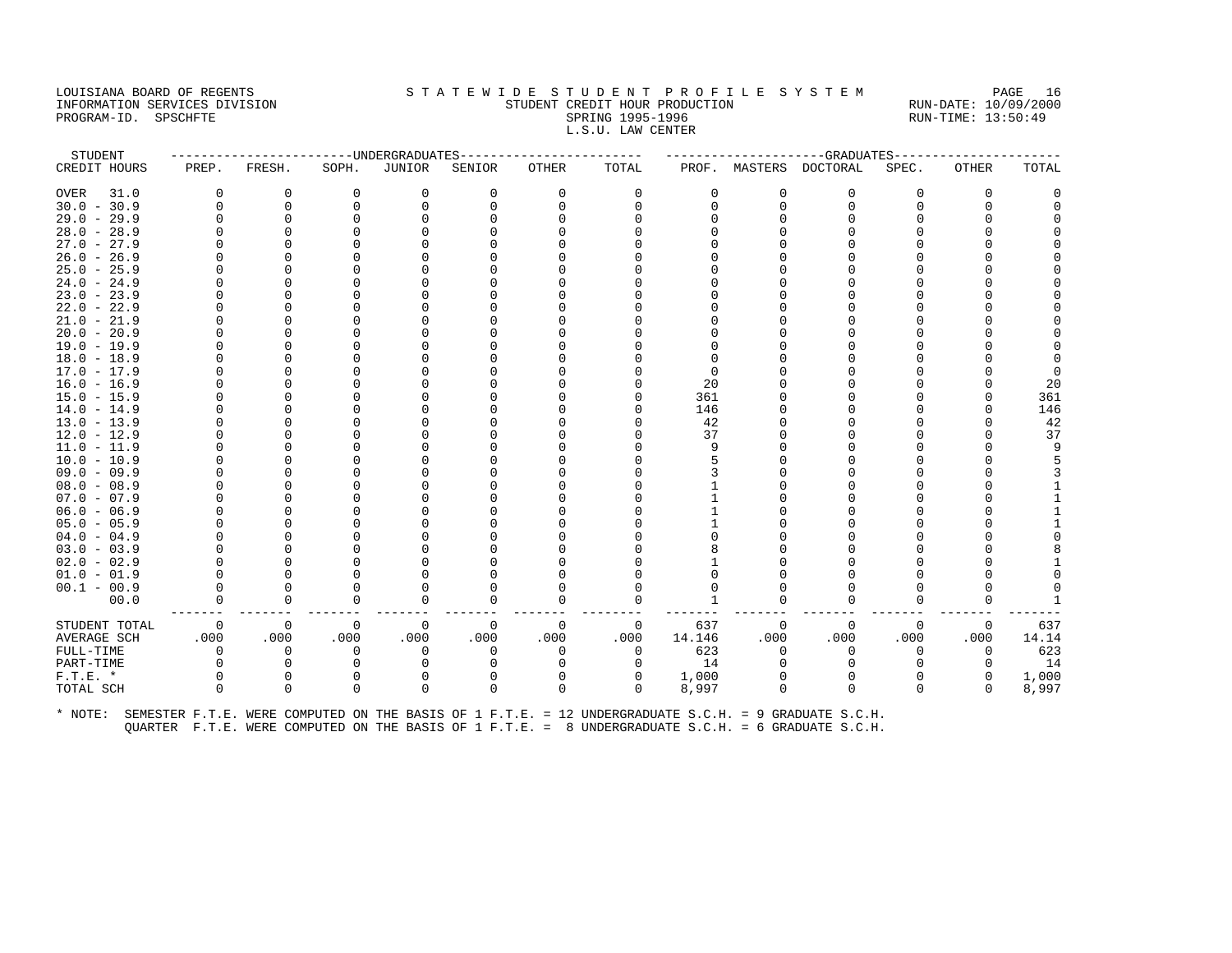# LOUISIANA BOARD OF REGENTS STA TEWIDE STUDENT PROFILE SYSTEM PAGE 17 INFORMATION SERVICES DIVISION STUDENT CREDIT HOUR PRODUCTION RUN-DATE: 10/09/2000 PROGRAM-ID. SPSCHFTE SALLER SPRING 1995-1996 SPRING 1995-1996 RUN-TIME: 13:50:49

# SOUTHERN U. IN BATON ROUGE

| STUDENT             |          |              |                | -UNDERGRADUATES |          |              |          |              |          | -GRADUATES |          |          |                |
|---------------------|----------|--------------|----------------|-----------------|----------|--------------|----------|--------------|----------|------------|----------|----------|----------------|
| CREDIT HOURS        | PREP.    | FRESH.       | SOPH.          | <b>JUNIOR</b>   | SENIOR   | <b>OTHER</b> | TOTAL    | PROF.        | MASTERS  | DOCTORAL   | SPEC.    | OTHER    | TOTAL          |
| <b>OVER</b><br>31.0 | $\Omega$ | 0            | 0              | $\mathbf 0$     | 0        | 0            | 0        | $\mathbf 0$  | 0        | 0          | $\Omega$ | 0        |                |
| $30.0 - 30.9$       | $\Omega$ | 0            | $\Omega$       | 0               | $\Omega$ | $\Omega$     | $\Omega$ | $\Omega$     | $\Omega$ | $\Omega$   | $\Omega$ | $\Omega$ | $\Omega$       |
| $29.0 - 29.9$       |          | $\Omega$     | $\cap$         | $\Omega$        |          |              |          |              |          |            |          | $\cap$   |                |
| $28.0 - 28.9$       |          | $\Omega$     |                |                 |          |              |          |              |          |            |          | O        |                |
| $27.0 - 27.9$       |          | $\Omega$     |                |                 |          |              |          |              |          |            |          |          |                |
| $26.0 - 26.9$       |          |              |                |                 |          |              |          |              |          |            |          |          |                |
| $25.0 - 25.9$       | $\Omega$ | $\Omega$     |                |                 |          |              |          |              |          |            |          | U        |                |
| $24.0 - 24.9$       |          | $\Omega$     |                |                 |          |              | 1        |              |          |            |          |          |                |
| $23.0 - 23.9$       |          |              |                |                 |          |              | 5        |              |          |            |          |          |                |
| $22.0 - 22.9$       |          |              |                | $\mathbf{1}$    | 27       |              | 29       |              |          |            |          |          |                |
| $21.0 - 21.9$       |          | $\mathbf{1}$ |                | 4               | 45       |              | 52       |              |          |            |          |          |                |
| $20.0 - 20.9$       |          | 3            | 6              | 10              | 39       |              | 58       |              |          |            |          |          | $\Omega$       |
| $19.0 - 19.9$       |          | 102          | 96             | 103             | 220      |              | 521      | 12           |          |            |          |          | 13             |
| $18.0 - 18.9$       | $\Omega$ | 203          | 133            | 194             | 365      | $\Omega$     | 895      | 16           |          |            |          |          | 16             |
| $17.0 - 17.9$       | $\Omega$ | 364          | 159            | 80              | 127      | 0            | 730      | 36           |          |            |          |          | 37             |
| $16.0 - 16.9$       |          | 441          | 314            | 194             | 227      | 0            | 1,176    | 34           |          |            |          | $\cap$   | 35             |
| $15.0 - 15.9$       |          | 376          | 256            | 194             | 336      | <sup>0</sup> | 1,162    | 152          | 26       |            |          |          | 178            |
| $14.0 - 14.9$       |          | 335          | 150            | 97              | 121      |              | 703      | 27           | 2        |            |          | U        | 29             |
| $13.0 - 13.9$       |          | 333          | 231            | 131             | 229      | 0            | 924      | 13           | 6        |            |          |          | 19             |
| $12.0 - 12.9$       |          | 284          | 218            | 227             | 351      | 1            | 1,081    | 23           | 129      |            |          | U        | 152            |
| $11.0 - 11.9$       | $\Omega$ | 42           | 20             | 6               | 21       | $\Omega$     | 89       | 1            | 4        |            |          |          | 5              |
| $10.0 - 10.9$       | $\Omega$ | 43           | 19             | 13              | 21       | $\Omega$     | 96       | $\Omega$     | 11       |            |          |          | 11             |
| $09.0 - 09.9$       | $\Omega$ | 52           | 39             | 27              | 77       | 2            | 197      |              | 168      |            |          | 2        | 173            |
| $08.0 - 08.9$       |          | 7            | 6              | 9               | 9        | $\Omega$     | 31       | <sup>0</sup> | 3        |            |          |          | $\overline{3}$ |
| $07.0 - 07.9$       | $\Omega$ | 13           | 18             | 13              | 12       |              | 56       |              | 8        |            |          |          | 8              |
| $06.0 - 06.9$       |          | 47           | 25             | 25              | 50       |              | 150      |              | 460      |            |          |          | 466            |
| $05.0 - 05.9$       |          | 7            | 2              | 6               | $\Omega$ | $\Omega$     | 15       |              |          |            |          |          | 4              |
| $04.0 - 04.9$       |          | 24           | $\overline{4}$ | 4               | 11       | $\Omega$     | 43       |              | 6        |            |          |          | - 6            |
| $03.0 - 03.9$       | $\Omega$ | 100          | 16             | 20              | 43       | 11           | 190      |              | 252      |            |          |          | 261            |
| $02.0 - 02.9$       |          | 2            | $\Omega$       | $\Omega$        | 2        | $\Omega$     | 4        |              | $\Omega$ |            |          |          | $\Omega$       |
| $01.0 - 01.9$       |          | $\Omega$     |                |                 |          | <sup>0</sup> |          |              |          |            |          |          |                |
| $00.1 - 00.9$       | $\Omega$ | $\Omega$     |                | $\Omega$        |          | $\Omega$     | $\Omega$ |              | $\Omega$ |            |          |          |                |
| 00.0                |          | $\Omega$     |                | $\Omega$        | $\Omega$ |              |          | $\Omega$     | 27       |            |          |          | 30             |
| STUDENT TOTAL       | $\Omega$ | 2,780        | 1,716          | 1,359           | 2,339    | 17           | 8,211    | 315          | 1,110    | 9          | $\Omega$ | 13       | 1,447          |
| <b>AVERAGE SCH</b>  | .000     | 14.111       | 14.488         | 14.565          | 14.822   | 4.764        | 14.448   | 15.222       | 6.855    | 6.000      | .000     | 4.846    | 8.69           |
| FULL-TIME           | $\Omega$ | 2,443        | 1,566          | 1,236           | 2,092    | 1            | 7,338    | 315          | 350      |            | $\Omega$ | 2        | 669            |
| PART-TIME           | $\Omega$ | 337          | 150            | 123             | 247      | 16           | 873      | $\mathbf 0$  | 760      |            |          | 11       | 778            |
| $F.T.E.$ *          | $\Omega$ | 3,269        | 2,071          | 1,650           | 2,889    | 7            | 9,885    | 533          | 825      |            |          | 7        | 1,369          |
| TOTAL SCH           | $\Omega$ | 39,230       | 24,848         | 19,795          | 34,669   | 81           | 118,623  | 4,795        | 7,424    | 36         |          | 63       | 12,318         |
|                     |          |              |                |                 |          |              |          |              |          |            |          |          |                |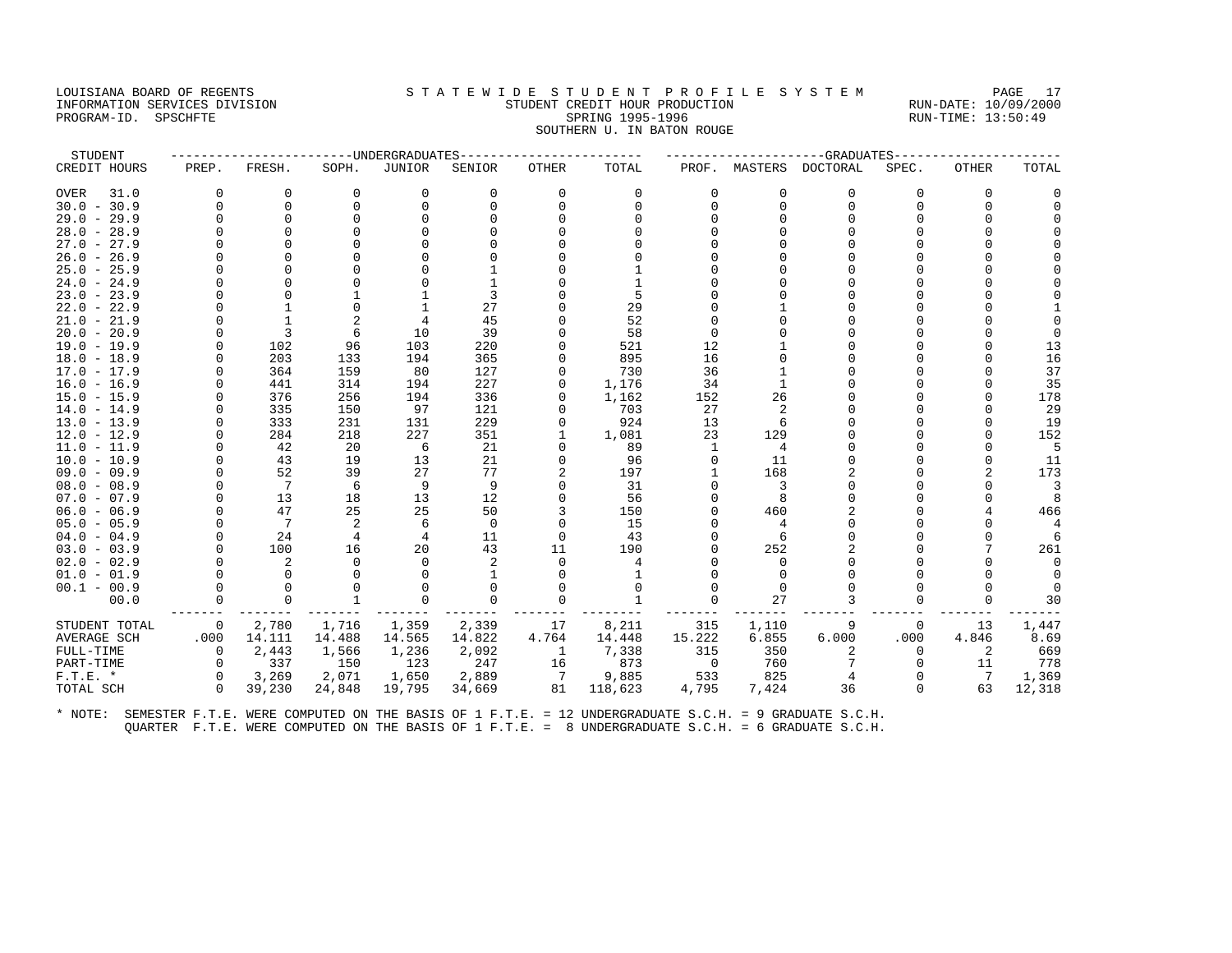#### LOUISIANA BOARD OF REGENTS STATEWIDE STUDENT PROFILE SYSTEM PAGE 18 INFORMATION SERVICES DIVISION STUDENT CREDIT HOUR PRODUCTION RUN-DATE: 10/09/2000 PROGRAM-ID. SPSCHFTE SALLER SPRING 1995-1996 SPRING 1995-1996 RUN-TIME: 13:50:49 SOUTHERN U. IN NEW ORLEANS

| STUDENT       |          |                |                | ----UNDERGRADUATES |          |                |          |          |          | ---------GRADUATES     |       |              |        |
|---------------|----------|----------------|----------------|--------------------|----------|----------------|----------|----------|----------|------------------------|-------|--------------|--------|
| CREDIT HOURS  | PREP.    | FRESH.         | SOPH.          | JUNIOR             | SENIOR   | OTHER          | TOTAL    |          |          | PROF. MASTERS DOCTORAL | SPEC. | <b>OTHER</b> | TOTAL  |
| OVER<br>31.0  | $\Omega$ | 0              | 0              | 0                  | $\Omega$ | 0              | 0        | O        | $\Omega$ | 0                      | O     | $\Omega$     |        |
| $30.0 - 30.9$ | O        | $\Omega$       | $\Omega$       | $\Omega$           | $\Omega$ | 0              | $\Omega$ |          | $\Omega$ | $\Omega$               |       |              |        |
| $29.0 - 29.9$ | U        | $\Omega$       |                |                    |          |                |          |          |          |                        |       |              |        |
| $28.0 - 28.9$ | U        |                |                |                    |          |                |          |          |          |                        |       |              |        |
| $27.0 - 27.9$ | U        |                |                |                    |          |                |          |          |          |                        |       |              |        |
| $26.0 - 26.9$ |          |                |                |                    |          |                |          |          |          |                        |       |              |        |
| $25.0 - 25.9$ | U        |                |                |                    |          |                |          |          |          |                        |       |              |        |
| $24.0 - 24.9$ |          |                |                |                    |          |                |          |          |          |                        |       |              |        |
| $23.0 - 23.9$ |          | $\Omega$       |                |                    |          |                |          |          |          |                        |       |              |        |
| $22.0 - 22.9$ |          |                |                |                    |          |                | 6        |          |          |                        |       |              |        |
| $21.0 - 21.9$ |          | <sup>0</sup>   | O              |                    | 22       |                | 24       |          |          |                        |       |              |        |
| $20.0 - 20.9$ |          | $\overline{c}$ | 1              |                    | 28       |                | 32       |          |          |                        |       |              |        |
| $19.0 - 19.9$ |          |                | 15             | 23                 | 55       |                | 101      |          |          |                        |       |              |        |
| $18.0 - 18.9$ | U        | 16             | 31             | 62                 | 106      |                | 222      |          |          |                        |       |              |        |
| $17.0 - 17.9$ | U        | 30             | 21             | 18                 | 74       | 2              | 145      |          |          |                        |       |              |        |
| $16.0 - 16.9$ | U        | 41             | 48             | 48                 | 74       | $\overline{4}$ | 215      |          | 73       |                        |       |              | 73     |
| $15.0 - 15.9$ |          | 91             | 84             | 65                 | 170      | 13             | 423      |          | 24       |                        |       |              | 24     |
| $14.0 - 14.9$ | U        | 94             | 57             | 50                 | 59       | 3              | 263      |          | 95       |                        |       |              | 95     |
| $13.0 - 13.9$ | U        | 162            | 89             | 62                 | 118      | 5              | 436      |          |          |                        |       |              | $\cap$ |
| $12.0 - 12.9$ | $\Omega$ | 483            | 211            | 166                | 282      | 31             | 1,173    |          |          |                        |       |              |        |
| $11.0 - 11.9$ | U        | 16             | 12             | 12                 | 23       | 5              | 68       |          |          |                        |       |              |        |
| $10.0 - 10.9$ | O        | 31             | 16             | 11                 | 27       | 8              | 93       |          |          |                        |       |              |        |
| $09.0 - 09.9$ | O        | 65             | 38             | 31                 | 64       | 21             | 219      |          |          |                        |       |              |        |
| $08.0 - 08.9$ |          | 15             | 4              | 3                  | 10       | 1              | 33       |          |          |                        |       |              |        |
| $07.0 - 07.9$ | O        | 9              | 12             | 6                  | 14       | 6              | 47       |          |          |                        |       |              |        |
| $06.0 - 06.9$ | O        | 80             | 30             | 25                 | 53       | 105            | 293      |          | 46       |                        |       |              | 46     |
| $05.0 - 05.9$ | U        | .5             | 6              | 6                  |          | 5              | 29       |          | 50       |                        |       |              | 50     |
| $04.0 - 04.9$ | U        | 6              | $\overline{2}$ | 4                  |          | 3              | 21       |          |          |                        |       |              |        |
| $03.0 - 03.9$ | O        | 37             | 11             | 13                 | 27       | 74             | 162      |          |          |                        |       |              |        |
| $02.0 - 02.9$ |          | $\Omega$       | $\Omega$       | $\mathfrak{D}$     |          |                | 9        |          |          |                        |       |              |        |
| $01.0 - 01.9$ |          |                |                |                    |          |                |          |          |          |                        |       |              |        |
| $00.1 - 00.9$ | U        | $\Omega$       |                | O                  |          |                | $\Omega$ |          |          |                        |       |              |        |
| 00.0          |          | $\Omega$       | $\Omega$       | $\Omega$           |          |                | $\Omega$ |          |          |                        |       |              |        |
| STUDENT TOTAL | 0        | 1,191          | 688            | 610                | 1,227    | 300            | 4,016    | 0        | 308      | $\Omega$               | 0     | $\Omega$     | 308    |
| AVERAGE SCH   | .000     | 11.842         | 12.697         | 13.096             | 13.497   | 7.370          | 12.351   | .000     | 11.685   | .000                   | .000  | .000         | 11.68  |
| FULL-TIME     | $\Omega$ | 926            | 557            | 497                | 993      | 67             | 3,040    | $\Omega$ | 206      | $\Omega$               |       |              | 206    |
| PART-TIME     | $\Omega$ | 265            | 131            | 113                | 234      | 233            | 976      | $\Omega$ | 102      |                        |       |              | 102    |
| $F.T.E.$ *    | $\Omega$ | 1,175          | 728            | 666                | 1,380    | 184            | 4,134    | $\Omega$ | 400      | $\Omega$               |       | <sup>0</sup> | 400    |
| TOTAL SCH     | $\Omega$ | 14,105         | 8,736          | 7,989              | 16,561   | 2,211          | 49,602   | $\Omega$ | 3,599    | $\Omega$               |       | $\Omega$     | 3,599  |
|               |          |                |                |                    |          |                |          |          |          |                        |       |              |        |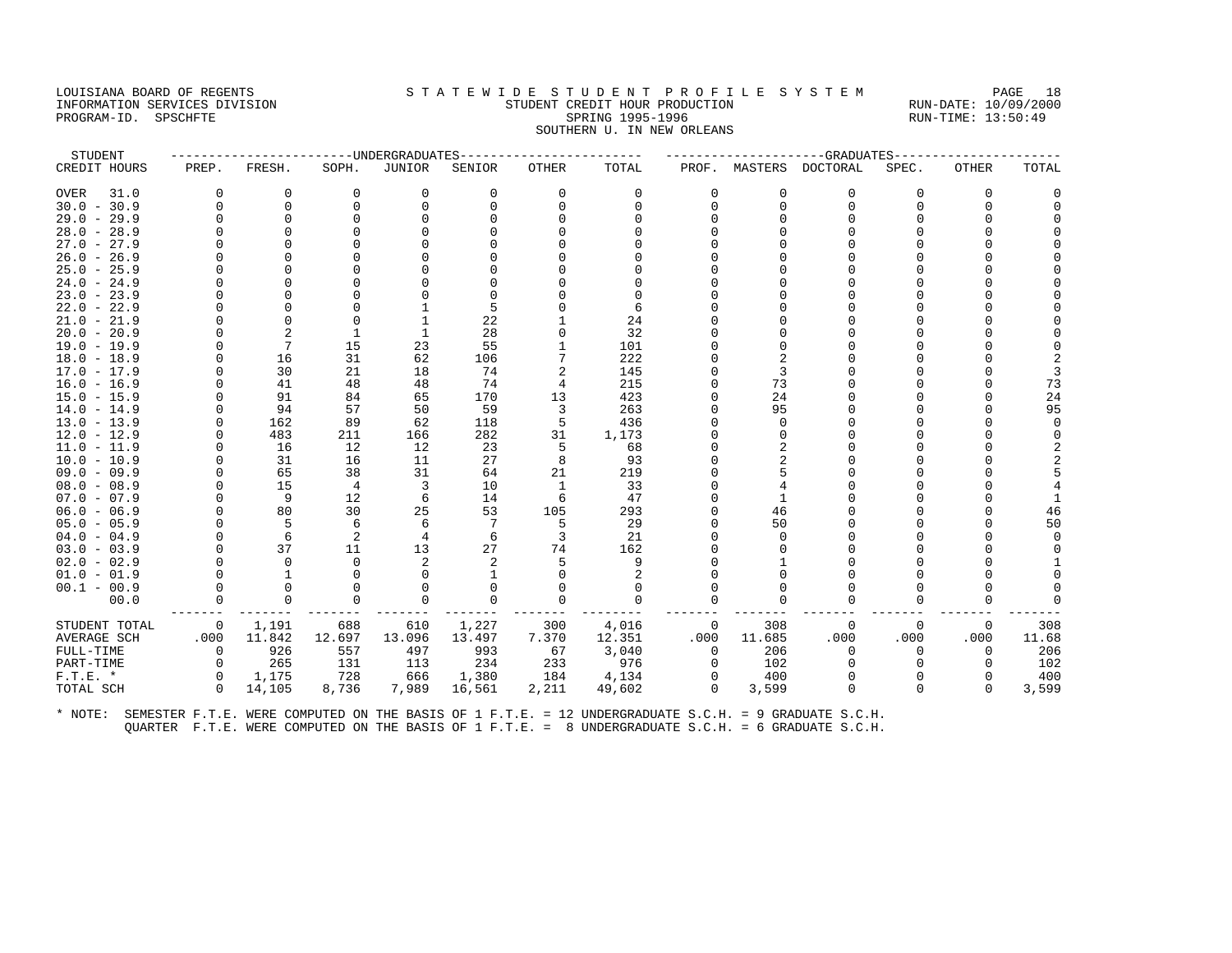# LOUISIANA BOARD OF REGENTS S T A T E W I D E S T U D E N T P R O F I L E S Y S T E M PAGE 19 DOULSIANA BOARD OF REGENIS<br>TRIPORMATION SERVICES DIVISION TRIPORATION STUDENT GREDIT HOUR PRODUCTION<br>PROGRAM-ID. SPSCHFTE 13:50:49

# INFORMATION SERVICES DIVISION STUDENT CREDIT HOUR PRODUCTION RUN-DATE: 10/09/2000 SOUTHERN U. IN SHREVEPORT STUDENT ------------------------UNDERGRADUATES------------------------ ---------------------GRADUATES----------------------

| CREDIT HOURS                   | PREP.       | FRESH.   | SOPH.         | JUNIOR   | SENIOR      | OTHER       | TOTAL          | PROF.        | MASTERS     | DOCTORAL | SPEC.    | OTHER        | TOTAL    |
|--------------------------------|-------------|----------|---------------|----------|-------------|-------------|----------------|--------------|-------------|----------|----------|--------------|----------|
| 31.0<br><b>OVER</b>            | 0           | 0        | $\mathbf 0$   | 0        | $\mathbf 0$ | 0           | 0              | $\mathbf 0$  | $\mathbf 0$ | 0        | 0        | 0            |          |
| $30.0 - 30.9$                  | $\Omega$    | $\Omega$ | $\Omega$      | $\Omega$ | $\mathbf 0$ | $\mathbf 0$ | $\mathbf 0$    | $\Omega$     | $\Omega$    | $\Omega$ | $\Omega$ | $\mathbf{0}$ |          |
| $29.0 - 29.9$                  |             | $\Omega$ | O             |          | $\Omega$    |             | $\Omega$       |              |             | O        | O        | $\Omega$     |          |
| $28.0 - 28.9$                  |             |          |               |          |             |             |                |              |             | Λ        |          | $\cap$       |          |
| $27.0 - 27.9$                  |             |          |               |          |             |             |                |              |             | U        |          | U            |          |
| $26.0 - 26.9$                  |             |          |               |          |             |             |                |              |             |          |          |              |          |
| $25.0 - 25.9$                  |             |          |               |          |             |             |                |              |             | U        |          | $\cap$       |          |
| $24.0 - 24.9$                  |             |          |               |          |             |             | $\Omega$       |              |             |          |          | U            |          |
| $23.0 - 23.9$                  |             |          |               |          |             |             | 2              |              |             | U        | U        | $\Omega$     |          |
| $22.0 - 22.9$                  |             |          |               |          |             |             | $\overline{2}$ |              |             | Ω        |          | O            |          |
| $21.0 - 21.9$                  |             |          |               |          |             |             | 8              |              |             | U        |          | $\cap$       |          |
| $20.0 - 20.9$                  |             |          |               |          |             |             | 3              |              |             |          |          |              |          |
| $19.0 - 19.9$                  |             | 12       |               |          |             | 3           | 19             |              |             | U        |          | $\cap$       |          |
| $18.0 - 18.9$                  |             | 26       |               |          |             |             | 33             |              |             | U        |          | $\cap$       |          |
| $17.0 - 17.9$                  |             | 23       | 6             |          |             |             | 36             |              |             | U        |          | $\Omega$     |          |
| $16.0 - 16.9$                  |             | 39       | 18            |          |             |             | 61             |              |             |          |          |              |          |
| $15.0 - 15.9$                  |             | 109      | 19            |          | O           | 13          | 141            |              |             | U        |          | U            |          |
| $14.0 - 14.9$                  |             | 70       | 26            |          | $\Omega$    | 8           | 104            |              |             | U        |          | $\cap$       |          |
| $13.0 - 13.9$                  |             | 116      | 44            |          | $\Omega$    | 12          | 172            |              |             | U        |          | $\cap$       |          |
| $12.0 - 12.9$                  |             | 193      | 59            |          | $\Omega$    | 39          | 291            |              |             |          |          |              |          |
| $11.0 - 11.9$                  |             | 17       | 3             |          | O           | 9           | 29             |              |             | U        |          | U            |          |
| $10.0 - 10.9$                  |             | 12       | 6             |          | O           | 13          | 31             |              |             | Ω        |          |              |          |
| $09.0 - 09.9$                  |             | 33       | 15            |          | $\Omega$    | 25          | 73             |              |             | U        |          |              |          |
| $08.0 - 08.9$                  |             | 13       | 19            |          | $\Omega$    | 12          | 44             |              |             | Λ        |          |              |          |
| $07.0 - 07.9$                  |             | 15       | 5             |          | $\Omega$    | 11          | 31             |              |             | O        |          | $\Omega$     |          |
| $06.0 - 06.9$                  |             | 64       | 16            |          | $\Omega$    | 25          | 105            |              |             | Λ        |          | $\cap$       |          |
| $05.0 - 05.9$                  |             | 4        | 2             |          |             | 5           | 11             |              |             | Ω        |          |              |          |
| $04.0 - 04.9$                  |             | 24<br>28 | 13            |          |             | 9<br>37     | 46             |              |             | Λ        |          |              |          |
| $03.0 - 03.9$                  |             | 6        | 9<br>$\Omega$ |          | U           |             | 74             |              |             | Λ<br>U   |          |              |          |
| $02.0 - 02.9$<br>$01.0 - 01.9$ |             |          |               |          |             |             |                |              |             |          |          |              |          |
|                                |             |          | $\Omega$      |          | U           |             | $\Omega$       |              |             | U        |          |              |          |
| $00.1 - 00.9$                  |             | $\Omega$ | $\Omega$      | $\Omega$ | $\mathbf 0$ | $\Omega$    | $\mathbf 0$    | <sup>0</sup> |             | U        | U        | $\Omega$     |          |
| 00.0                           | $\Omega$    |          |               |          |             |             |                |              |             |          |          |              |          |
| STUDENT TOTAL                  | 0           | 807      | 274           | 0        | 0           | 243         | 1,324          | $\Omega$     | $\cap$      | 0        | $\Omega$ | 0            | $\Omega$ |
| AVERAGE SCH                    | .000        | 11.923   | 11.613        | .000     | .000        | 9.534       | 11.420         | .000         | .000        | .000     | .000     | .000         | .00      |
| FULL-TIME                      | $\mathbf 0$ | 591      | 185           | 0        | $\Omega$    | 96          | 872            | $\Omega$     | n           | $\Omega$ | 0        | $\Omega$     | $\Omega$ |
| PART-TIME                      | $\Omega$    | 216      | 89            | 0        | $\Omega$    | 147         | 452            |              |             | $\Omega$ | U        | O            | $\Omega$ |
| $F.T.E.$ *                     | 0           | 802      | 265           | 0        | 0           | 193         | 1,260          |              |             | n        |          |              |          |
| TOTAL SCH                      | $\Omega$    | 9,622    | 3,182         | $\Omega$ | $\Omega$    | 2,317       | 15,121         | <sup>0</sup> |             | $\Omega$ | U        | $\cap$       | $\Omega$ |
|                                |             |          |               |          |             |             |                |              |             |          |          |              |          |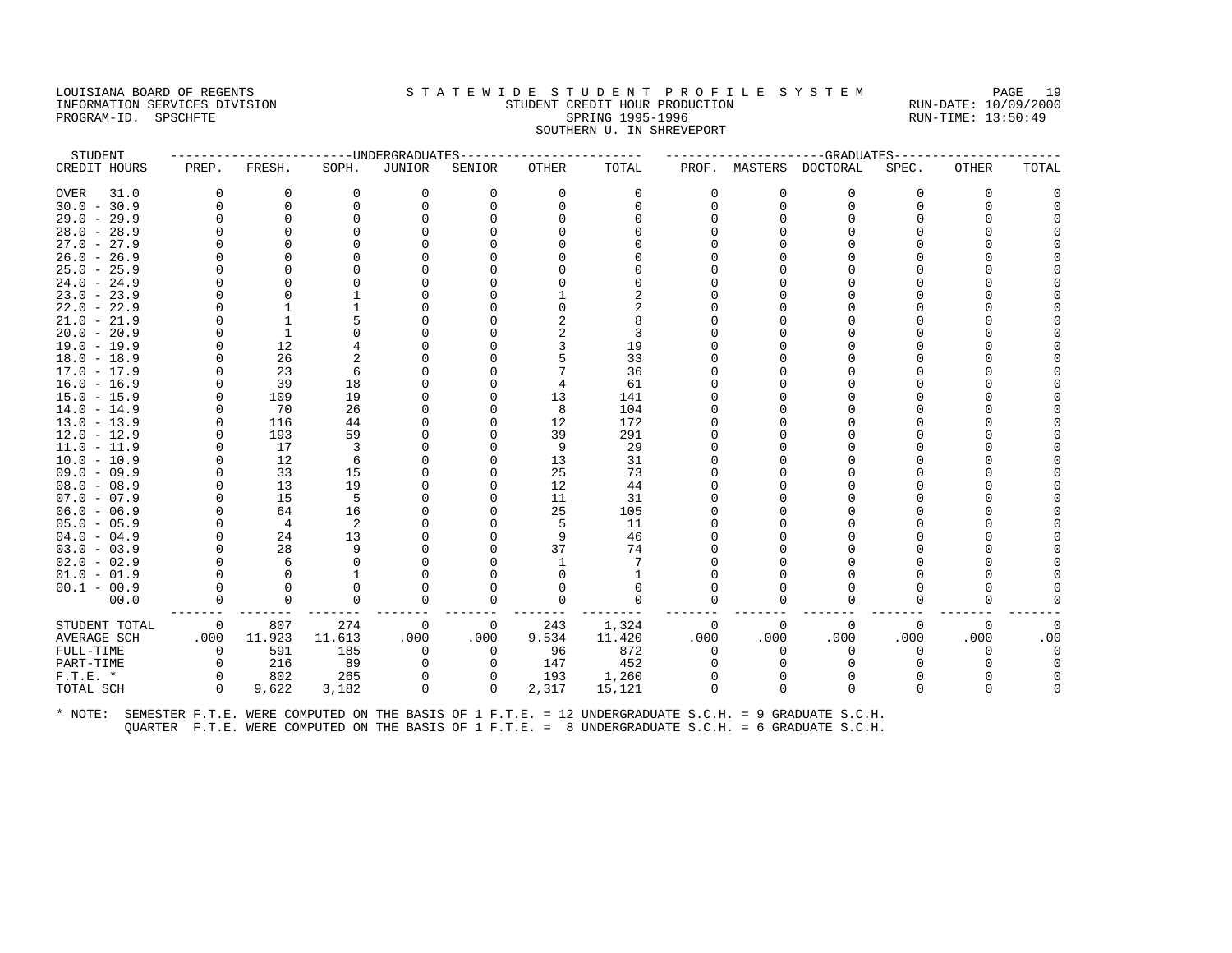#### LOUISIANA BOARD OF REGENTS STATEWIDE STUDENT PROFILE SYSTEM PAGE 20 INFORMATION SERVICES DIVISION STUDENT CREDIT HOUR PRODUCTION RUN-DATE: 10/09/2000 DUISIANA BOARD OF REGENIS<br>INFORMATION SERVICES DIVISION STORE STUDENT CREDIT HOUR PRODUCTION RUN-DATE: 10/09/200<br>PROGRAM-ID. SPSCHFTE 13:50:49 U. OF LOUISIANA SYSTEM TOTALS

| CREDIT HOURS        | PREP.    | FRESH.   | SOPH.    | JUNIOR      | SENIOR   | OTHER    | TOTAL            | PROF.        | MASTERS  | DOCTORAL | SPEC.          | OTHER    | TOTAL   |
|---------------------|----------|----------|----------|-------------|----------|----------|------------------|--------------|----------|----------|----------------|----------|---------|
| <b>OVER</b><br>31.0 | 0        | $\Omega$ | 0        | 0           | $\Omega$ | $\Omega$ | $\Omega$         | $\Omega$     | $\Omega$ | 0        | $\Omega$       | 0        |         |
| $30.0 - 30.9$       | $\Omega$ | $\Omega$ | $\Omega$ | $\Omega$    |          | $\Omega$ | $\Omega$         | $\Omega$     | $\Omega$ | $\Omega$ | $\Omega$       | $\Omega$ |         |
| $29.0 - 29.9$       | $\Omega$ | $\Omega$ |          | $\Omega$    |          | U        |                  |              |          | U        |                | $\Omega$ |         |
| $28.0 - 28.9$       |          | n        |          |             |          |          |                  |              |          |          |                |          |         |
| $27.0 - 27.9$       |          | ∩        |          |             |          |          |                  |              |          |          |                |          |         |
| $26.0 - 26.9$       |          | ∩        |          |             |          |          | $\overline{a}$   |              |          |          |                |          |         |
| $25.0 - 25.9$       |          |          |          |             |          |          | 9                |              |          |          |                |          |         |
| $24.0 - 24.9$       | $\Omega$ |          |          | 3           | 15       | 2        | 34               |              |          | U        |                |          |         |
| $23.0 - 23.9$       |          | 6        | $\Omega$ | 10          | 17       |          | 34               |              |          |          |                |          |         |
| $22.0 - 22.9$       |          | 21       | 47       | 21          | 77       | 18       | 188              |              |          |          |                |          |         |
| $21.0 - 21.9$       | $\Omega$ | 200      | 191      | 209         | 481      |          | 1,088            |              |          |          |                |          |         |
| $20.0 - 20.9$       | 2        | 250      | 227      | 190         | 398      | 9        | 1,076            |              |          |          |                |          |         |
| $19.0 - 19.9$       |          | 542      | 451      | 489         | 855      | 15       | 2,353            |              |          |          |                |          |         |
| $18.0 - 18.9$       | 6        | 1,497    | 1,356    | 1,258       | 1,897    | 65       | 6,079            |              | 34       |          |                |          | 39      |
| $17.0 - 17.9$       | 3        | 1,829    | 1,142    | 762         | 1,003    | 69       | 4,808            |              | 15       |          |                | $\Omega$ | 16      |
| $16.0 - 16.9$       | 4        | 2,306    | 1,508    | 1,030       | 1,231    | 65       | 6,144            |              | 55       |          |                |          | 60      |
| $15.0 - 15.9$       | 5        | 3,787    | 2,526    | 2,034       | 2,470    | 166      | 10,988           |              | 198      | 7        | 7              | 10       | 222     |
| $14.0 - 14.9$       | 3        | 2,524    | 1,287    | 751         | 1,084    | 126      | 5,775            |              | 39       | 10       | $\overline{c}$ | 3        | 54      |
| $13.0 - 13.9$       | 9        | 2,363    | 1,344    | 851         | 1,297    | 244      | 6,108            |              | 117      | 24       | 2              |          | 145     |
| $12.0 - 12.9$       | 11       | 5,715    | 3,087    | 1,901       | 3,443    | 456      | 14,613           |              | 521      | 43       | 12             | 28       | 604     |
| $11.0 - 11.9$       | 4        | 876      | 484      | 315         | 499      | 113      | 2,291            |              | 89       | 3        | 0              |          | 95      |
| $10.0 - 10.9$       |          | 661      | 444      | 255         | 474      | 103      | 1,938            |              | 180      | 11       | 2              | 7        | 200     |
| $09.0 - 09.9$       |          | 1,999    | 1,248    | 595         | 1,105    | 540      | 5,494            |              | 1,122    | 128      | 27             | 65       | 1,342   |
| $08.0 - 08.9$       | $\Omega$ | 488      | 332      | 165         | 376      | 175      | 1,536            |              | 46       | $\Omega$ | 1              |          | 52      |
| $07.0 - 07.9$       | 4        | 339      | 291      | 156         | 213      | 144      | 1,147            |              | 109      |          | $\Omega$       | 5        | 115     |
| $06.0 - 06.9$       | 43       | 2,409    | 1,293    | 558         | 1,028    | 603      | 5,934            |              | 1,589    | 117      | 43             | 212      | 1,961   |
| $05.0 - 05.9$       | 7        | 254      | 177      | 80          | 119      | 156      | 793              |              | 20       | $\Omega$ | 1              | 3        | 24      |
| $04.0 - 04.9$       | 11       | 204      | 147      | 87          | 164      | 84       | 697              |              | 47       | 3        | 0              | 13       | 63      |
| $03.0 - 03.9$       | 230      | 2,313    | 910      | 402         | 1,143    | 1,131    | 6,129            |              | 2,953    | 109      | 50             | 983      | 4,095   |
| $02.0 - 02.9$       | 17       | 51       | 27       | 23          | 53       | 271      | 442              |              | 13       |          | $\Omega$       | 21       | 35      |
| $01.0 - 01.9$       | 4        | 60       | 9        | 15          | 26       | 145      | 259              |              | 26       | $\Omega$ | $\Omega$       | 1        | 27      |
| $00.1 - 00.9$       | 0        | $\Omega$ | $\Omega$ | $\mathbf 0$ | $\Omega$ | 0        | $\Omega$         |              |          |          |                | $\Omega$ | $\circ$ |
| 00.0                |          | 167      | 63       | 52          | 99       | 22       | 404              | <sup>0</sup> | 108      | 8        |                | 36       | 153     |
| STUDENT TOTAL       | 377      | 30,868   | 18,598   | 12,214      | 19,576   | 4,732    | 86,365           | 0            | 7,296    | 472      | 149            | 1,404    | 9,321   |
| AVERAGE SCH         | 5.175    | 12.077   | 12.646   | 13.519      | 13.037   | 7.593    | 12.345           | .000         | 6.410    | 7.620    | 6.790          | 4.223    | 6.15    |
| FULL-TIME           | 52       | 22,105   | 14,007   | 10,156      | 15,406   | 1,262    | 62,988           | 0            | 2,716    | 275      | 58             | 159      | 3,208   |
| PART-TIME           | 325      | 8,763    | 4,591    | 2,058       | 4,170    | 3,470    | 23,377           | $\Omega$     | 4,580    | 197      | 91             | 1,245    | 6,113   |
| $F.T.E. *$          | 167      | 31,638   | 20,149   | 14,211      | 22,095   | 3,045    | 91,302           | 0            | 5,397    | 454      | 116            | 693      | 6,658   |
| TOTAL SCH           | 1,946    | 370,796  | 234,409  | 164,419     | 253,929  |          | 35,765 1,061,264 | $\Omega$     | 46,079   | 3,536    | 1,005          | 5,778    | 56,398  |

STUDENT ------------------------UNDERGRADUATES------------------------ ---------------------GRADUATES----------------------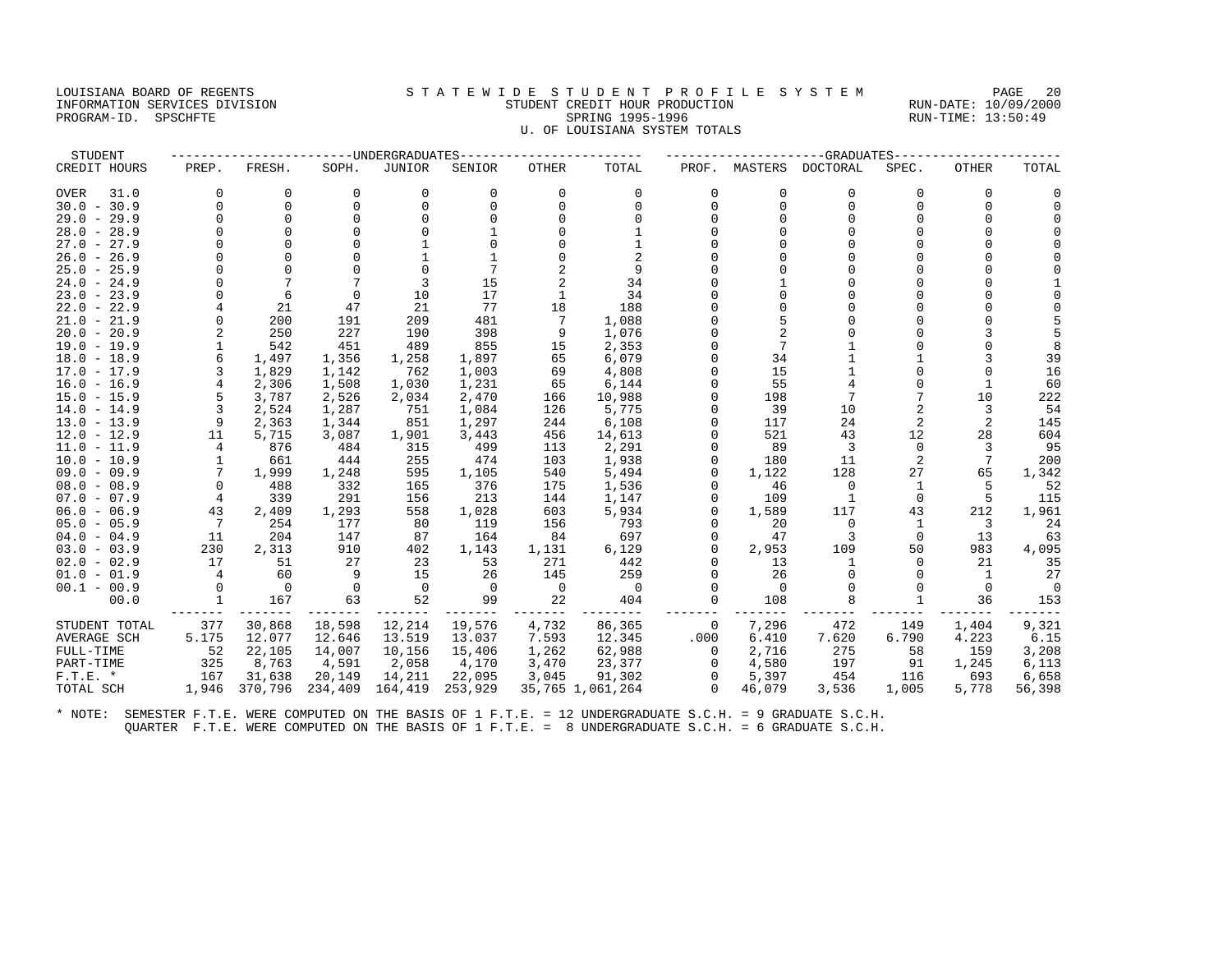#### LOUISIANA BOARD OF REGENTS STATEWIDE STUDENT PROFILE SYSTEM PAGE 21 INFORMATION SERVICES DIVISION STUDENT CREDIT HOUR PRODUCTION RUN-DATE: 10/09/2000 PROGRAM-ID. SPSCHFTE SALLER SPRING 1995-1996 SPRING 1995-1996 RUN-TIME: 13:50:49 L.S.U. SYSTEM TOTALS

| STUDENT                        |                      |                |             | -UNDERGRADUATES |             |              |                |               |               | -GRADUATES  |                |              |             |
|--------------------------------|----------------------|----------------|-------------|-----------------|-------------|--------------|----------------|---------------|---------------|-------------|----------------|--------------|-------------|
| CREDIT HOURS                   | PREP.                | FRESH.         | SOPH.       | <b>JUNIOR</b>   | SENIOR      | <b>OTHER</b> | TOTAL          |               | PROF. MASTERS | DOCTORAL    | SPEC.          | <b>OTHER</b> | TOTAL       |
| 31.0<br><b>OVER</b>            | 0                    | 0              | 0           | 0               | 0           | 0            | 0              | 0             | 0             | $\mathbf 0$ | O              | 0            |             |
| $30.0 - 30.9$                  | $\Omega$             | $\Omega$       | $\Omega$    | 0               | $\Omega$    | $\Omega$     | $\Omega$       | $\Omega$      | $\Omega$      | $\Omega$    | $\Omega$       | 0            | $\Omega$    |
| $29.0 - 29.9$                  | U                    | $\Omega$       | $\cap$      |                 |             |              | $\cap$         |               |               |             |                | $\Omega$     |             |
| $28.0 - 28.9$                  |                      | $\Omega$       |             |                 |             |              | $\cap$         |               |               |             | U              | $\Omega$     |             |
| $27.0 - 27.9$                  |                      |                |             |                 |             |              |                |               |               |             |                | $\cap$       |             |
| $26.0 - 26.9$                  |                      |                |             |                 |             |              |                | 73            |               |             | U              | $\cap$       | 73          |
| $25.0 - 25.9$                  |                      |                |             |                 |             |              | $\cap$         | $\Omega$      |               |             | U              | $\cap$       | $\cap$      |
| $24.0 - 24.9$                  |                      | $\Omega$       |             |                 |             |              |                | $\Omega$      |               |             | O              | $\Omega$     |             |
| $23.0 - 23.9$                  |                      |                |             | 1               |             |              | 3              | 73            |               |             | U              | $\cap$       | 73          |
| $22.0 - 22.9$                  |                      |                | $\Omega$    |                 |             |              | 11             | $\Omega$      |               |             |                |              | $\Omega$    |
| $21.0 - 21.9$                  |                      | 3              |             | 19              | 90          |              | 120            | $\Omega$      |               |             |                |              |             |
| $20.0 - 20.9$                  |                      | 6              | 8           | 10              | 71          |              | 96             | 22            |               |             |                | $\Omega$     | 23          |
| $19.0 - 19.9$                  | $\Omega$             | 79             | 100         | 122             | 225         | $\Omega$     | 526            | 11            | 13            |             | U              |              | 28          |
| $18.0 - 18.9$                  | $\Omega$             | 356            | 350         | 491             | 798         | 9            | 2,004          | 75            | 23            | q           |                |              | 107         |
| $17.0 - 17.9$                  | $\Omega$             | 370            | 282         | 246             | 365         | 2            | 1,265          | 4             | 15            |             | U              | $\Omega$     | 24          |
| $16.0 - 16.9$                  | $\Omega$             | 922            | 655         | 589             | 710         | 10           | 2,886          | 20            | 39            | 27          | O              |              | 88          |
| $15.0 - 15.9$                  | $\Omega$             | 2,011          | 1,602       | 1,525           | 1,865       | 17           | 7,020          | 384           | 301           | 63          | $\overline{2}$ | 7            | 757         |
| $14.0 - 14.9$                  | $\Omega$             | 519            | 495         | 394             | 531         | 10           | 1,949          | 148           | 53            | 29          | U              | 4            | 234         |
| $13.0 - 13.9$                  | $\Omega$             | 1,134          | 753         | 589             | 707         | 25           | 3,208          | 42            | 122           | 95          |                | 5            | 265         |
| $12.0 - 12.9$                  | $\Omega$             | 2,635          | 1,768       | 1,349           | 1,895       | 94           | 7,741          | 41            | 693           | 321         | 5              | 28           | 1,088       |
| $11.0 - 11.9$                  | $\Omega$             | 116            | 79          | 45              | 142         | 24           | 406            | 9             | 91            | 41          | O              | 6            | 147         |
| $10.0 - 10.9$                  | $\Omega$             | 212            | 126         | 111             | 185         | 21           | 655            | 5             | 158           | 188         |                | 13           | 365         |
| $09.0 - 09.9$                  | $\overline{2}$       | 716            | 505         | 355             | 695         | 71           | 2,344          | 3             | 1,020         | 669         | 6              | 83           | 1,781       |
| $08.0 - 08.9$                  | $\Omega$             | 105            | 60          | 38              | 115         | 23           | 341            |               | 24            | 16          | $\Omega$       | 6            | 47          |
| $07.0 - 07.9$                  |                      | 162            | 148         | 68              | 145         | 37           | 561            |               | 39            | 17          | O              | 12           | 69          |
| $06.0 - 06.9$                  | $\overline{2}$       | 989            | 583         | 483             | 850         | 123          | 3,030          |               | 1,115         | 124         | 20             | 180          | 1,440       |
| $05.0 - 05.9$                  | $\Omega$<br>$\Omega$ | 46<br>72       | 23          | 20              | 36          | 18           | 143            |               | 21            | 10          | O              | 9            | 41          |
| $04.0 - 04.9$<br>$03.0 - 03.9$ | 8                    | 1,070          | 64<br>486   | 39<br>363       | 86<br>866   | 42<br>391    | 303<br>3,184   | $\Omega$<br>8 | 52<br>2,141   | 12<br>500   | O<br>O         | 25<br>617    | 89          |
| $02.0 - 02.9$                  | $\Omega$             | 8              | 7           | 4               | 30          | 3            | 52             |               | 19            | 3           |                | 10           | 3,266<br>34 |
| $01.0 - 01.9$                  | $\Omega$             | 84             | 14          | 6               | 17          | 31           | 152            | $\Omega$      | 46            | 6           | $\Omega$       | 2            | 54          |
| $00.1 - 00.9$                  | $\Omega$             | $\overline{0}$ | $\mathbf 0$ | $\Omega$        | $\mathbf 0$ | $\Omega$     | $\overline{0}$ |               | $\Omega$      | $\Omega$    | 0              | $\Omega$     | $\bigcap$   |
| 00.0                           | 0                    | 37             | 43          | 55              | 63          | 4            | 202            |               | 97            | 27          |                | 4            | 129         |
|                                |                      |                |             |                 |             |              |                |               |               |             |                |              |             |
| STUDENT TOTAL                  | 13                   | 11,653         | 8,159       | 6,925           | 10,497      | 956          | 38,203         | 925           | 6,084         | 2,167       | 36             | 1,013        | 10,225      |
| <b>AVERAGE SCH</b>             | 4.692                | 11.581         | 12.236      | 12.740          | 12.169      | 6.287        | 11.957         | 16.380        | 7.094         | 8.489       | 8.027          | 4.724        | 8.00        |
| FULL-TIME                      | 0                    | 8,036          | 6,021       | 5,338           | 7,267       | 168          | 26,830         | 911           | 2,530         | 1,452       | 15             | 148          | 5,056       |
| PART-TIME                      | 13                   | 3,617          | 2,138       | 1,587           | 3,230       | 788          | 11,373         | 14            | 3,554         | 715         | 21             | 865          | 5,169       |
| $F.T.E. *$                     | - 5                  | 11,211         | 8,275       | 7,294           | 10,581      | 498          | 37,866         | 1,682         | 4,720         | 2,019       | 32             | 530          | 8,982       |
| TOTAL SCH                      | 61                   | 134,526        | 99,312      | 87,525          | 126,976     | 5,986        | 454,386        | 15,136        | 42,476        | 18,167      | 289            | 4,767        | 80,835      |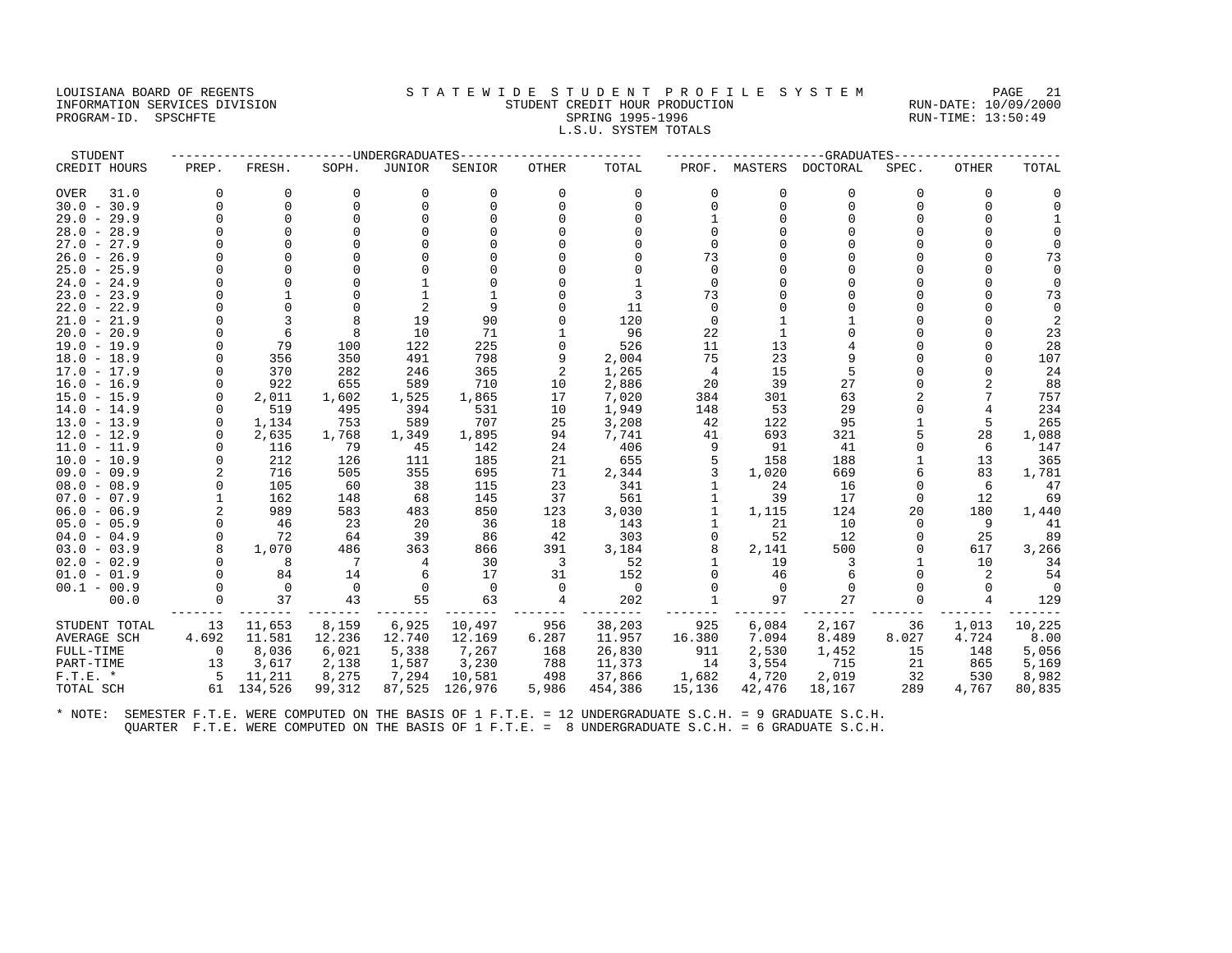#### LOUISIANA BOARD OF REGENTS STA TEWIDE STUDENT PROFILE SYSTEM PAGE 22 INFORMATION SERVICES DIVISION STUDENT CREDIT HOUR PRODUCTION RUN-DATE: 10/09/2000 PROGRAM-ID. SPSCHFTE SALLER SPRING 1995-1996 SPRING 1995-1996 RUN-TIME: 13:50:49 SOUTHERN U. SYSTEM TOTALS

| STUDENT       |             |                |          | -----UNDERGRADUATES |          |          |              |             |          | -GRADUATES |          |              |          |
|---------------|-------------|----------------|----------|---------------------|----------|----------|--------------|-------------|----------|------------|----------|--------------|----------|
| CREDIT HOURS  | PREP.       | FRESH.         | SOPH.    | JUNIOR              | SENIOR   | OTHER    | TOTAL        | PROF.       | MASTERS  | DOCTORAL   | SPEC.    | <b>OTHER</b> | TOTAL    |
| 31.0<br>OVER  | $\Omega$    | 0              | $\Omega$ | 0                   | $\Omega$ | $\Omega$ | 0            | $\Omega$    | $\Omega$ | 0          | $\Omega$ | $\Omega$     |          |
| $30.0 - 30.9$ | $\Omega$    | $\mathbf 0$    |          | 0                   | $\Omega$ |          | $\Omega$     | $\Omega$    | $\Omega$ | $\Omega$   | $\Omega$ | $\Omega$     |          |
| $29.0 - 29.9$ | U           | $\Omega$       |          |                     |          |          |              |             |          |            |          |              |          |
| $28.0 - 28.9$ | U           | $\Omega$       |          |                     |          |          |              |             |          |            |          |              |          |
| $27.0 - 27.9$ | U           |                |          |                     |          |          |              |             |          |            |          |              |          |
| $26.0 - 26.9$ |             |                |          |                     |          |          |              |             |          |            |          |              |          |
| $25.0 - 25.9$ | U           |                |          |                     |          |          |              |             |          |            |          |              |          |
| $24.0 - 24.9$ | O           |                |          |                     |          |          |              |             |          |            |          |              |          |
| $23.0 - 23.9$ |             | $\Omega$       |          |                     |          |          | 7            |             |          |            |          |              |          |
| $22.0 - 22.9$ |             |                |          |                     | 32       |          | 37           |             |          |            |          |              |          |
| $21.0 - 21.9$ |             | $\overline{2}$ |          | 5                   | 67       |          | 84           |             |          |            |          |              |          |
| $20.0 - 20.9$ |             | 6              |          | 11                  | 67       |          | 93           |             |          |            |          |              |          |
| $19.0 - 19.9$ | 0           | 121            | 115      | 126                 | 275      | 4        | 641          | 12          |          |            |          |              | 13       |
| $18.0 - 18.9$ | U           | 245            | 166      | 256                 | 471      | 12       | 1,150        | 16          |          |            |          |              | 18       |
| $17.0 - 17.9$ | U           | 417            | 186      | 98                  | 201      | 9        | 911          | 36          |          |            |          |              | 40       |
| $16.0 - 16.9$ |             | 521            | 380      | 242                 | 301      | 8        | 1,452        | 34          | 74       |            |          |              | 108      |
| $15.0 - 15.9$ |             | 576            | 359      | 259                 | 506      | 26       | 1,726        | 152         | 50       |            |          |              | 202      |
| $14.0 - 14.9$ | U           | 499            | 233      | 147                 | 180      | 11       | 1,070        | 27          | 97       |            |          |              | 124      |
| $13.0 - 13.9$ |             | 611            | 364      | 193                 | 347      | 17       | 1,532        | 13          | 6        |            |          |              | 19       |
| $12.0 - 12.9$ | U           | 960            | 488      | 393                 | 633      | 71       | 2,545        | 23          | 129      |            |          |              | 152      |
| $11.0 - 11.9$ |             | 75             | 35       | 18                  | 44       | 14       | 186          |             | 6        |            |          |              | 7        |
| $10.0 - 10.9$ | U           | 86             | 41       | 24                  | 48       | 21       | 220          |             | 13       |            |          |              | 13       |
| $09.0 - 09.9$ | U           | 150            | 92       | 58                  | 141      | 48       | 489          |             | 173      |            |          |              | 178      |
| $08.0 - 08.9$ |             | 35             | 29       | 12                  | 19       | 13       | 108          |             |          |            |          |              | -7       |
| $07.0 - 07.9$ | U           | 37             | 35       | 19                  | 26       | 17       | 134          |             | 9        |            |          |              |          |
| $06.0 - 06.9$ | 0           | 191            | 71       | 50                  | 103      | 133      | 548          |             | 506      |            |          |              | 512      |
| $05.0 - 05.9$ | $\Omega$    | 16             | 10       | 12                  | 7        | 10       | 55           |             | 54       |            |          |              | 54       |
| $04.0 - 04.9$ |             | 54             | 19       | 8                   | 17       | 12       | 110          |             | 6        |            |          |              | 6        |
| $03.0 - 03.9$ | $\Omega$    | 165            | 36       | 33                  | 70       | 122      | 426          |             | 252      |            |          |              | 261      |
| $02.0 - 02.9$ |             | 8              | $\Omega$ | 2                   |          | 6        | 20           |             |          |            |          |              |          |
| $01.0 - 01.9$ |             | -1             |          |                     |          |          | 4            |             |          |            |          |              | $\Omega$ |
| $00.1 - 00.9$ |             | $\Omega$       |          | $\Omega$            |          |          | $\Omega$     |             |          |            |          |              |          |
| 00.0          |             | $\Omega$       |          | $\Omega$            | $\Omega$ |          | $\mathbf{1}$ |             | 27       |            |          | U            | 30       |
| STUDENT TOTAL | 0           | 4,778          | 2,678    | 1,969               | 3,566    | 560      | 13,551       | 315         | 1,418    |            | 0        | 13           | 1,755    |
| AVERAGE SCH   | .000        | 13.176         | 13.734   | 14.110              | 14.366   | 8.230    | 13.531       | 15.222      | 7.924    | 6.000      | .000     | 4.846        | 9.22     |
| FULL-TIME     | $\mathbf 0$ | 3,960          | 2,308    | 1,733               | 3,085    | 164      | 11,250       | 315         | 556      | 2          | $\Omega$ | 2            | 875      |
| PART-TIME     | $\Omega$    | 818            | 370      | 236                 | 481      | 396      | 2,301        | $\mathbf 0$ | 862      |            | $\Omega$ | 11           | 880      |
| $F.T.E. *$    | $\Omega$    | 5,246          | 3,064    | 2,316               | 4,269    | 384      | 15,279       | 533         | 1,225    |            |          | 7            | 1,769    |
| TOTAL SCH     | $\Omega$    | 62,957         | 36,766   | 27,784              | 51,230   | 4,609    | 183,346      | 4,795       | 11,023   | 36         | $\Omega$ | 63           | 15,917   |
|               |             |                |          |                     |          |          |              |             |          |            |          |              |          |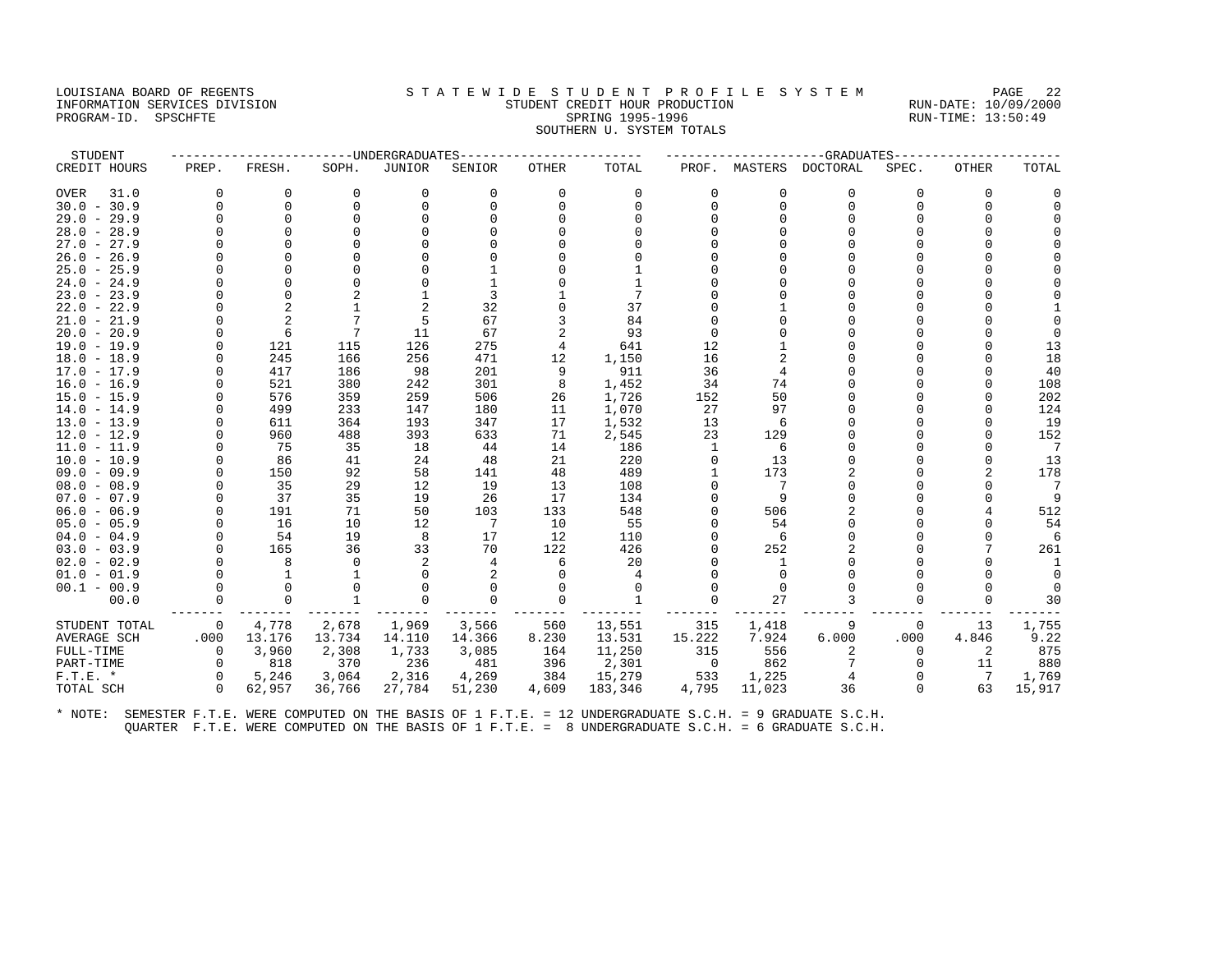| LOUISIANA BOARD OF REGENTS    |       |                          |       |        |        |       |                                  |       |         | STATEWIDE STUDENT PROFILE SYSTEM |       |                      | 23<br>PAGE |
|-------------------------------|-------|--------------------------|-------|--------|--------|-------|----------------------------------|-------|---------|----------------------------------|-------|----------------------|------------|
| INFORMATION SERVICES DIVISION |       |                          |       |        |        |       | STUDENT CREDIT HOUR PRODUCTION   |       |         |                                  |       | RUN-DATE: 10/09/2000 |            |
| PROGRAM-ID. SPSCHFTE          |       |                          |       |        |        |       | SPRING 1995-1996                 |       |         |                                  |       | RUN-TIME: 13:50:49   |            |
|                               |       |                          |       |        |        |       | LA COMMUNITY & TECH COLLEGE SYST |       |         |                                  |       |                      |            |
|                               |       |                          |       |        |        |       |                                  |       |         |                                  |       |                      |            |
| STUDENT                       |       | ________________________ |       |        |        |       |                                  |       |         |                                  |       |                      |            |
| CREDIT HOURS                  | PREP. | FRESH.                   | SOPH. | JUNIOR | SENIOR | OTHER | TOTAL                            | PROF. | MASTERS | DOCTORAL                         | SPEC. | <b>OTHER</b>         | TOTAL      |